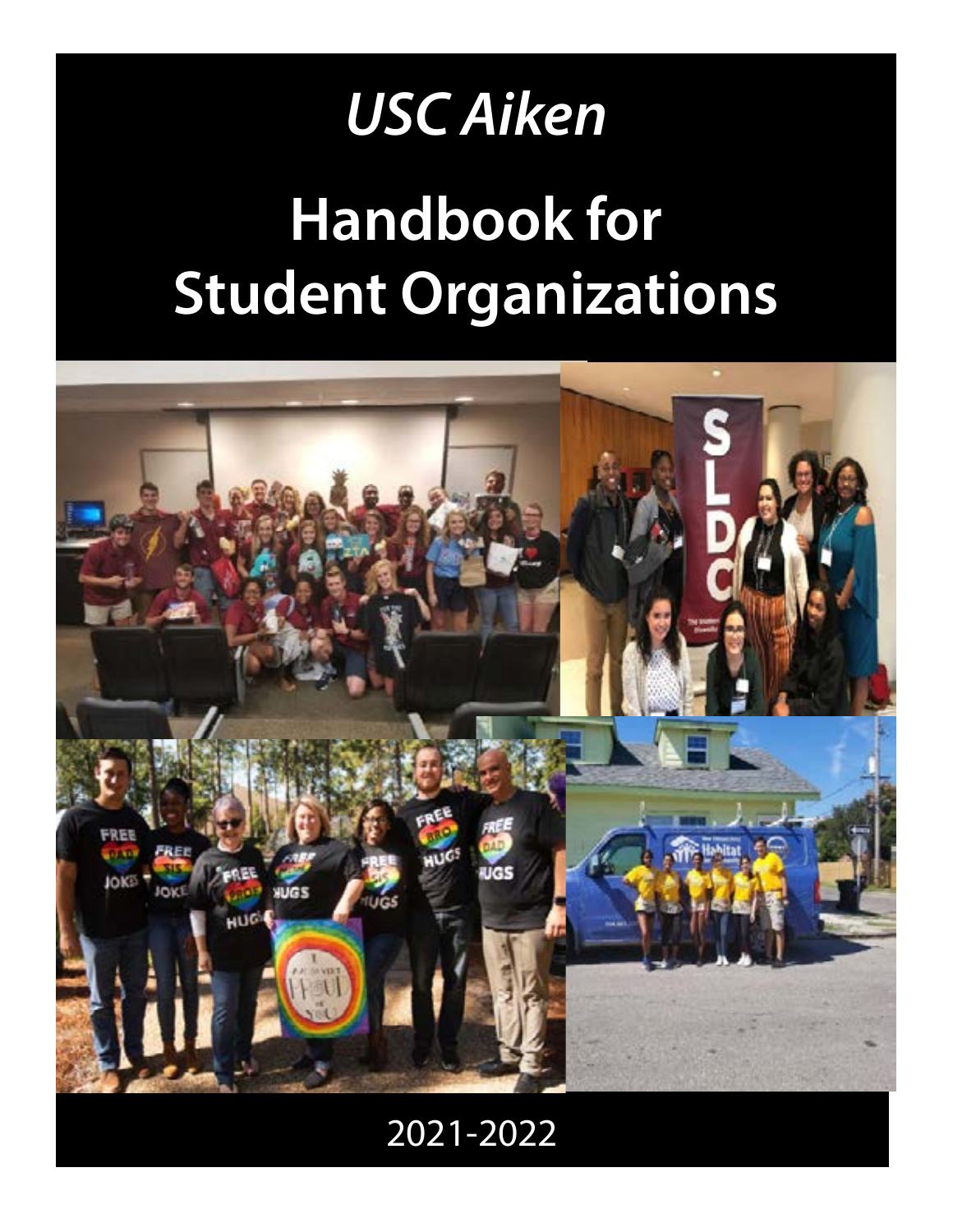# **Student Life Information and Guidelines for Student Organizations**



| Contents |  |
|----------|--|
|          |  |
|          |  |
|          |  |
|          |  |
|          |  |
|          |  |
|          |  |
|          |  |
|          |  |
|          |  |
|          |  |
|          |  |
|          |  |
|          |  |
|          |  |
|          |  |
|          |  |
|          |  |
|          |  |
|          |  |
|          |  |
|          |  |
|          |  |
|          |  |
|          |  |
|          |  |
|          |  |
|          |  |
|          |  |
|          |  |
|          |  |
|          |  |
|          |  |
|          |  |
|          |  |
|          |  |
|          |  |
|          |  |
|          |  |
|          |  |
|          |  |
|          |  |

# **Student Life and Organizations**

Activities at USC Aiken are funded by students from a portion of their fees at the beginning of each semester. An effort is made to program a variety of events to meet the diverse interests of the campus community. The offices of the Vice Chancellor of Student Affairs, Director of Student Life, Associate Director of Student Life, Assistant Directors of Student Life, the Pacer Union Board, the Student Government Association, the Diversity Peer Educators, and Intramural Sports are located in the Student Activities Center. Events are planned and sponsored by these offices as well as by other student organizations.

Student Life provides an opportunity for students to apply and expand upon their classroom experiences. Student activities are an excellent way to develop important skills that will be beneficial to students in their future. Special academic, social, media and community service interests are served by a great variety of clubs and organizations on the USCA campus.

There are over ninety recognized campus organizations pursuing interests in everything from music to skiing to research. These groups sponsor many events for the entire campus as well as small events for their own membership. In many cases, student organization membership is open to anyone.

Each spring and fall, the Student Life Office has the responsibility of recognizing student organizations with the assistance of the Campus Life Committee; many may receive funding for activities, if available, and use various facilities on campus. Existing organizations must be recognized each year by filling out the appropriate forms in the spring the previous academic year. Both old and new organizations must submit a constitution, officer form and registration form before they can be recognized. All forms and additional information can be obtained from the Assisstant Director of Student Life, Mo Rammel (or designee).

If you are interested in any of the student organizations on campus or would like to start a new one, come by the Office of Student Life or call 641-3766.

# **Academic Organizations**

#### *Engineering Club*

The Engineering Club provides for the extracurricular need of the industrial mathematics major as well as all five of the engineering majors offered by USC. The Club provided opportunities to visit local industries, participate in regular meetings of professional societies, and to draw upon their engineering, mathematics and science studies in an effort to assist with community outreach projects.

#### *Exercise Science Student Association (ESSA)*

The ESSA allows students to come together and discuss the common interests in health, fitness, and wellness. The ESSA should also foster education by providing opportunities to attend presentations, seminars and conferences to give practical applications for Exercise and Sport Science majors and non-majors.

#### *History Club*

The History Club provides students with a love of history to interact and learn more about the discipline of history. Open to all students, the History Club sponsors programs and events to promote the learning and enjoyment of history.

#### *International Association of Business Communicators*

Founded in 1970, The International Association of Business Communicators provides a professional network of over 15,500 business communication professionals in over 80 countries. Currently, there are over 100 chapters.

#### *National Association for Music Educators*

NAfME, among the world's largest arts education organizations, marked its centennial in 2007 as the only association that addresses all aspects of music education. Through membership of more than 75,000 active, retired, and pre-service music teachers, and with 60,000 honor students and supporters, MENC serves millions of students nationwide through activities at all teaching levels, from preschool to graduate school.

#### *Neuroscience Club*

The Neuroscience Club will enrich course experience with intellectually stimulating field trips and presentations on research performed by faculty members at the University of South Carolina Aiken. The Neuroscience Club will also present opportuni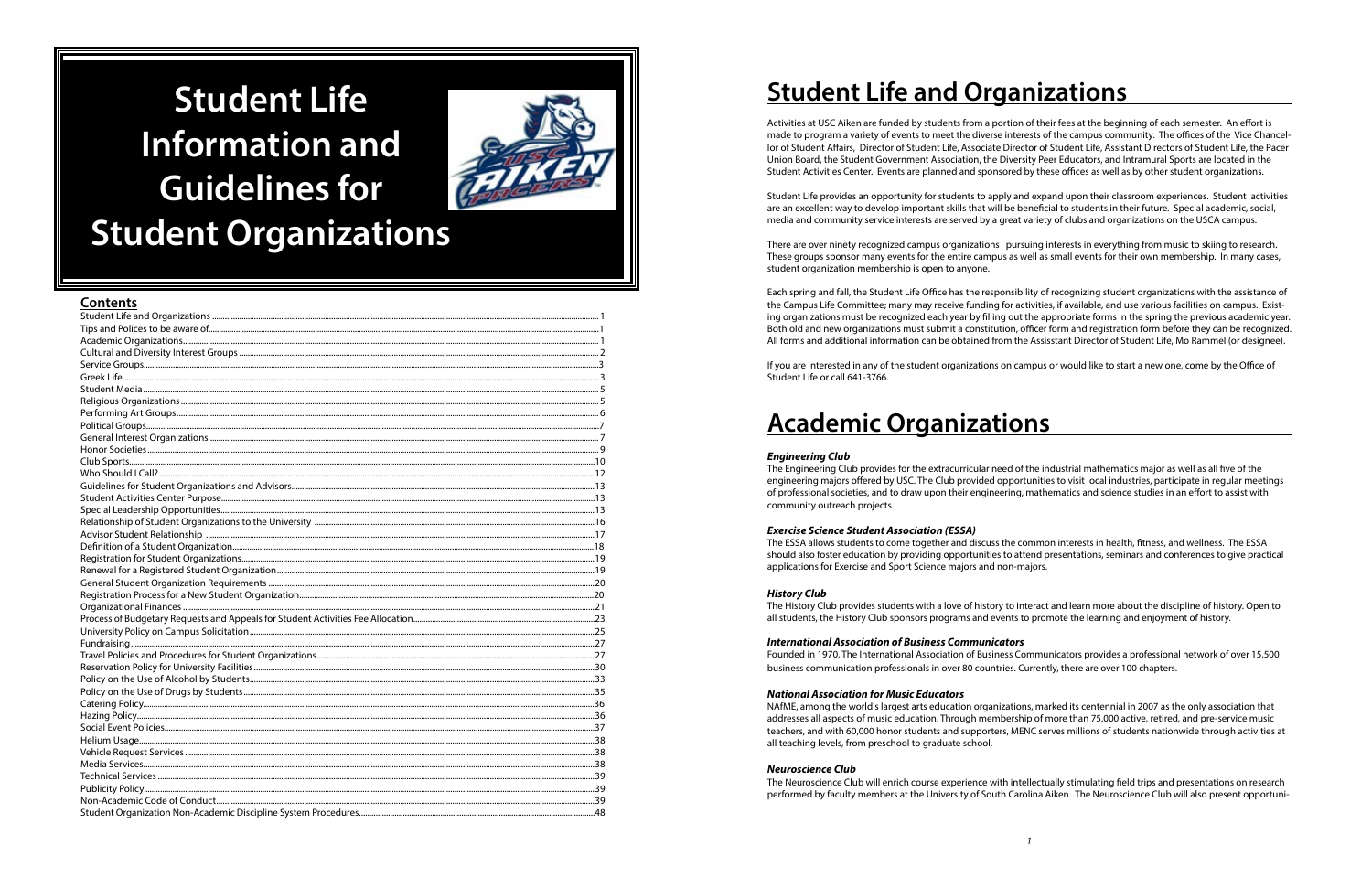ties for students to become involved in graduate research projects.

#### *Pacer Accounting Club*

The Pacer Accounting Club will provide career preparation through networking opportunities and educational events.

#### *Pacer Law Society*

This organization provides pre-law students with a setting in which to become more familiar with the legal profession, and to learn how to prepare both for the LSAT exam and for legal study.

#### *Philosophy Club (Symposium)*

The Philosophy Club provides USCA students an opportunity to further their interest in philosophy and was established with the express purpose of chasing wisdom, perchance to catch a glimpse of her.

#### *Political Science Club (Vox Populi)*

The Political Science Club is open to all students who have an interest in the study of politics. A new organization, the Political Science Club strives to provide its members opportunities to become actively involved in the field of politics and encourage the study of politics.

#### *Student Nurses' Association*

The Student Nurses Association contributes to nursing education at USCA by providing programs representative of fundamental and current professional interests and concern. It also provides an opportunity for students to participate in a preprofessional organization.

#### *Student Nursing Government*

The Student Nursing Government works with the faculty of the School of Nursing to enhance the educational experiences of nursing students. Committee members regularly met to discuss issues and concerns facing nursing students at USCA.

#### **Minority Education Teachers Association**

*For our students of color in education for support and better prepare for work after college.* 

#### **American Chemistry Club**

For Chem majors who wish to have experience with the national organization.

#### **Council for Exceptional Children**

Special Education majors are given this organization to connect and develop their skills.

## **Cultural and Diversity Interest Groups**

#### *African American Students' Alliance*

The African American Student Alliance (AASA) is one of the largest student organizations on campus. The AASA officers and members work together to develop programs that appeal to the diverse membership. These include fun and light-hearted activities planned to give members opportunities to make new friends and to enjoy the fellowship. There are also enlightening programs to foster cultural awareness and appreciation. In addition, there are many opportunities for members to develop leadership skills through committee work, community service projects, campus retreats, and regional conferences.

#### *Globe (International Club)*

Globe is an organization that is committed to promoting awareness of other cultures, both in and outside the U.S., among the population at USCA and the community at large. Members hope to break down cultural barriers, get to know students of different backgrounds and to provide a forum for discussion of cultural issues.

#### *National Association for the Advancement of Colored People*

The mission of the National Association for the Advancement of Colored People is to ensure the political, educational, social, and economic equality of rights of all persons and to eliminate racial hatred and racial discrimination.

#### *Unity (LGBTQ Alliance)*

Unity exists as a support group for Gay, Lesbian, Bisexual, Transgender, Straight, and Questioning students, faculty, and staff of USC Aiken. In addition, Unity educates and increases awareness relating to the needs of GBLTSQ people by conducting scheduled meetings and a variety of other social events.

### **Service Groups**

#### *Circle K International*

Circle K International is a service organization sponsored by the Kiwanis Club of Aiken. Circle K's objectives are to help the community while building and developing the citizenship of its members. Circle K is open to all students.

#### *Habitat for Humanity*

Our chapter is a student-led, student-initiated organization at USCA that partners with the local Habitat affiliate to fulfill the four functions of a campus chapter: building, fund raising, advocating, and educating.

#### *Impact*

Impact is run through the Student Life office. Impact plans various community service events, programs, and trips throughout the academic year.

#### *Rotaract*

The purpose of the Rotaract Club of The University of South Carolina Aiken is to build leadership and professional skills, respect, and awareness of issues in the community and the world; to provide recognition of self and others, and to provide an opportunity for growth; and to promote positive ethical standards and dignity, and to promote goodwill toward all people

#### *Students for a Sustainable Campus*

Students for a Sustainable Campus promote environmental stability and awareness within USCA and the surrounding community through education and practice.

## **Greek Life**

### **NATIONAL PANHELLENIC COUNCIL ORGANIZATIONS (Sororities)**

#### *Alpha Omicron Pi*

Founded in 1897, Alpha Omicron Pi has over 126,000 members worldwide. The object of the fraternity is to encourage a sense of fraternity and love among its members; to stand at all times for character, dignity, scholarship and college loyalty; to strive for and support the best interest of the university. Alpha Omicron Pi is inspired and committed to its founding principles and is guided by the following values: trusting and respecting each other, building lifelong friendships, contributing time, talent and financial resources, promoting integrity, developing leaders, striving for excellence, encouraging innovation and creativity, using teamwork and collaboration, acting philanthropically, and being an living example for others.

#### *Phi Mu*

The Phi Mu Fraternity is one of the oldest national Greek organizations for women, founded in 1852. Phi Mu provides personal and academic development, service to others, commitment to excellence and lifelong friendship through a shared tradition.

#### *Zeta Tau Alpha*

The Zeta Tau Alpha Fraternity is a national Greek organization for women founded in 1898. The mission of ZTA is to make a difference in the lives of their membership by developing the potential of each individual through visionary programming which emphasizes leadership development, service to others, academic success and continued personal growth for women with a commitment to friendship.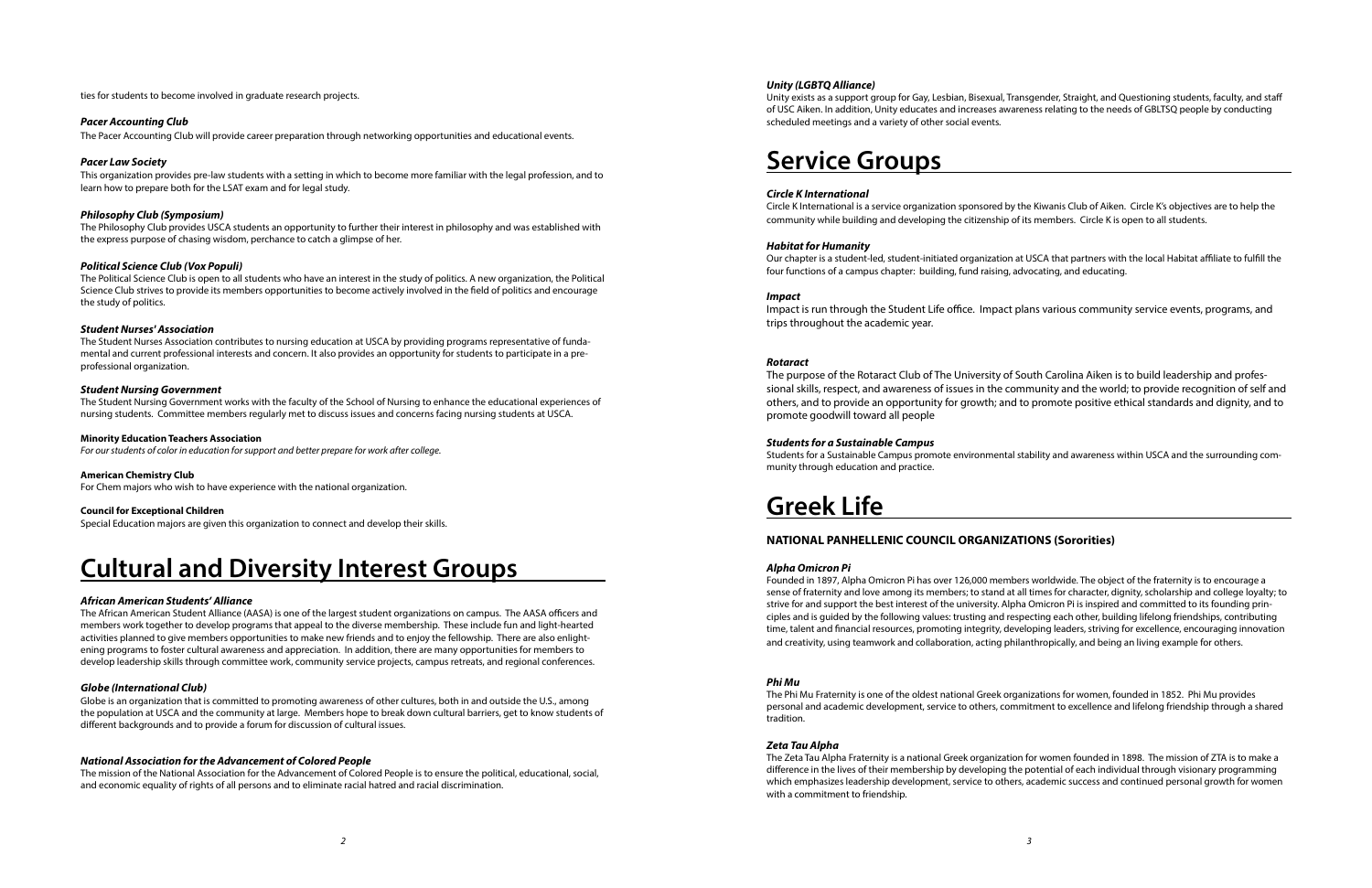#### **INTERFRATERNITY COUNCIL ORGANIZATIONS (Fraternities)**

#### *Delta Sigma Phi*

Delta Sigma Phi is a national, not-for-profit Fraternity that's helped young men become better for more than a century. Founded on December 10, 1899 at the College of the City of New York, Delta Sig has grown significantly over the years with 104 active chapters in the United States. In our 115 years of history, over 115,000 men have initiated into Delta Sigma Phi Fraternity. Today, we have 85,000 living alumni and more than 5,000 undergraduates. Our great Fraternity helps and encourages our members to become better students, better leaders, better citizens, better professionals... better men.

#### *Lambda Chi Alpha*

Founded in 1909, Lambda Chi Alpha is today one of the largest general fraternities with more than 227,000 initiated members, as well as having chapters at more than 300 universities. Lambda Chi Alpha looks to foster a high Christian standard of life and ideals, to promote honorable friendship, brotherly love, and to secure members the greatest advantages in college life. Lambda Chi Alpha also compliments higher education by providing opportunities for academic achievement, leadership development, and lifelong friendship.

#### *Tau Kappa Epsilon*

Since its founding in 1899, TKE has initiated more than 240,000 men and has active chapters on more than 270 campus across the United States and Canada, making it the world's largest college fraternity. A Tke values scholarship, character, leadership, teamwork, service and brotherhood. He aims to make a positive difference in society, and make himself a better person in the process.

#### **NATIONAL PAN-HELLENIC COUNCIL ORGANIZATIONS (Black Greek Letter Organizations)**

#### *Alpha Kappa Alpha Sorority, Inc.*

Founded in 1908, Alpha Kappa Alpha is an international organization of 100,000 college women worldwide. Their unifying objective is the improvement of human life through service to others. The AKA Sorority also promotes scholastic and ethical standards, unity and friendship among college women, higher education and service to all mankind.

#### *Alpha Phi Alpha Fraternity, Inc.*

Founded in 1906, Alpha Phi Alpha is a national fraternity which strives to stimulate the ambition of members; to prepare them for the greatest usefulness in the causes of humanity, freedom, and dignity of individuals; to encourage the highest and noblest form of manhood; and, to aid downtrodden humanity in its efforts to achieve higher social, economic, and intellectual status.

#### *Delta Sigma Theta Sorority, Inc.*

Delta Sigma Theta is an international public service organization consisting of over 250,000 members throughout the United States, the Caribbean, Africa and Europe. Founded in 1913, Deltas emphasize scholarship and service to humankind as noble endeavors and engage in activities consistent with these ideals.

#### *Kappa Alpha Psi Fraternity, Inc.*

Founded in 1911, Kappa Alpha Psi is one of the largest national historically African-American fraternities in the country. Their fundamental purpose is achievement in every field of human endeavor. The Kappas emphasize the academic and social development of members as well as service to the community.

#### *Omega Psi Phi Fraternity, Inc.*

Omega Psi Phi Fraternity, Inc. is the first international fraternal organization to be founded on the campus of a historically black college. Omega Psi Phi has over 700 chapters throughout the United States, Bermuda, Bahamas, Virgin Islands, Korea, Japan, Liberia, Germany, and Kuwait.

#### *Phi Beta Sigma Fraternity, Inc.*

Phi Beta Sigma Fraternity, Incorporated is a national Greek organization that seeks to provide service to humanity as expressed in Our Principles of "Brotherhood", "Scholarship", and "Service", in a variety of ways. Since its founding in 1914 on the campus of Howard University, Phi Beta Sigma, Inc. and its members have worked to fulfill the motto, "Culture for Service and Service for Humanity" through its educational programs and community and campus services. Today the brotherhood continues to truly exemplify the ideals and principles of its brotherhood in the United States, the Caribbean, Europe, and Asia.

#### *Sigma Gamma Rho Sorority, Inc.*

Sigma Gamma Rho is a national Greek organization for women founded in 1922. From seven young teachers, Sigma Gamma Rho became an international service organization comprised of women from every profession. Sigma Gamma Rho offers its members opportunities to develop their unique talents through leadership training and Life in sorority activities. Sorority activities provide an atmosphere where friendships and professional contacts are developed which often lead to bonds that last a lifetime.

#### *Zeta Phi Beta Sorority, Inc.*

Zeta Phi Beta, a community-conscious, action-oriented organization, provides programs that effectively address the needs of local communities. Founded on principles of finer womanhood, sisterly love, scholarship and service, it involves strong women in programs which provide meaningful services according to a Seven-Point Plan of Action. Through these activities, women not only have lots of fun with friends, but also develop personally, socially and spiritually.

### **Student Media**

#### *Broken Ink (Literary Magazine)*

Broken Ink, an award-winning literary art journal in publication since 1971, contains the poetry, prose, and artwork of USCA students.

#### *Pacer Times (Student Newspaper)*

Pacer Times, the student weekly newspaper, makes a conscientious effort to involve all students in every phase of University activities. The student staff tries to seek out and publish a wide range of opinions and news from campus and community issues.

### **Religious Organizations**

#### *Baptist Campus Ministries*

The Baptist Collegiate Ministry exists to lead students and others in the academic community to faith in Jesus Christ as Savior and Lord, to guide them in Christian growth and discipleship, and to promote active membership in a local church. Membership in BCM is extended to anyone who regularly participates and who expresses support for the purposes of BCM.

#### *Delight Ministries*

This group is focused for all women on campus and allows a safe space to worship and fellowship.

#### *Campus Outreach*

A group committed to enhancing the spiritual experience of students at USCA.

#### *Rise Ministries*

For any students who needs a place to call home.

#### *Young Life*

Young Life began with a few simple ideas about sharing the truth of God's love with adolescents. Seven decades later, those simple ideas have become time-tested methods for reaching out to middle school, high school and college students in friendship and hope.



*Pacer Pulse Basketball Pep Band*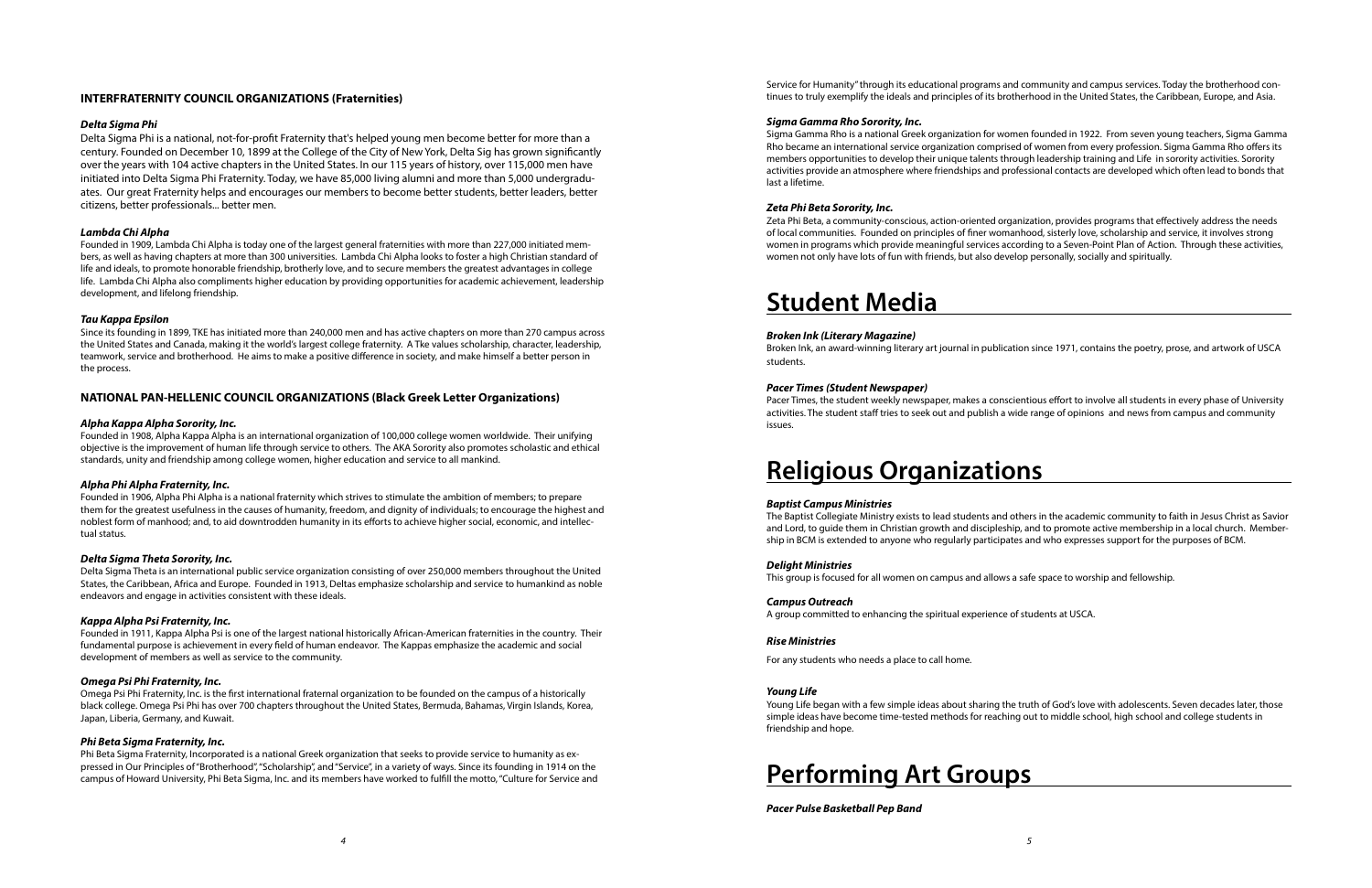The Athletic Band plays at home basketball games, special campus events, and community programs. All instruments are welcomed! Students who know how to play an instrument, enjoy being a part of something exciting, and want to possibly earn a little scholarship money are encouraged to join.

#### *University Theatre Players*

The University Theatre Players strive for a better public awareness and appreciation of theatre. The Players support both on stage and backstage the University Theatre's *Main Stage* and *Playground Playhouse* seasons. They also support the Etherredge Center and its many offerings. *What Is That* is an improvisational theatre company that is also supported by the Players. Participation in University Theatre Players is open to anyone with an interest in theatre.

#### *USCA Cheerleading Team*

The USCA Cheerleaders are a small co-ed squad consisting of 4 male and 12 female members. The squad cheers for both the Lady Pacers and Pacer Basketball teams, both home and away. In addition to cheering at games, the cheerleaders also attend USCA clinics, judge local tryouts and competitions, participate in Midnight Madness, teach summer camp, perform at local area high schools, sponsor the Annual Pacer Cheerleader Championships, and compete in the Peach Belt Athletic Conference Cheerleader Competition. Tryouts are held in April. All squad members receive a \$200/year scholarship and out-of-state fee waiver, which reduces tuition to in-state rates.

#### *USCA Concert Band*

Open to all instruments, this organization allows students to pursue the development of their musical instrument talents in a positive and instructive band. The USCA Concert Band performs several times a year and scholarships are available for members.

#### *USCA Dance Team*

The USCA Dance Team is a 14 member squad who performs hip-hop, jazz, and funk routines at all Lady Pacer and Pacer home basketball games. The team competes in the Peach Belt Conference Dance Team Championship and the Universal Dance Association National Collegiate Dance Team Competition. Tryouts are held in April and throughout the summer. All squad members receive a \$200/year scholarship and out-of-state fee waiver, which reduces tuition to in-state rates.

# **Political Groups**

#### *College Democrats*

The USCA chapter of the College Democrats promotes the registration of voters and works towards supporting the National Democratic Party issues, platforms, and candidates.

#### *College Republicans*

The USCA chapter of the College Republicans promotes the registration for voters and works towards support the National Republican Party issues, platforms, and candidates.

### **General Interest Organizations**

#### *ACE Club*

The purpose of the ACE Club is to promote the retention and graduation of first-generation college students by providing academic, social, and cultural support and awareness of opportunities while in and beyond college.

#### *Amnesty International*

Amnesty International is a global movement of more than 3 million supporters, members and activists in more than 150 countries and territories who campaign to end grave abuses of human rights. The USCA chapter supports the international organization as well as focuses on issues within South Carolina and America.

#### *Animal Health Club*

This club intends to mentor pre-veterinary students at the University of South Carolina Aiken by providing them with extracurricular education about the field of veterinary medicine as well as to provide volunteer projects. This club also intends to provide knowledge and volunteer projects to other USCA students that are generally interested in animal health. Knowledge will be provided by the discussion of current animal health topics such as, but not limited to, nutrition, population control, and veterinary medicine. Members will gain volunteer experience through projects designed to better USCA and its campus life such as managing the stray cat population on campus.

#### *Association of Non-Traditional Students (ANTS)*

This club to provides support, networking, and outreach for nontraditional students. This may include, but is not limited to, the body of students representing students in gender dominated fields, transfer students, transient students, parent students, and any other student self-identifying as nontraditional.

#### *C.U.R.L.S.*

C.U.R.L.S. will display healthier ways of caring for natural hair inside and out, starting with a healthier lifestyle. C.U.R.L.S. focuses on giving back to the USC Aiken campus and community by providing a niche for opportunity and educational growth. "One CURL at a time."

#### *Guild of Poetic Intent*

The purpose of The Guild of Poetic Intent is to share original and favorite poems with each other and the community at large; to create a community of guidance and offer support through public readings and various social activities; to act as a vehicle for creativity and self-expression.

#### *Horticulture Club*

Horticulture Club hopes to gain knowledge and educate others about horticulture. The duties of the club include (but are not limited to): building and tending a sustainable garden on campus, growing and selling plants for funding, taking part in community service such as visiting children's classes to educate them about the plants around them, seeking knowledge from community experts, and visiting gardens and horticultural-related places to gain insight about horticulture and all it has to offer.

#### *Pacer Fanatics*

Pacer Fanatics is the student athletic booster club. established to support and promote all USCA athletic teams and events. Members receive special seating at athletic events, discounts to local businesses, and e-mail updates from the Sports Information Department at USCA

#### *Pacer Spirit*

Pacer Spirit is a group which promotes Pacer pride through the USCA Admissions Office by providing tours to new students and their families as well as assisting with other programs and events to promote the University to potential students.

#### *Pacer Union Board*

Pacer Union Board (PUB) is a student organization designed to facilitate, plan, and execute co-curricular activities on the USCA campus. The purpose of the Board is to provide cultural, educational, recreational and social programs for USCA students and their guests. PUB is an active member of the National Association for Campus Activities (NACA). Participation in this organization enables PUB to provide the finest programs available to the college market. All Pacer Union Board events are supported by student activity fees. The Pacer Union Board invites students to get involved and welcomes comments and suggestions. For more information, contact the Office of Student Life .

#### *Peer Educators*

A group of student leaders coordinated by the Counseling Center and Rec & Wellness who are selected to help provide programs and workshops for students to enhance their knowledge about social and health issues.

#### *Resident Student Association (RSA)*

RSA helps provide programs and events for on campus students. Any resident of one of USCA's three resident halls can be a member.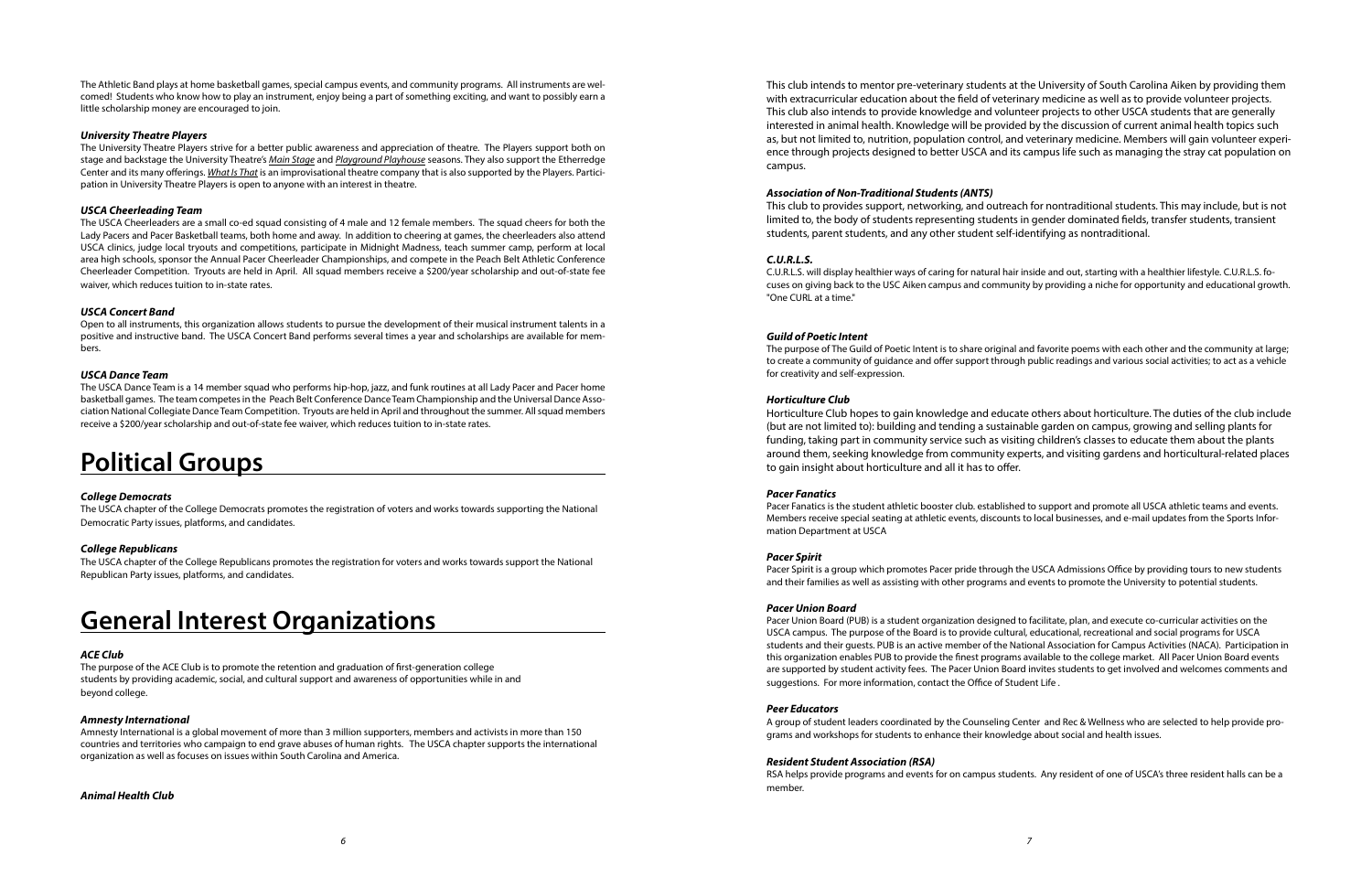#### *Silent Crusaders Sign Language Club*

The purpose of this club is to teach individuals who wish to learn, and those who already know, Sign Language and to bring an awareness of deaf culture to campus.

#### *Skeet and Target Club*

The Skeet and Target Club was established for the purpose of bringing together students with similar interests in the sports of skeet, trap, sporting clays, and other target sports; promoting safety and responsibility; engaging in competitions; and providing club-level competition.

#### *Student Athletic Advisory Committee*

Made up of representatives from each varsity athletic team, the Student Athletic Advisory Committee (SAAC) works with the Athletic Department to improve life for student athletes as well as promote campus life.

#### *Student Government Association*

The voice of the student body, the Student Government Association (SGA) meets weekly to discuss issues and concerns related to the campus. Meetings are open to all students and elections are held in March of every year.

#### *Student Veterans Organization*

The USCA Student Veteran's Organization (SVO) exists to establish and develop a student organization for military veterans, family members of veterans, current active duty, and drilling National Guard or Reservist Students. The primary intent of the USCA SVO is to help ease students' transition from military lifestyles to student life and on to a career. The second intent of the SVO is to help veterans and family members make the most of USCA resources, facilitate the full use of education benefits, encourage student retention at USCA, and to become an active contributing part of the campus and local community. Third, the organization intends to foster fellowship of like-minded individuals in order to create a network of students and successful alumni in order to provide professional and leadership development. Finally, the SVO will accomplish these goals by helping to make veterans, active duty personnel, reservists and their families aware of and gain access to all benefits and resources entitled to them.

#### *USCAnime*

USCAnime is a student organization established to bring together those sharing an interest in Japanese anime'. Representative samples of this cinematic genre are viewed and discussed with a focus on insights into both Japanese culture and world view.

#### *Enactus USC Aiken*

The mission of this organization is to assist local non-profits with specific projects that improve the economic, social and/or environmental status of said companies and community while allowing students to gain experiential learning.

*KP Dance*  Interested in Korean Pop? Come Check us out!

*USCA Sholah*  We are here to bring Bollywood here to USC Aiken.

**Caribbean Student Alliance** 

Our Group is here to allow our Caribbean students to connect.

### **Honor Societies**

#### **HONOR SOCIETIES BASED ON ACADEMIC MAJOR**

#### *Alpha Psi Omega (Theater)*

Alpha Gamma Chi is USCA's local chapter of the National Theatre Honor Society: Alpha Psi Omega. The purpose of the society is to provide acknowledgement to those demonstrating a high standard of accomplishment in theatre and through the expansion of Alpha Psi Omega among colleges and universities provide a wider fellowship for those interested in theatre.

#### *BBB Biological Honor Society*

Beta Beta Beta (TriBeta) is a society for students, particularly undergraduates, dedicated to improving the understanding and appreciation of biological study and extending boundaries of human knowledge through scientific research.

#### *Beta Gamma Sigma (Business)*

The purpose of Beta Gamma Sigma is to encourage and honor academic achievement in the study of business and personal and professional excellence in the practice of business.

#### *Gamma Sigma Epsilon (Chemistry)*

Gamma Sigma Epsilon is a national chemistry honor society founded in 1919 at Davidson College. The purpose of Gamma Sigma Epsilon, as summed up by one of its founding fathers, Malcolm Ray Doubles, was to "unite those men with a high scholastic grade in Chemistry, in Class A colleges, in order to foster a more comprehensive and cooperative study of that great branch of Science and its immediately allied studies".

#### *Kappa Delta Pi (Education)*

The purpose of Kappa Delta Pi is to promote excellence in and recognize outstanding contributions to education. Kappa Delta Pi endeavors to maintain a high degree of professional fellowship among its members, to quicken professional growth, and to honor achievement in educational work.

#### *Lambda Pi Eta (Communications)*

The purpose of Lambda Pi Eta is to recognize, foster, and reward outstanding scholastic achievement in communication studies, to stimulate interest in the field of communications, to promote and encourage professional development among communication majors, to provide an opportunity to discuss and exchange ideas in the field of communication, to establish and maintain close relationships with communication faculty, to explore options for graduate education in communication studies, and to engage in service activities and promote civic responsibility.

#### *Pi Gamma Mu (Social Sciences)*

The South Carolina Theta Chapter of Pi Gamma Mu, the international social science honor society, recognizes distinguished achievement in the social sciences and endeavors to inspire in its honorees social service to humanity as well as lifetime interest in the study of human association.

#### *Psi Chi (Psychology)*

A national honor society in psychology, Psi Chi shall provide undergraduate and graduate students an organization which allows students at differing levels to interact, develop leadership, and provide service. Further it provides a way for students and professors to develop relationships which can stimulate student interest in psychology and provide opportunities for Life in research.

#### *Sigma Tau Delta (English)*

Chartered in 1986, the Epsilon Upsilon Chapter of Sigma Tau Delta, the international English society, recognizes achievement in the study of English and promotes general interest in literature and the English language.

#### *Sigma Theta Tau (Nursing)*

Sigma Theta Tau International recognizes superior achievement in scholarship and the development of leadership qualities, fosters high professional standards, encourages creative work and strengthens the commitment to the ideals and purposes of the nursing profession.

### **HONOR SOCIETIES BASED ON LEADERSHIP AND ACADEMICS**

#### *Gamma Beta Phi*

This scholastic, honor, and educational service organization seeks to recognize and encourage educational excellence, promote the development of leadership ability and character in members, and foster, disseminate and improve education through appropriate service activities.

#### *National Society of Leadership and Success*

The Society is an organization that helps people discover and achieve their goals. The Society offers life-changing lectures from the nations leading presenters and a community where like minded success oriented individuals come together and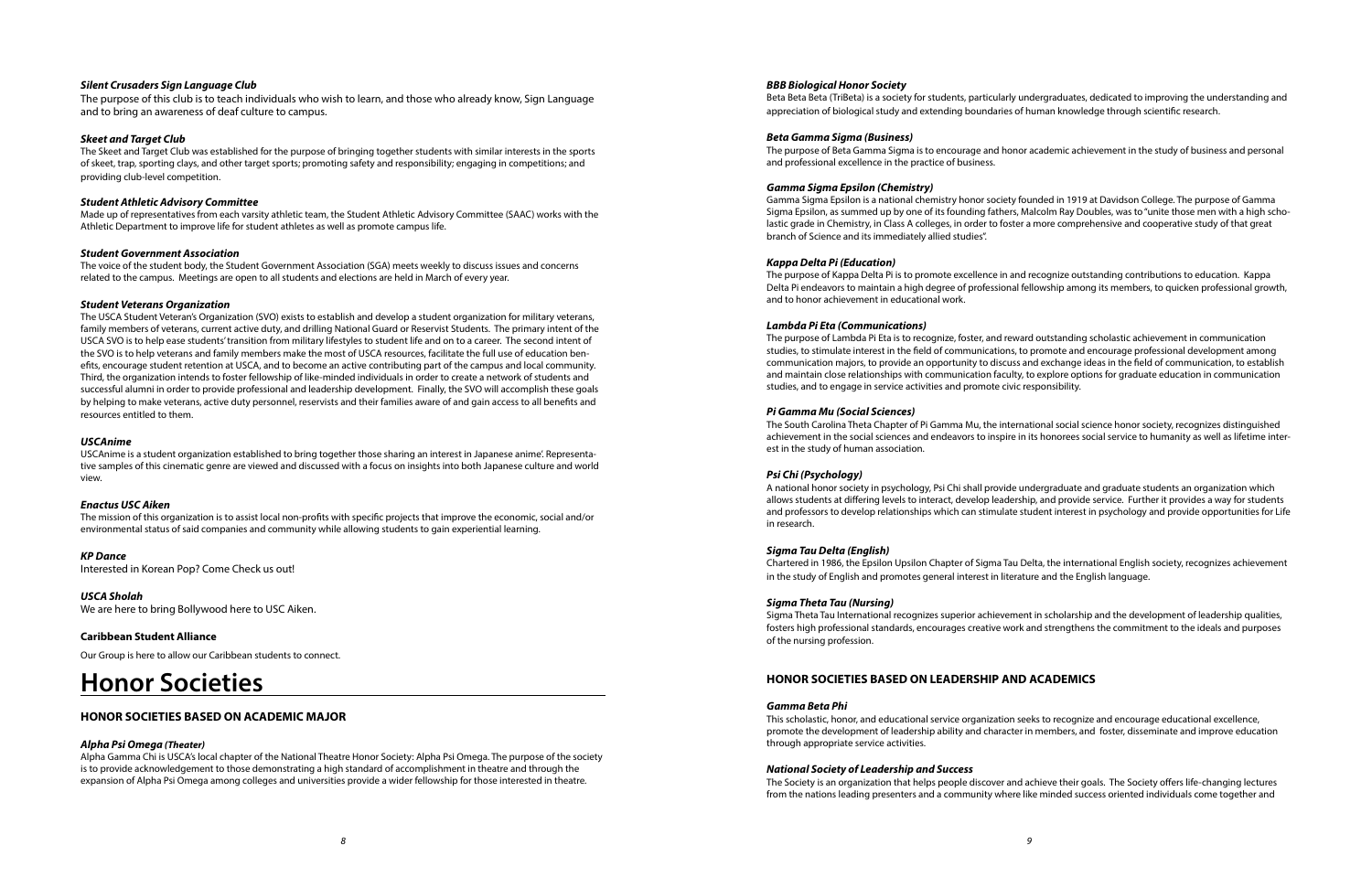help one another succeed. The Society also serves as a powerful source of good in the greater community by encouraging and organizing action to better the world.

#### *Omicron Delta Kappa Leadership Society*

The Omicron Delta Kappa (ODK) Leadership Society recognizes students, faculty, and administrators of exemplary character, responsible leadership and service in campus or community life, superior scholarship, genuine fellowship, and consecration to democratic ideals. It brings together persons from all phases of collegiate life at USCA which will help to mould the sentiment of the institution on questions of local in intercollegiate interest.

#### *Order of Omega*

A national honor society, Order of Omega is designed to recognize those students who have attained a high standard of leadership in inter-Greek activities and to inspire others to strive for similar conspicuous attainment. Order of Omega will also bring together the most representative fraternity and sorority members whether they are faculty, alumni, or students on a basis of mutual interest, understanding, and helpfulness.

#### *Pi Epsilon Mu*

Pi Epsilon Mu is dedicated to promoting the occupational fields of health, exercise science, recreation, and athletics in a professional manner.

#### *Veterans' Honors Society*

The purpose of the Veterans' Honors Society is to aid members in their academic pursuits, recognize outstanding achievements of veterans and their family members, encourage groups and individuals to promote veterans' achievements, and support and uphold veterans' issues.

# **Club Sports**

#### *Equestrian Eventing Club*

The Equestrian Club was established to foster interest in horse-related activities and issues. Its members share knowledge and training in various equine pursuits. The club seeks opportunities to participate and serve within the greater Aiken equestrian community.

#### *IHSA Riding Team*

The Riding Team will foster interest in Riding related activities and issues. The team seeks to share knowledge and training in various riding pursuits.

#### *Men's Lacrosse*

Men's Club Lacrosse is established for the purpose of allowing its members to participate in competitive lacrosse and represent USC Aiken in contests against Clubs from other Universities within the "Men's Collegiate Lacrosse Association" (MCLA), South Eastern Lacrosse Conference.

#### *Polo Team*

The Polo Team introduces Polo/Equestrian oriented disciplines and further pursuit of equestrian learning to the community of USCA and Aiken. The club will provide an educational model for the progression in the improvement of equine oriented studies.

#### *Rugby Union Football Club (Men's)*

South Carolina Aiken (Men's) Rugby Union Football Club or "USCA RUFC" was established for the purpose of teaching, informing, promoting, and playing men's rugby.

#### *Shotgun Club*

The Shotgun Club is a student organization designed to bring together students with similar interests in the clay target sports ( skeet, trap, & sporting clays).

#### *Swim Club*

The USCA Swim Club provides a structured swimming environment for the physical, competitive, intellectual, social, and

emotional benefits of its members.

#### *Esports Club*

The Esports club provides opptunites for students to unite and explore the educational and entertainment aspects of gaming. This can be from weekly gaming sessions and tournaments to gaming for charity and having speakers in the industry talk about their experiences.

#### *Tennis Club*

The purpose of the tennis club is to play an active role in recreational tennis opportunities for students, faculty, and staff of USC Aiken; as well as to provide an opportunity for students, faculty, and staff to engage in intra-club competition, intercollegiate competition, and other competitions through local, state, and national tennis affiliated organizations.

#### *Women's Rugby*

The purpose of this organization is to teach, learn, promote, and engage in the game of rugby in order to enhance the skills of females who have played, or would like to play the sport.

*University Liability Statement:* The University considers participation in campus recreation programs a purely voluntary activity, and individuals participate at their own risk. Participants should be aware of the possibility of bodily injury and should understand that they are responsible for any and all costs arising out of injury or property damages sustained through participation. For more information please contact the Student Life Office or call 641-3412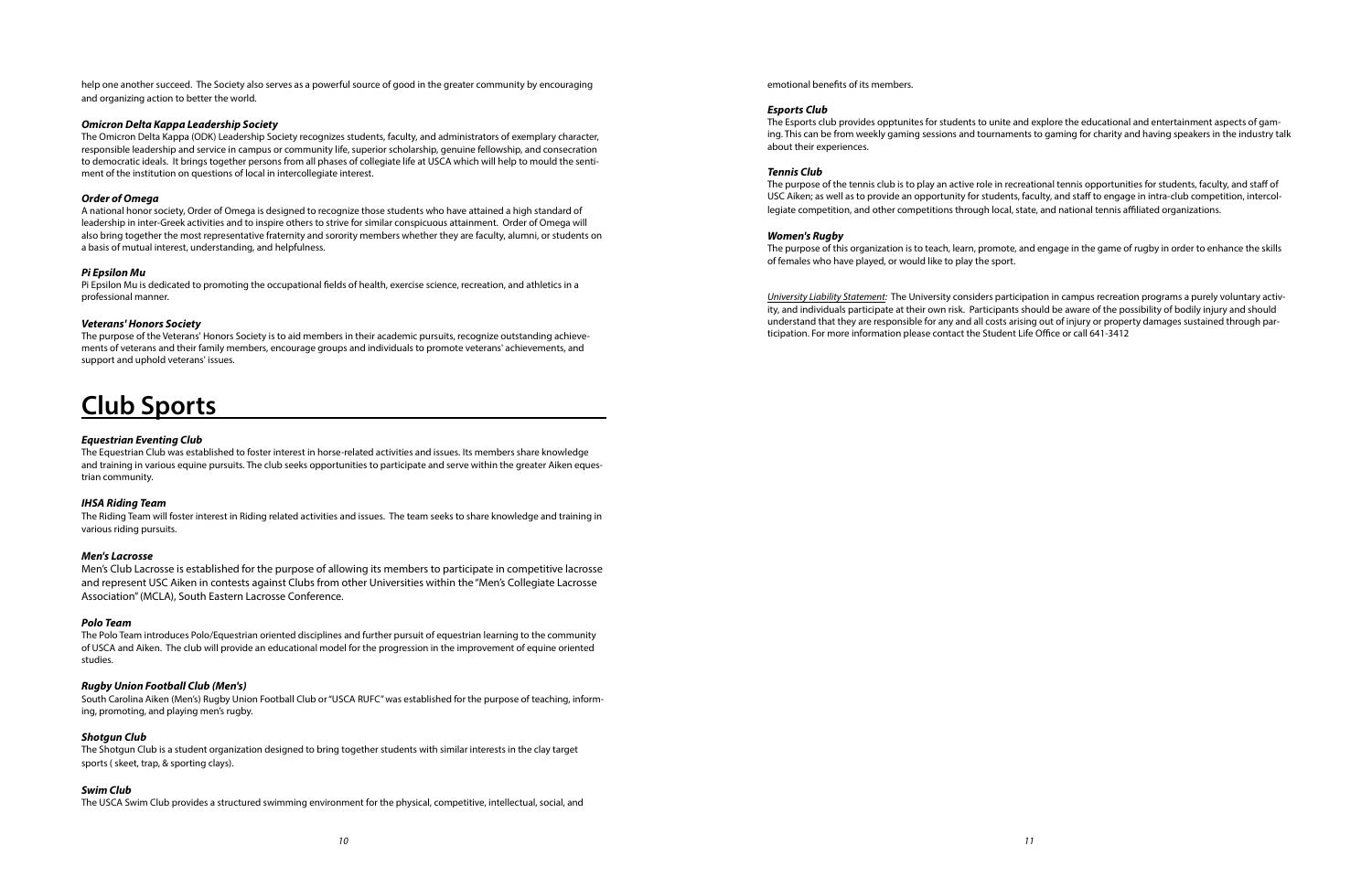| <b>Issue/Problem</b><br>General Student Life Issues                                                                                                                                                 | <b>Who to Contact</b><br>Ahmed Samaha<br>641-3411 |
|-----------------------------------------------------------------------------------------------------------------------------------------------------------------------------------------------------|---------------------------------------------------|
| <b>Community Service Programs</b>                                                                                                                                                                   |                                                   |
| Orientation Programming<br>Judicial Affairs<br>Greek Life (Fraternity and NMGC)<br><b>Emerging Leaders Programming</b><br>Leadership Exchange Programming                                           | Kevin Nolan<br>641-3611                           |
| Greek Life (Panhellenic)<br>Orientation<br>Homecoming<br>IMPACT (Comunnity Service)<br>Denver Leadership<br><b>Alternative Break</b>                                                                | Lacie Werhman<br>641-3285                         |
| Multicultural Issues<br>Diversity Programming                                                                                                                                                       | Jamel Hodges<br>641-3442                          |
| <b>International Student</b><br>and Programming Issues                                                                                                                                              | Liz Dille<br>641-3671                             |
| <b>Student Organizations</b><br>Programming Issues<br>Pacer Union Board<br><b>Traditional Programming</b><br>Leadership Programming<br><b>Student Activities Center Issues</b><br>Leadership Ledger | Mo Rammel<br>641-3766                             |
| <b>Facility Reservations</b><br>Techical Equipment for SAC<br>University Paperwork<br>Student Life Calendar<br>Stall Wall Weekly<br>Cafe News<br>General Information                                | Mandi Welch<br>641-3634                           |
| <b>Student Organization Budget Issues</b>                                                                                                                                                           | Mandi Welch<br>641-34634                          |
| <b>Intramural/Recreational Sports</b>                                                                                                                                                               | Ross Philbeck<br>641-3782                         |
| University Housing                                                                                                                                                                                  | Kevin Kerr<br>641-3246                            |
| Athletic Information                                                                                                                                                                                | im Herlihy<br>641-3406                            |
| Media Services                                                                                                                                                                                      | Barry Ready<br>641-3769                           |
|                                                                                                                                                                                                     |                                                   |

Student Government Eva Slagle Association (President)

Maintenance/Operations Brian Enter

Conference Center Karen Edgington Scheduling *641-3587*

University Van Rental Annette Beeler Facility Set-Up *641-345* 

Dining Services Aramark

*641-3388*

Counseling Center Cindy Gelinas Student Health Center *641-3609*

**Issue/Problem Who to Contact** Disability Issues Dr. Claudette Palmer

Pacer Times Cecil Maddox

Pacer Union Board Ashelyn Wallace &

Post Times Notes **James Raby** 

 *641-3626 641-3354* Karli Burnette *641-3336 641-3569* Sofia Ferreira (Vice President) Rakeem Jones (Secretary) Nathan Garner (Treasurer)

Medical Emergencies Safety Issues *641-6111* Lost and Found Parking Thefts

*641-3330*

Etherredge Center Michael St. John *641-3328 641-3254 641-3280*

Career Services Corey Feraldi

Academic Issues Dr. Daren Timmons *641-3377*

Public Relations Leslie Hull-Ryde

*641-3738*

Healthy 4 Life Peer Educators Mila Padgett

*641-3230*

In need of assistance? Here are some potential problems or issues that your organization may have and who you can turn to for assistance and/or guidance.

# **Who Should I Call? Guidelines for Student Organizations and Advisors**

### **STUDENT ACTIVITIES CENTER PURPOSE**

The Student Activities Center is the community center of the college, for all members of the college family—students, faculty, administration, alumni, and guests. It is not just a building; it is also an organization and a program. Together they represent a well-considered plan for the community life of the college.

As the "living room" or the "hearthstone" of the university, the Student Activities Center provides services, conveniences, and amenities for the members of the campus and for getting to know and understand one another through formal association outside the classroom.

The Student Activities Center is part of the educational program of the college. As the center of college community life it serves as a laboratory of citizenship, training students in social responsibility and for leadership in a democratic society. Through its various boards, committees, and staff, it provides a cultural, social, and recreational program, aiming to make free time activity a cooperative factor with study in education.

In all its processes, it encourages self-directed activity, giving maximum opportunity for self realization and for growth in individual social competency and group effectiveness. Its goal is the development of persons as well as intellects. The Student Activities Center serves as a unifying force in the life of the college, cultivating enduring regard for loyalty to the college.

The Student Activities Center (SAC) provides students with a place to meet and relax with friends and to participate in many activities and events. It is the focal point of activity for many student services and organizations. Services and facilities available include the conference rooms, the Mezzanine, TV lounge area, the Intramural Gym, the Cafeteria, the Natatorium, a small game room, ping-pong tables, pool tables, bookstore, vending machines, Commuter Lounge and student organization mailboxes. Many areas of the Student Activities Center are available for use by campus organizations, students, faculty, and staff. For additional information or to reserve an area, please call 641-3412. Offices located in the Center to serve student needs are: Student Government, Pacer Union Board, Diversity Peer Educators, Intramurals, Interim Vice Chancellor for Student Life and Services, Director of International Programs Assistant Directors of Student Life. Other offices include: the Bookstore, Broken Ink & Pacer Times Office, the Cafeteria, Starbucks, and the Student Health Center.

The Student Activities Center is open Monday-Friday, 8:30 a.m. - 10:00 p.m.; Saturday and Sunday, 12:00 p.m. - 10:00 p.m. during the semester.

### **SPECIAL LEADERSHIP OPPORTUNITIES**

#### *Annual Student Life Leadership Retreat*

Every August, the Office of Student Life hosts the Annual Leadership Retreat. Each organization is required to send two delegates to the retreat (preferably the President and Treasurer). The retreat is an opportunity for the leadership of student organizations to learn more about university policies and procedures, improve personal leadership skills, and network with other leaders on campus.

### *Annual Student Life Leadership Awards Banquet*

Every year, the Office of Student Life hosts the Annual Leadership Awards Banquet. The banquet, held in April, is an opportunity for each student organization to recognize outstanding leaders within their group. During the banquet, various all-campus leadership awards are given including the Robert E. Alexander Leadership Award, Advisor of the Year, and the Outstanding Student Organization of the Year, amoung others.

#### *Leadership USCA*

This unique leadership certificate program is co-sponsored by the Career Services Office and the Office of Student Life. We believe strongly in preparing our graduates to be ready to transition into the world of work and becoming active citizens in their communities. Through a variety of academic classes, workshops, and learning opportunities, students gain a competitive edge as they enter a complex and competitive society. Apply for the program at http://web.usca.edu/leadership-uscaiken/index.dot.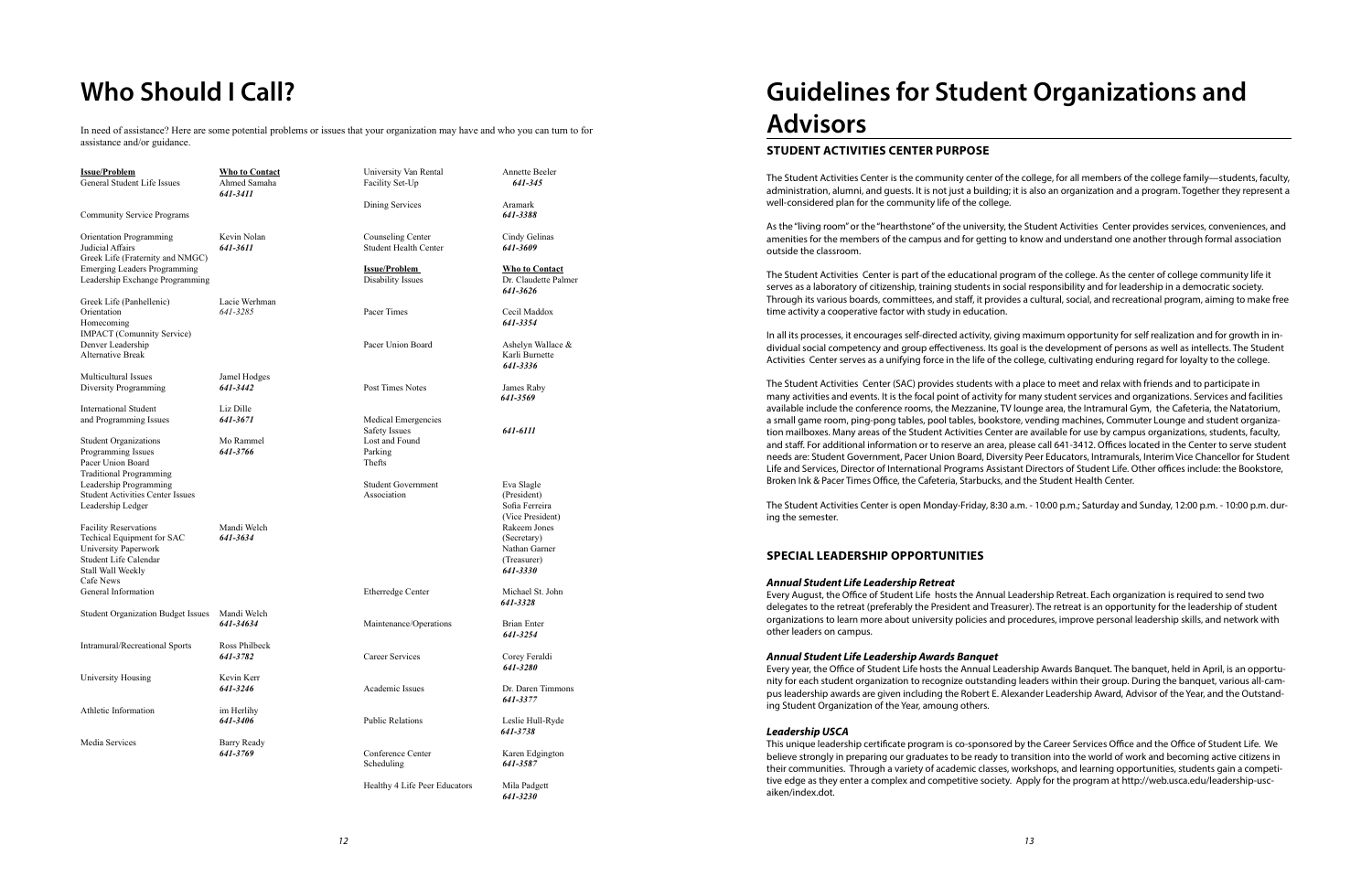#### *Chancellor's Town Hall*

The Chancellor's Town Hall is a representative body of the major organizations on campus. This group meets approximately once a semester with the Chancellor and Vice Chancellors to discuss any student-related University issues. Each organization is sent a schedule of meeting times every semester. Every effort should be made for a representative of each registered student organization to be in attendance.

#### *IMPACT: Community Service Programs*

The IMPACT program at USCA encourages students, faculty, staff, and the community to collaborate on meaningful community service projects and promotes responsible citizenship through Life in such projects.

The IMPACT program offers several ways that students can participate in community service activities.

Annual IMPACT service projects and awareness events include the following:

- Freshman Day of Service
- Volunteer Fair
- Alternative Fall Break and Spring Break
- The Hunger Banquet
- Dr. Martin Luther King Day Service Project
- Relay for Life
- Dance Marathon

IMPACT projects are one-time community service projects that are offered at different Aiken area agencies. "Quick Serve Lunches" are projects on campus that provide a meaningful service to the campus or community and can be done during a lunch break. Past projects have included making a valentine for residents at Cumberland Village or helping to plant flowers on the Quad. For more information, please stop by the Student Life Office or check out the IMPACT website at www.usca.edu/ impact.

#### *Student Media Board*

The Student Media Board derives its authority from the USC Board of Trustees. In accordance with the Board of Trustees, the Board assures editorial freedom for student editors and managers of student media, protecting them from arbitrary suspension and removal because of student, faculty, staff, administrative or public disapproval of editorial policy or content. The board believes that the widest degree of latitude should be allowed editors and managers for the free discussion of current issues and problems under the First Amendment of the U.S. Constitution.

#### *Pacer Union Board*

Pacer Union Board (PUB) is a student organization designed to facilitate, plan, and execute co-curricular activities on the USCA campus. The purpose of the Board is to provide cultural, educational, recreational and social programs for USCA students and their guests. PUB is an active member of the National Association for Campus Activities (NACA). Participation in this organization enables PUB to provide the finest programs available to the college market. All Pacer Union Board events are supported by student activity fees. The Pacer Union Board invites students to get involved and welcomes comments and suggestions. For more information, contact the Office of Student Life.

#### *Pacesetter Program (Orientation Leaders)*

Pacesetters are a group of current students who help with new student orientation. Their primary objective is to ease a new student's transition from high school, a job, or family to college.

#### *Peer Educator Program*

In order to promote the best environment for the success of USCA students, the Peer Educator Program was created to provide positive and proactive programming to meet some of the challenges facing students in our campus community. Four to six paraprofessionals have been trained to assist with the development of students, both academically and socially, through the creation of programs and workshops. According to published studies, one of the most effective ways to reach and retain students is through peer education. There are many instances in which a student would not seek appropriate assistance from University "officials" but would seek that assistance from a peer. Peer Educators are available to provide one-on-one counseling, present on a variety of academic and social issues, and serve as a resource for student organizations, classes, athletic teams, and other groups on campus. For more information, contact the Counseling Center.

#### *Student Government Association*

Student Government can provide a valuable learning experience for any interested student. It gives the individual student

the opportunity to participate in the decision- making processes at USCA. Through Student Government, students can acquire skills in the governmental process and have influence over the policies and procedures of the university. Each student who attends the University is encouraged to read their Student Government Constitution and to run for the various offices. Since the Student Government Association is no more effective than the enthusiasm and dedication of the students who participate in it, individual Life is very important. Student Government is the collective voice of the students and an excellent opportunity for students to make a difference!

The actual Student Government governing body is comprised of the following divisions:

One seat from each of the three colleges and two schools, five seats elected at-large, and six appointed seats for a total

- 1) The Executive Branch
	- a) President
	- b) Vice President
	- c) Secretary
	- d) Treasurer
- 2) The Legislative Branch of 16 seats
- 3) New Student Advisory Council
- Three new students selected through an interview process at the beginning of fall semester.

#### *Emerging Leaders Class (ASUP 110)*

This two credit course is an excellent way for you to enhance your leadership skills while earning college credit. Offered both fall and spring semesters, the Emerging Leaders Class is an eleven week leadership training program which offers students an opportunity to meet campus and community leaders, explore leadership issues through unique activities and programs, and enhance personal development.

#### *Citizen Leadership Class (ASUP 210)*

This two-credit course is designed for students with an interest in community service/active citizenship and developing their leadership skills and potential in this area. Each student in the course will design and implement a community service project while earning college credit.

#### *Leadership Exchange (ASUP 310)*

The USC Aiken Leadership Exchange Program is an unique opportunity for USC Aiken upperclassmen to enhance their leadership skills by learning about an important issue facing our country and how committed citizens can help make a difference. Participants will be selected based on their application and will participate in a leadership exchange program with another university in the country. Selected students will travel to that university for four days and then host students from the university to our campus. Applications will be available during fall semester.

#### *Disney Leadership Experience*

Working with the Disney YES Collegiate Program, students are selected to participate in this uniquely, magical leadership experience. Applications are accepted in September.

#### *Programming Events*

Throughout the academic year, the Office of Student Life oversees traditional events such as Homecoming, Intramural Sports, Outdoor Recreation, Health Education Programs, Pacer Madness, and Fall Fest and many more. Students can gain valuable leadership skills by participating on the student-run committees which help plan and implement these events or by joining the Pacer Union Board.

#### *Greek Life*

Life in a sorority or fraternity offers you an opportunity to make new friends, develop leadership skills, participate in community service, receive encouragement and support for academic excellence, and build bonds that last a lifetime. Recruitment occurs at the beginning of the fall and spring semesters, and minimum GPAs vary depending on the organization. Hazing is not tolerated by the University, and hazing and alcohol policies are reviewed at Greek Forum each semester. For more information, please call the Assistant Director of Student Life at 641-3766 or stop by the Student Life Office.

#### *Diversity Peer Ecuators*

The Diversity Peer Educators address the need for bridging and belonging, sustained dialogue, and diversity training opportunities at USC Aiken. Diversity Peer Educators also work together as a team to create more diversity, inclusion and belonging on campus. The main purpose of the Diversity Peer Educator program is to take a proactive approach in building relation-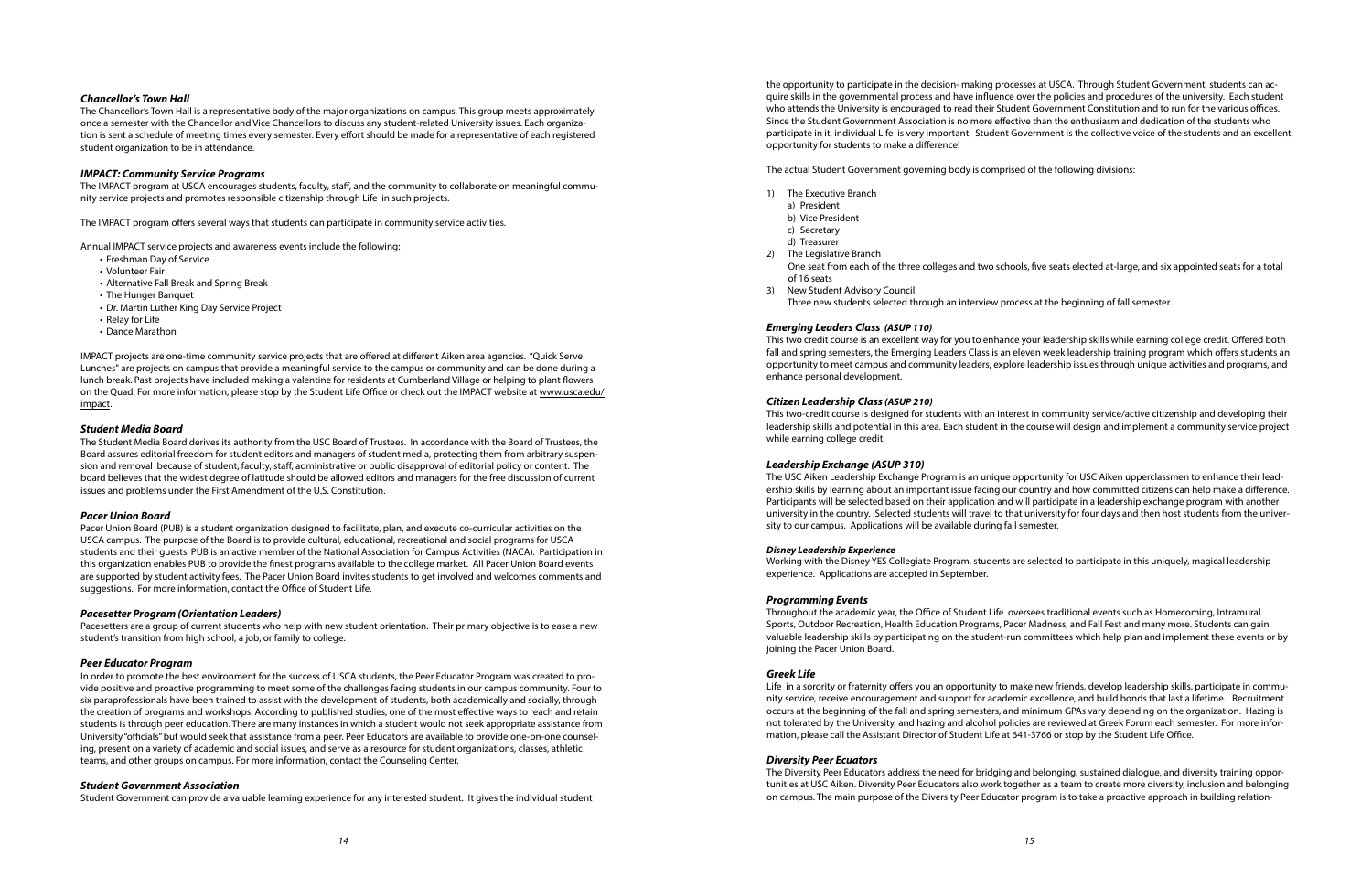rial to satisfy the criteria, in essence, accepted the offer; and 3) the institution will, in turn, provide the student organization with access to privileges afforded only to registered organizations. The contractual part of the University's relationship serves to clarify responsibilities and benefits. This relationship also sets up a system that is clearly defined to insure registration be applied in a nondiscriminatory manner and as a reference for standards of evaluation in any disciplinary situations that may exist.

#### **Relationship Statement**

The University of South Carolina Aiken recognizes both the right to exist and the mutual benefit of existence of co-curricular activities. The University, in the registration process set forth, seeks the freedom of existence of student organizations and insures that designated privileges and support are available equally to all organizations that uphold the registration requirements. The University does not, however, automatically endorse the mission, goals or purpose of any organization unless it specifically chooses to do so. The University may choose to officially register a student organization indicating that the particular organization is a part of the educational program of the University.

#### **Rights and Privileges of Registered Student Organizations**

As a recognized student organization, your group is entitled to certain rights and privileges. As long as your organization remains registered with the University, in good standing, and active, your group may....

- Use University facilities as established by University policies.
- Sponsor and promote activities according to established University policies.
- Recruit USCA students as members.
- Be eligible to solicit funds on campus with appropriate approval.
- Use University services/resources such as purchasing, printing, maintenance, motor pool, computer services, mail services and central supply.
- Receive student activities allocations if the organization meets criteria established by the Student Government Association and the Interim Vice Chancellor of Student Life and Services.
- Receive assistance from the Student Life staff.
- Be eligible for awards or honors presented to student organizations and members.
- Be listed in appropriate University publications.
- Use the University's logo (used only with permission from the Marketing and Community Relations Office).

#### **Obligations of a Registered Student Organization**

As a registered Student Organization you must agree to the following guidelines...

Organizations must follow the stated purpose of the organization. An officially registered organization will not use its official status for any purpose other than its own organization. Sponsoring activities, reserving facilities, and carrying on business for a non-registered group are not allowed.

- The organization will register all changes that occur within the organization. The names, phone numbers, VIP ID numbers of officers as well as the name of the advisor must be kept up-to-date with the Office of Student Life.
- Organizations wishing to change their constitution or affect changes in affiliation must submit these changes to the

ships between and among communities and to promote dialogue as an on-going exercise.

#### *College 2 Career Readiness Program*

An unique collaboration between the State Chamber of Commerce and the USCA, this workshop series will help develop "soft skills" which will make graduates more marketable and desirable.

# **Relationship of Student Organizations to the University**

The relationship of the University of South Carolina Aiken to organizations formed by its students have two components. One basis of the relationship is the educational component. The University of South Carolina Aiken has stated in its purpose that it will provide students with "an opportunity to discover learning processes which enable them to grow personally and socially." The University has accepted this responsibility.

The second component is based on a contractual relationship. The basic elements of a contract are evident in the registration process of student organizations. This is demonstrated as follows: 1) an offer exists and specific criteria are required of all organizations wanting to exist on campus indicating this opportunity is available; 2) an organization which submits the mate-

Assistant Director of Student Life (or designee). All changes will be reviewed by the Campus Life Committee. • Use of activity fee monies must conform to the purposes and practices approved by the Student Life Fee Allocation Committee. Organizations are expected to meet their financial obligations on time and use the funds prudently. • Student Organizations must sponsor only such projects as will benefit both the group and the University. • Each recognized student organization must have at least one faculty/staff advisor who is interested in the purpose of

• All student organization accounts which are held at a financial institution off campus must have a two-signature check-

• Each organization shall designate an individual to conduct the affairs of the organization during the summer and

- 
- the organization and gives counsel and advice to the organization. The organization should review the advisor's position on an annual basis.
- ing system.
- interim periods.
- the Assistant Director of Student Life (or designee) before the meeting can be held on campus.
- with the institution.
- 
- 

• Any organization wishing to sponsor a regional or intercollegiate meeting must have such sponsorship approved by

• Sport clubs and Greek letter social -fraternities and sororities are registered student organizations at the University. However, additional recognition criteria may be established for these organizations due to their unique relationship

• Each organization is responsible for maintaining adequate communication with the Office of Student Life • In addition to these regulations, student publications are subject to regulations by the Student Media Board.

For more information about the obligations of a registered student organization, please contact the Assistant Director of Student Life.

#### **Annual Forms**

Recognized student organizations are required to complete the transition process in Presence. This porcess includes editing and updating organization details, selectign new officers, confirming rosters. An organization will be classified as inactive upon failure updating information through Presence.

#### **ADVISOR STUDENT RELATIONSHIP Role of the Advisor**

The University of South Carolina Aiken requires that all recognized student organizations have a faculty or staff advisor. Advisors are essential to the success of a student organization. It is their responsibility to guide the group in accordance with the purposes and ideals of the University of South Carolina Aiken and the organization. The relationship of the advisor to the group will vary depending on each organization and its members. Therefore, the responsibilities and duties of the advisor will vary according to the group's needs.

We have provided some possible responsibilities that the advisor may consider when determining his/her responsibility to the organization, the individuals, and the University. Specifically, the role of the advisor is defined by the person filling the position. Hopefully each advisor will become involved in the organization through meetings, planning, programming, and activities.

#### **Helpful Hints for Advising a Group**

• Be available to meet with members of the organization at their regular meetings.

- Assist the group in filing its annual reports, required in order to maintain active status.
- Have a knowledge of all plans and activities of the group.
- Discourage domination of the group by any individual or small groups.
- Provide long-term continuity within the group.
- Assist in the orientation and training of new officers.
- Provide assistance in the planning and evaluation of programs.
- Attend as many of the organization's programs as possible.
- Assist the group in setting realistic goals and objectives for the academic year.
- Promote closer Life between students, faculty, and staff.
- Assist the group in abiding by all University policies, procedures, and regulations.
- Advising Individuals in a Student Organization.
- Encourage each individual to participate in and plan group events.
- 
- Encourage students to accept responsibility for specific parts of the program or event.
- Help students recognize the importance of their roles in relation to the group's goals.
- Assist in the development of individuals into better citizens.

• Assist students in maintaining a healthy balance between academics, co-curricular, and social aspects of student life.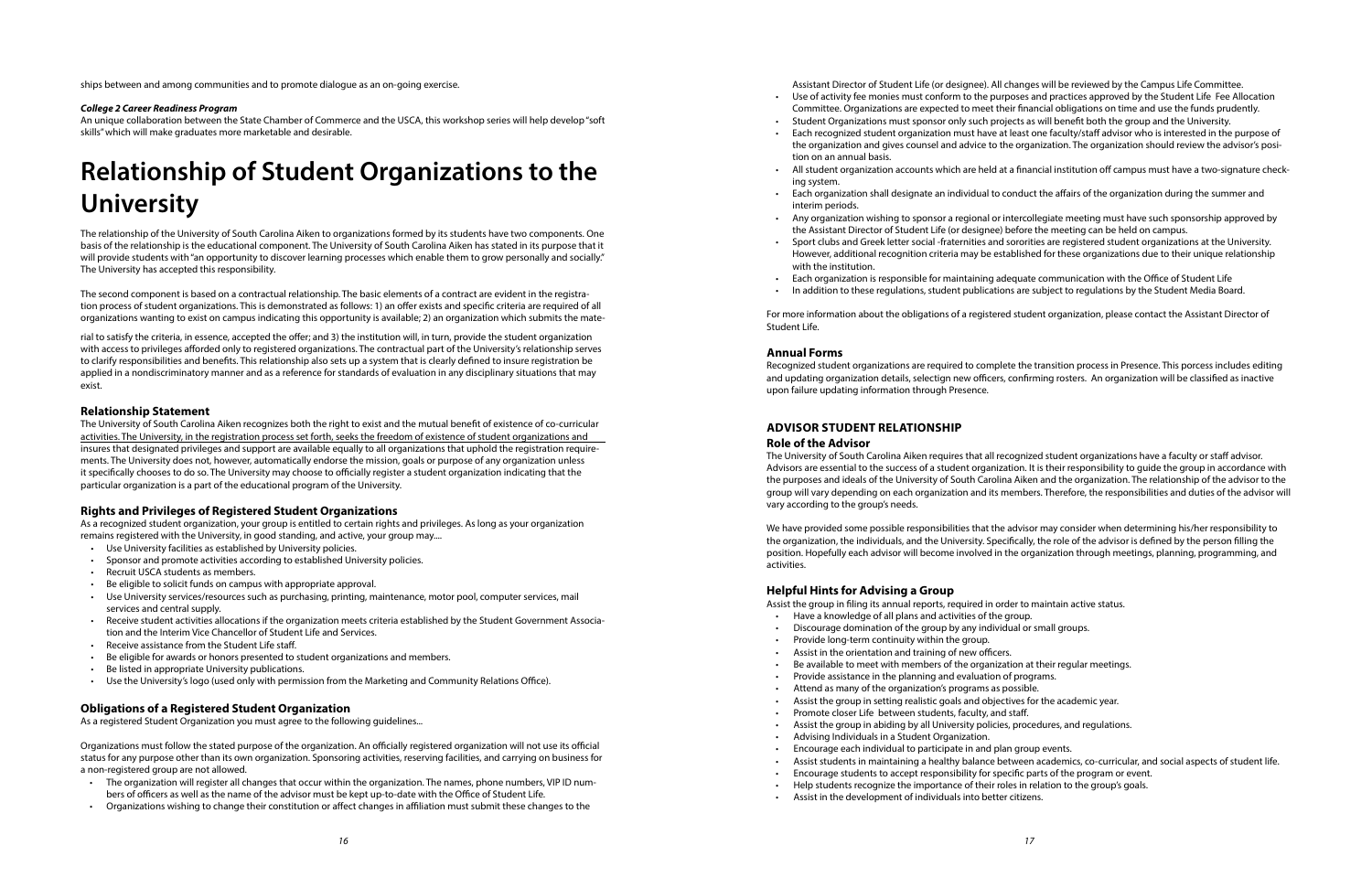#### **What an Advisor May Expect of a Student Officer**

- Keep advisor informed of all organizational activities, meeting times, locations and agendas.
- Provide advisor with minutes of all meetings.
- Meet regularly with the advisor and use him/her as a sounding board for discussing plans and problems.

#### **What a Student Officer May Expect of an Advisor**

- Assist the group in formulating long-range goals and in planning and initiating short-term projects.
- To serve as a resource person for alternative solutions to problems confronting the group.
- Assistance with University procedural matters.
- Make suggestions of ways by which the group meetings can be improved.
- To represent the group and its interests in staff and faculty meetings.
- Assist in evaluating group projects, performance, and progress.
- Make suggestions that will permit the officers to improve leadership skills.

#### **Considerations for the University of South Carolina Aiken**

- Guide the group in accordance with the purposes and educational objectives of the University.
- Supervise the financial procedures of the organization in handling its funds.
- Help increase awareness of both students and staff of the University facilities, events and personnel.

#### **Different Approaches to Advising**

- Point out issues relating to ideas presented by the officer without imposing bias.
- If an idea is inappropriate, the advisor should encourage students to consider other alternatives.
- Informal meetings are conducive to open and worthwhile discussion.
- If the officer asks "What should we do?" or "What do you think?" the questions should be rephrased and handed back to him/her. The advisor is there to assist the officer, but not to solve the problem for the student.
- The officers should be encouraged to take an occasional chance on some less proven member in delegating authority.
- The advisor may wish to periodically evaluate the student in his/her effectiveness as an officer.
- The advisor may feel comfortable participating in group discussions when the members have learned to recognize and accept the advisor's role as a co-worker whose opinions are respected for their value. This participation should not inhibit the prerogatives of anyone else.

#### **DEFINITION OF A STUDENT ORGANIZATION**

Student organizations shall be defined as any group, consisting of at least 75% University of South Carolina Aiken students who desire to come together to support a particular view, explore common interests or accomplish identified tasks, which do not:

- A. Have illegal goals and objectives;
- B. Advocate or support the overthrow of the United States Government;
- C. Propose or participate in activities which would violate regulations of the Board of Trustees, the University, or federal, state, or local laws and regulations, or materially disrupt activities and discipline of the University;
- D. Advocate incitement of imminent lawlessness which may produce such action referred to in (c) above; or
- E. Discriminate on the basis of race, sex, gender, color, national origin, age, religion, disability, genetics, sexual orientation or veteran status, unless otherwise exempt.

Any groups existing on campus who wish to use University facilities and/or services and who fulfills the above description can be registered. Only groups who are registered will have access to campus facilities and/or services.

#### **REGISTRATION FOR STUDENT ORGANIZATIONS**

Registration shall be defined as the collection and recording of specific information required of qualified student organizations as defined in Section "Definition of a Student Organization". The registration, in turn, affords these organizations certain privileges. But, the University views them as private affiliations and does not endorse the mission, goals, or purpose of the organization and does not allow the University of South Carolina Aiken's name to be used in the organization's name in any form or allow the organization to represent itself on behalf of the University. Registered organizations exist only on the University of South Carolina Aiken campus.

I. Denial of registration.

 No organization may be denied registration on the basis of its beliefs, goals, or attitudes unless these beliefs, goals, or attitudes place the organization in a circumstance discussed on page 18. Student organizations may not be denied registration based on similarity of purpose to previously registered organizations. The names of such organizations must be

#### different.

II. Loss of registration status. A registered student organization may lose its status of registration and all privileges associated

A. A student organization submits a written notification of its disestablishment to the Associate Director of Student

- therewith if any of the following occur:
	- Life (or designee).
	- B. A constitutional provision deactivates an organization as of a certain date.
- C. A student organization becomes involved in any situation as described in the section above.
- D. A student organization fails to register by the last day of class in the Spring Semester.

### **RENEWAL FOR A REGISTERED STUDENT ORGANIZATION**

III. The Assistant Director of Student Life (or designee) shall be responsible for the annual re-registration process.

A. An informational letter and a registration form shall be sent to all registered student organizations during the last month of Spring semester. This letter shall notify the organization of the re-registration process and the

B. The re-registration process will also be advertised through every available method on campus. Every organization advisor will receive notification of the re-registration process through the campus during the last

- I. All registered student organizations must renew their registration annually.
- II. Organizations shall renew their registration by the last day of class in the Spring Semester
- 
- IV. Registration procedures are as follows:
	- required meetings.
	- month of Spring semester.
	- C. The advisor must be a faculty or staff member of the University community.
- organization will be deleted from the files and must follow all application procedures to be reinstated.

V. An organization's failure to submit registration materials by the last day of class in the Spring Semester will result in that organization being classified as inactive. Inactive organizations cannot exercise any of the privileges granted to recognized groups. Active status will be reinstated only upon completion of annual reports within one year. Failure to complete annual reports within one year of deactivation will result in loss of the organization's recognition. The

#### **Specific Registration Conditions**

To become/remain a registered student organization, the organization must:

B. Maintain at least one officer in the positions of president and treasurer. All officers must meet the requirements set forth

D. Submit all changes in the constitution and/or organization name to the SAC office within one week of the change;

- A. Maintain membership as described in Section "General Student Organization Requirements";
- in Section "General Student Organization Requirements";
- C. Retain an advisor as described in Section "General Student Organization Requirements";
- 
- E. Maintain an on-campus address—all organizations are provided with mailboxes in the SAC office;
- F. Submit all officer update information after elections according to established deadlines:
- G. Continue to meet all requirements necessary for registration as outlined in Sections I and III;
- H. Refrain from any hazing activities;
- Carolina Aiken without proper authorization by designated University staff;
- Adhere to all quidelines set forth by the Student Government Association concerning the finances of student organizations;
- K. Adhere to guidelines set forth in "Obligations of a Registered Student Organization"
- L. Renew registration annually as described in Section III.

I. Refrain from entering or attempting to enter into contractual obligations for the organization or the University of South

#### **GENERAL STUDENT ORGANIZATION REQUIREMENTS Membership**

A. In order to be defined as a student organization, membership must be limited to persons officially connected with the University as faculty, staff or students. Students must comprise at least 75% of a student organization's membership. B. Student organizations may not, in any form, discriminate on the basis of race, sex, gender, color, national origin, age, religion, disability, genetics, sexual orientation or veteran status in membership selection/admission (unless specifically exempt based on Title IX). Membership criteria may be implemented by a student organization as long as it is applied fairly and evenly to all prospective members and can be shown to have an actual relationship to the mission, purpose and goals of the organization. It is suggested that the criteria be objective and not subject to personal interpretations

- 
- 
- (e.g. "of good character" is difficult to define).

**Leadership**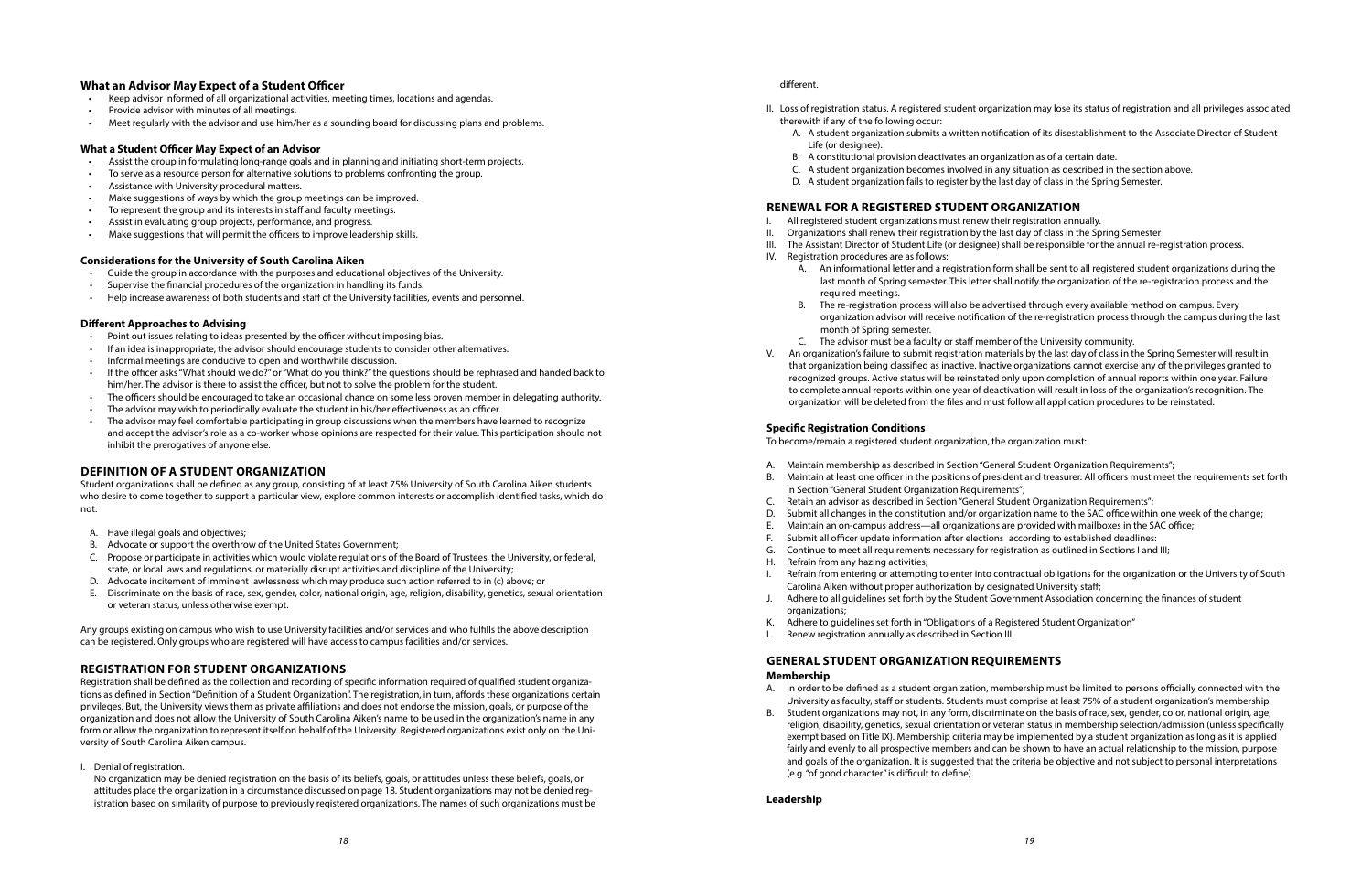Students who have been placed on academic probation may be prohibited from the following activities:

- Extracurricular athletics, including cheerleading;
- B. The holding of any office whether elective or appointive, in Student Government or any group or organization sanctioned by USC Aiken (all officers must have a 2.0 GPA or higher cumulative GPA);
- C. Any titled position on Pacer Times or other University-sanctioned publications;
- D. Any titled position or role in any dramatic production.

*Note: Any member who is not fee paying student shall not be eligible to hold an elective or appointed office in a student organization.* 

#### **Advisors**

To encourage positive interaction between students and faculty and administrative staff, all student organizations are required to have an advisor. The advisor must be selected from faculty or administrative staff members at the University of South Carolina Aiken. Advisors for registered student organizations are officially appointed by the Vice Chancellor for Student Affairs (or designee). Advisors to student organizations are responsible for ensuring that their student group follows all stated University policies. In addition, advisors are expected to be present themselves at all club sponsored events both on and off campus. The chief administrator in the sponsoring staff/unit officially may appoint the advisor of a recognized organization. Some advisors to recognized organizations will be staff members specifically hired or appointed to advise that organization (e.g. PUB, SGA).

#### **External Affliations**

Organizations that are affiliated with an outside group must provide a copy of that group's constitution and by-laws as well as a copy of their own. If a parent organization or affiliation is involved in any situation described in Section "Definition of a Student Organization" (unless otherwise exempt), registration/recognition will be denied. Additionally, registration/ recognition will be revoked if a parent group becomes involved in such a situation.

- A representative(s) of the proposed organization must meet with the Assistant Director of Student Life for Greek Life and Student Organizations (or designee). The student will receive:
	- A. copy of the Student Handbook
	- B. registration form
	- C. application for registration
	- D. consultation on and a copy guide to writing a constitution
	- E. outline of student organization responsibilities
	- F. outline of privileges granted and services available to registered student organizations
	- G. a constitution (including appropriate membership clause) and the registration form must be turned in and reviewed by the Assistant Director of Student Life (or designee).
- Once it has been determined that:
	- A. all forms have been completely and correctly filled out;
	- B. the organization has certified that membership requirements are nondiscriminatory (except where exempt by Title IX); and
	- C. faculty or administrative staff member has agreed to serve as the advisor to the student organization,
	- D. the Assistant Director of Student Life (or designee) will recommend to the Campus Life Committee that the organization will be considered a registered organization and notification of the organization's status will be sent to the organization as well as specified offices on campus.
- III. Once the registration criteria has been turned in and all questions or problems resolved, the registration process may take no longer than forty-five working days.
- Should an organization be denied registration, the representative will be notified in writing no more than three working days after all the criteria has been turned in and reviewed. The organization may appeal to the Vice Chancellor of Student Affairs (or designee).

#### **REGISTRATION PROCESS FOR A NEW STUDENT ORGANIZATION**

#### **ORGANIZATIONAL FINANCES**

#### **Student Organization Allocation Guidelines**

All funded organization advisors, officers, and members should become aware of and adhere to the following:

- Under no circumstances shall any organization in any way financially obligate the University without proper authorization. Always plan in advance. Nothing will be processed without the proper paperwork and authorization.
- No funded organization may maintain any account with any other party other than Student Life/Student Government.

#### **Academic Support**

The purchase of supplies for the purpose of supporting or supplementing an academic program is strictly prohibited.

#### **Alcoholic Beverages**

Under no condition will Student Activity funds be used to purchase alcoholic beverages.

#### **Awards**

Awards may be used to recognize individual organization members for outstanding contributions to the organization or University. Awards and prizes may be considered for the specific purpose of generating revenue at least equal to the cost of the award. In this case, the organization must provide a detailed description of the means by which the prize will be used to generate the funds to cover the expense.

#### **Charitable Organizations**

Student Activity funds may not be distributed to charitable organizations, however, these funds may be used to raise money for charitable organizations and they may receive the portion considered net profit.

#### **Check Requests**

A check request is used when a check is needed in a short period of time. The request should be placed at least two weeks in advance. The correct procedure for handling check requests is to complete the Form 17 and Purchase Requisition Form and obtain approval through Student Life. The paperwork is then processed through the Finance Department and the check is cut. The receipt from the purchase and any change must be brought back to Student Life.

#### **Contingency Funds**

There will be no allocations for contingency funds. Emergency requests are heard on an individual basis.

#### **Contracts**

A contract is used when services are performed through an outside party. Contracts require prior approval and must be processed through Student Life.

#### **Equipment Purchases**

All equipment purchases are the property of the University and must be reported as such by each organization as a part of inventory. All inventory must be accounted for at the end of each fiscal year before an organization is eligible for additional funding.

#### **Honoraria**

Honoraria payment is simpler than a formal contract. The paperwork required includes a Direct Expenditure for Personal Services form and an I-9 form for the individual. See Student Life for assistance in handling honoraria payment.

For persons already employed by the University, the payment process can be much more difficult. The organization should consult with Student Life for information regarding other options.

#### **Fundraising**

Money which is earned by the organization through fund raising activities will be placed in the rollover balance for that particular organization. This money can be spent on a variety of items; however, proper paperwork and procedures must still be completed. For more information about the process to do fundraisers, please refer to the section of this manual titled Fundraising located on pg. 27. Remember, all fundraisers must be approved by the Associate Director of Student Life (or designee).

#### **Intra Institutional Transfer (IIT**)

An IIT is used to transfer money from one University account to another.

#### **Petty Cash**

The petty cash account may not exceed \$50 per expenditure. The procedure for handling petty cash is to complete the Form 17 and Purchase Requisition Form and obtain the proper signatures through Student Life. This process should occur three or four days in advance. You must spend your own money and bring the receipt into Student Life in order to receive reimbursement.

**Printing**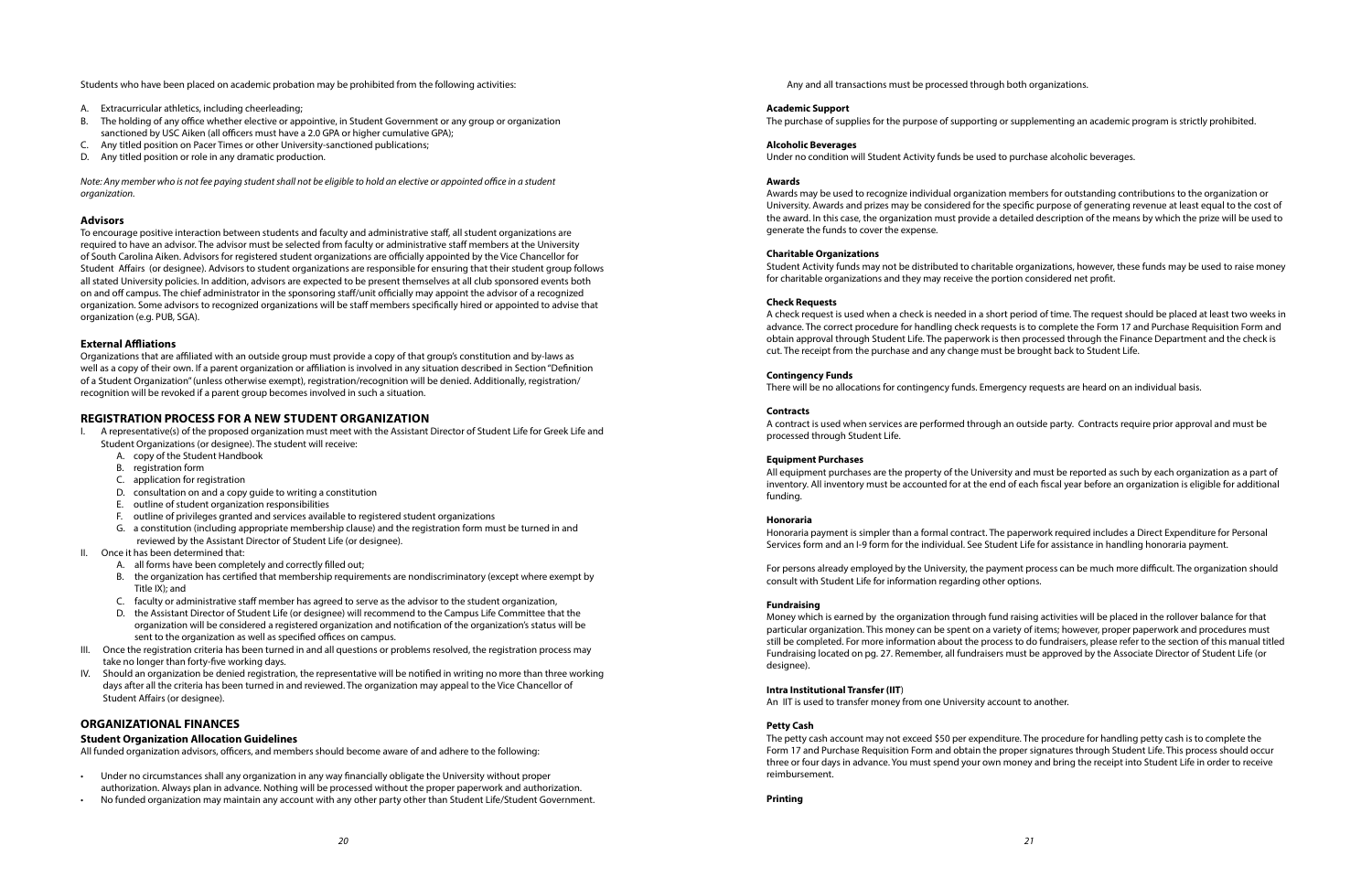Organizations must use University Printing facilities where possible. If printing cannot be done on campus, every attempt should be made to follow normal bidding procedures through University Printing.

#### **Purchase Requisition Form**

The purchase requisition form is essentially a request for a purchase order. It is designed to convey to the Purchasing Department an organization's need for supplies, equipment, or other contractual services.

#### **Purchase Orders**

The purchase order is established for companies with which we do not have a blanket order set up. It is intended for amounts in excess of \$2500, and three bids must be submitted for the services under consideration. All paperwork for purchase orders should be completed at least ten days in advance. The invoice or packing list should be submitted to the SAC office for merchandise received.

#### **Revenue**

In addition to allocated funds, your organization may also earn money through the collection of dues, ticket sales, bake sales, etc. This money, referred to as rollover, should be added to the organizations allocated balance to obtain a total beginning balance for the fiscal year. Revenue will roll over for one academic year.

#### **Sales Tax**

Sales tax must be withheld from money earned through means such as bake sales, candy sales, etc. This sales tax is reported under a separate cost code, and it is not considered a part of rollover.

#### **University Police Costs**

The cost of having a University Police officer present at any event is currently between \$20.00 and \$40.00 an officer per hour. The need for University Police officers is based upon the nature of the event and the potential for problems to develop. The need for an officer will be decided by the Director of University Police and the Conference Center and Special Events Office. However, events held in the Etherredge Center after 5:00 p.m. may require a University Police officer.

#### **Note: Whether or not a University Police officer is present at any event, the organization is solely responsible for any and all occurrences at the event.**

#### **Special Accounts**

There are a variety of special accounts and procedures established to simplify certain qualifying receipts and expenditures.

#### **Telephones**

Telephone installation will be restricted to those organizations which have a permanent office on campus which is utilized a minimum of four hours per day.

#### **Ticket Sales**

New student organizations may not receive any funding until they are approved by the Campus Life Committee. New organizations will receive a budget of \$250.00 for their first year and then must go through the funding

The advisor and/or student representative (preferably the President) must attend the Advisors/Presidents Reception

At least one representative must attend the Chancellor's Town Hall meetings which are held on a semesterly basis. At least one representative must attend the Annual USCA Student Leadership Retreat held in August.

At least one representative must attend the student organization scheduling meeting held every semester.

Ticket sales for a funded organization must follow certain regulations and procedures. Tickets may be picked up from the Finance Department. At the conclusion of the event, the remaining tickets, stubs, and cash must be returned to Finance.

- held annually;
- 
- 
- At least one representative must attend a Space Use Training Session At least one representative must attend a Fee Allocation Training Session
- 

#### **Travel**

Money may be allocated for travel where members of the organization will:

- Represent the university and thereby enhance the prestige of the university and the organization;
- Gain knowledge or experience of benefit to the student body and the individual's organization.

#### **Travel Authorizations**

An organization traveling on school business must complete a Travel Authorization form (T.A.) for insurance purposes. If the organization's funding allows, travel expenses may be reimbursed for lodging, meals, mileage, registration, and other transportation expenses. These T.A.'s should be completed two weeks in advance. See Student Life for assistance and notification of travel expenses. It is the obligation of the organization to report all funded travel expenses to Student Life and Student Government.

**Activities Eligible for Funding**<br>• Travel Activities: These activities involve support for students attending lectures, conferences, symposia, or similar activities. Meals allocated for travel will follow university guidelines for reimbursement. Funds for travel may be

#### **Travel Reimbursement Voucher**

If applicable, the traveler may receive reimbursement for certain expenses upon completion of a Travel Reimbursement Voucher and submission of receipts.

Reminder: All financial activities must flow through the Office of Student LIfe and Student Government for accounting

#### purposes. If there is any change in estimated amounts (blanket orders, purchase orders, etc.), Student Life and Student

The group must meet all criteria set by the University of South Carolina Aiken to be a currently registered student

Government must be notified.

#### *Disclaimer*

*Student Government and Student Life reserve the right to review the organization's budget and to residual account any funds which were not expended in implementing an approved program. All organizations are required to notify Student Government that the event did not use their allotted funds for the purposes intended.*

Events with an admission fee unless granted special permission by the Vice Chancellor of Student Affairs with consultation from the Interim Associate Director of Student Life (or designee). If permission is granted, the organization may realize profits only after reimbursing the student activities fees account for the original allocation. The Vice Chancellor can also grant special permission for groups not to have to reimburse the amount if the event

### **PROCESS OF BUDGETARY REQUESTS AND APPEALS FOR STUDENT ACTIVITIES FEE ALLOCATION**

#### *Student Organization Eligibility Requirements:*

- To be a candidate for funding, an organization must meet the following eligibility requirements: organization;
	- process at the beginning of the next academic year for future funding.

Representatives of all student organizations funded by student activities fees are required to attend the following activities/ events:

Failure to comply with the above guidelines could result in the suspension of funding.

The Office of Student Life and the Student Government Association will send out schedules of all meetings and training sessions at least two weeks prior to hearings being held.

The Office of Student Life will send out schedules of all meetings and training sessions two weeks prior to the hearings. At the end of the academic year, it is the obligation of the organization to disclose all excess inventories or other goods currently held by the organization that were purchased with University funds. If it is determined that any falsification or withholding of information does exist, the organization will automatically lose all funding for the next fiscal year. An organization is also ineligible for funding if there are any outstanding fees (copy fees, etc.) owed to any university department or business.

A. Represent the institution and thereby enhance the prestige of the institution and the organization or

Gain knowledge or experience for the student body and/or the individual's organization or activity. Speaker Activities: Funds may be allocated to bring a speaker on campus. The main speaking engagement must be

Operational Activities: Funds may be allocated to help an organization remain operational. Examples of

- allocated when members of the organization will:
	-
	- activity.
- open to the entire campus community
- 
- 
- 

operational activities are printing of agendas, office supplies, and specialized equipment needs.

Food/Beverage: Funds may be allocated for food and beverage at events, meetings, and receptions.

Other Expenses: Funds may be allocated to help organizations with other expenses as long as they are justified.

Events with alcoholic beverages being served will not be funded unless granted special permission from the

#### *Activities Not Eligible for Funding*

- Local travel of less than 50 miles
- National or local dues for individuals
- Promotional merchandise or materials to be sold for a profit
- Chancellor of the university. Direct requests for donations to charities or non profit groups.
-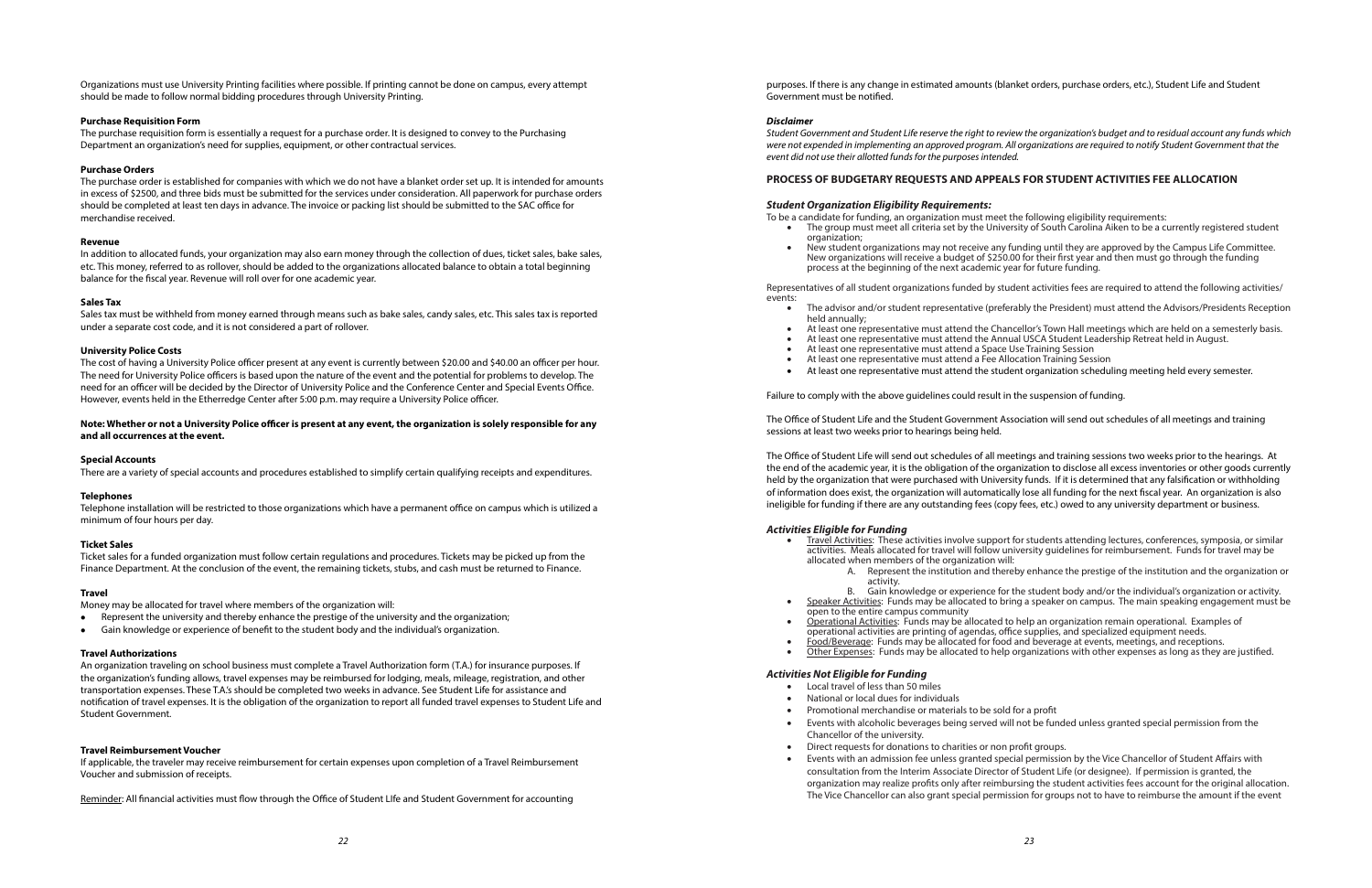significantly contributes to the mission of the university.

- No memorabilia, yearbooks, photo albums or any items that are solely group-specific
- No speaker who is a member of the USCA faculty, staff, or student body may receive payment or honorarium for a personal appearance.

#### *Priorities for Funding*

- Will be given to events and programs held on campus;
- Will be given to programs and events that relate to the mission of the student organization requesting the funds and which support the overall mission of the university;
- Will be given to programs and events which are open to the entire campus community;
- Will be given to organizations who have limited abilities to obtain funding from other sources (i.e. other departments on campus, fee structure of organization, etc.)

#### *How to Apply for Student Activities Fees*

The Student Government Association approves the Student Activities Fee Allocation budget based on the recommendations of the Student Activities Fee Allocation Committee. The budget is subject to the approval of the Vice Chancellor of Student Affairs.

Hearings will be held at least once a year.

Student organizations must follow these steps in order to participate in the Student Activities Fee Allocation. **Step 1:** Each registered organization will receive notification of the opening of the budget process at least two weeks prior to when hearings will be held. Campus publications will be used to publicize the availability of forms and when hearings will be held.

**Step 2:** The student organization, in consultation with the adviser, identifies all budgetary needs for the organizations. Organizations may apply for funding for the entire year or plan by semester. Forms and instructions can be picked up in the Student Life Office or Student Government Association Office which are both located in the Student Activities Center. **Step 3:** The student organization completes the Budget Proposal Form, returns it by the due date to the Student Life Office and, signs up for a hearing with the Student Activities Fee Allocation Committee.

**Step 4**: Representatives from the organization prepare to justify their budget requests at the hearing.

**Step 5**: Representatives from the organization attend the hearing with the SAFAC and explain their budget requests. At least two members, but no more than four members, of the organization should be present at the hearing.

**Step 6**: Within two weeks after the hearings, the organization receives a printed itemized copy of their requested budget. **Step 7**: Student organizations who disagree with their budget allocation may appeal to the Imterim Vice Chancelor of Student Life and Services.

**Step 8**: Student organizations who disagree with the decision may appeal to the Interim Vice Chancellor for Student Life and Services.

If an organization does not meet with SAFAC for a hearing, the organization will not receive any allocation from SAFAC.

Each year, the SAFAC committee may set limits for funding on specific items. Each funded organization should be aware of the fact that the SAFAC retains the right to review all funded expenditures from a previous year before consideration for future funding. The accounts will be audited monthly by the Student Life Office and/or the Student Government Association. Therefore, it is necessary for organizations to maintain records that are both current and accurate and to carefully consider their own expenditures.

#### *Other Budget Considerations*

#### **Unused Allocations**

Any funds not spent within the assigned time period will be transferred back to the general student activities fee account. Any money or revenue generated by the student organization will roll over for one academic year.

#### **Budget Changes**

Occasionally, a student organization may find it necessary to request a change in the budget they submitted. If this occurs, a Budget Transfer Request form, available in the Student Government Office and the Student Life Office, should be submitted to the Student Government Office in the Student Activities Center.

Student organizations should have your request form into the office by Noon on Mondays. At that time, a representative from the student organization may make an appointment to meet with the SGA Secretary/Treasurer to answer questions concerning the request. The SGA Finance Committee meets weekly during the fall and spring semester and will act promptly on any request. Student organizations will be notified of the status of their request by Friday.

#### *Composition of Student Activities Fee Allocation Committee*

The Student Activities Fee Allocation Committee will consist of six members. One of the voting members will be selected

from the faculty and staff while the Assistant Vice Chancellor of Student Life (or designee) will be a permanent non-voting appointment. The other four voting members will be Senators from the Student Government Association, including the Secretary/Treasurer of the Student Government Association. The Vice Chancellor of Student Life and Services will choose the faculty/staff representatives and the Student Government Association President will choose the other three Senators. The chair of the committee will be the Secretary/Treasurer of the Student Government Association. Committee members will serve a one year term from April to April.

In order for the hearing to be held, at least 2/3 of SAFAC must be present.

#### **UNIVERSITY POLICY ON CAMPUS SOLICITATION I. Purpose**

The University of South Carolina Aiken has the duty and responsibility to maintain a safe and healthy environment conducive to its principal mission of education. At the same time, the University recognizes and respects the constitutional protection of free speech as well as the individual student's right to privacy. Accordingly, the University hereby adopts this solicitation policy for the purpose of establishing reasonable time, place and manner restrictions on campus solicitation.

#### **II. Definition of Solicitation**

Solicitation is defined as contact for the purpose of:

- 1. Soliciting funds or sales or demonstrations that result in sales;
- 2. Distributing advertising or other materials;
- 3. Compiling data for surveys, programs, or other purposes;
- 4. Recruitment of members or support for an organization or cause;
- 

5. Providing educational information sessions (exclusive of formal University of South Carolina Aiken academic classes)

Even within areas open to solicitation, this contact may not substantially disrupt or materially (or significantly) interfere with the educational, administrative, or operational activities of the University. Commercial speech which is false, fraudulent, or misrepresentative is not permitted. Events which are in violation of local, state, or federal law, Board of Trustees policy, or rules, regulations, and guidelines of the University, are prohibited. An event that places an undue burden on campus facilities; interferes with the use of campus facilities by other persons; disrupts normal operations; infringes on the protected rights of others; has as a principle goal to incite a riot or to disrupt other activities, may be denied the privilege to use University facilities or grounds for solicitation.

#### **III. Areas Available for Solicitation**

Although the University is devoted to the public in many ways, the entire campus is not a public forum. Public access to some portions of the campus must be limited to achieve the school's educational mission, to retain student privacy, and to meet safety and health requirements. However, some areas are open for solicitation within the guidelines established by this policy. Prior approval through established registration and reservation procedures (available at the Office of Student Life) and the approval of the Vice Chancellor of Student Affairs (or designee) are necessary in order to utilize these areas:

2. Designated areas within the Student Activities Center, the Humanities and Social Science Building, Administration Build-

- 1. Designated areas in front and back patios of the Student Activities Center;
- ing, the Business and Education Building and the Quad;
- or designee.

3. Other specifically designated areas are formally contracted through the University for the purpose of advertising goods and services to the USCA community upon the approval of the Chancellor, Vice Chancellor for Student Life and Services,

#### **IV. Distribution of Literature**

Distribution of literature by University or non-University individuals or organizations is subject to this solicitation policy to prevent harassment of students and to maintain the campus environment. The person to person distribution of literature by University or non-University individuals or organizations is restricted to the areas available for solicitation and must be registered and reserved in advance through the Vice Chancellor for Student Life and Services (or designee). The posting of literature by University or non-University individuals or organizations is restricted to appropriate reserved areas of bulletin boards in all University buildings subject to the documented approval and instruction of the Interim Vice Chancellor of Student Life and Services (or designee). Announcements of any type on trees, sidewalks, light posts, parked cars, or other similar structures is *strictly* prohibited.

#### **V. Direct Mail Solicitation**

The University of South Carolina Aiken mail room is responsible for providing services for USCA faculty, staff, and students for official University business only. Mail determined to be of personal nature (such as checks, bank statements, utility bills, personal packages) will be returned to the sender. The only exception to the policy is mail service to Pacer Downs' resident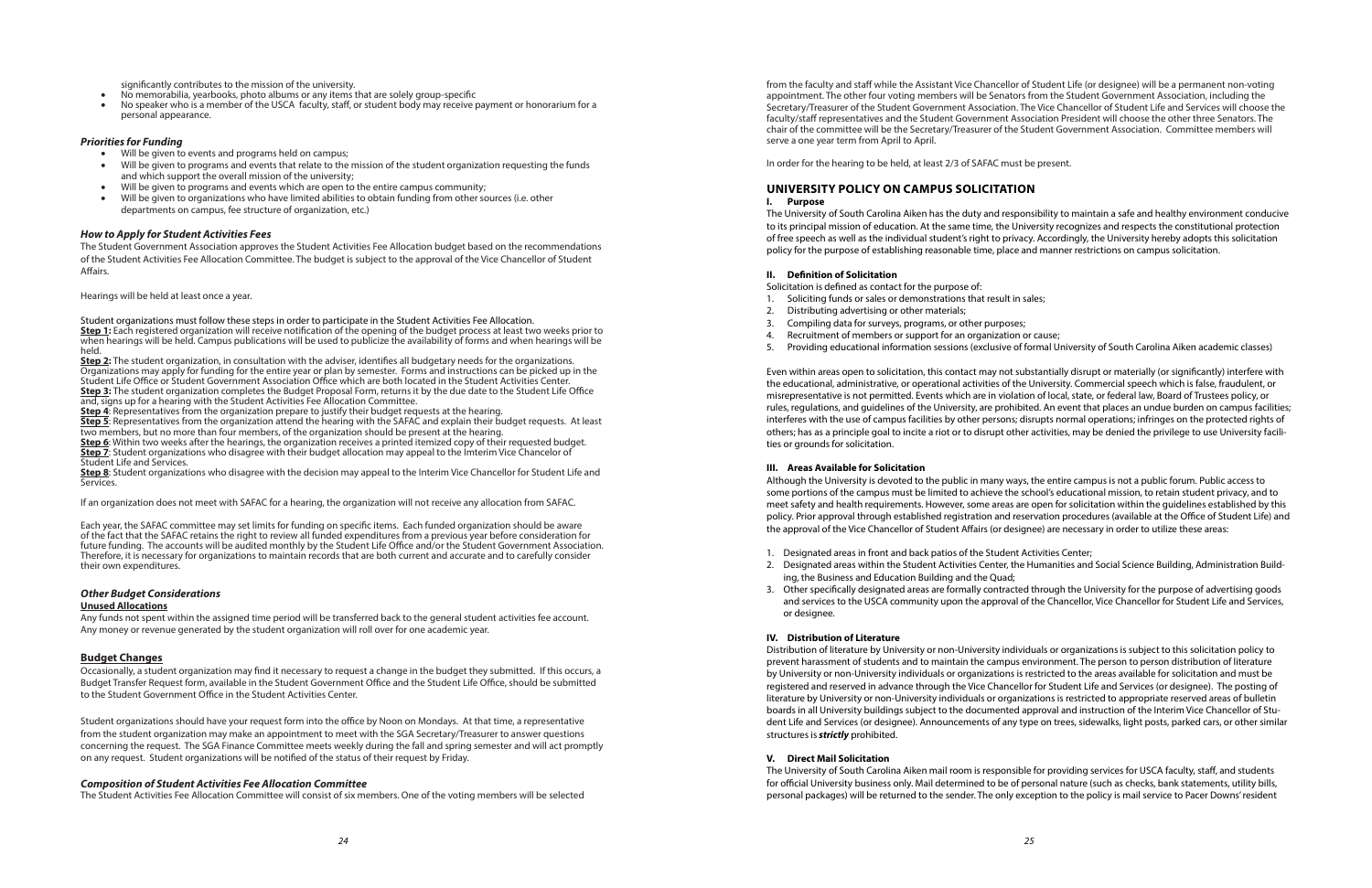#### students whose mail is delivered to their residence.

University Intra-Campus Mail Service cannot be used by faculty, staff, students, or outside businesses or organizations for advertising, campaign notices, solicitation, or for any purpose that is not determined official University business. No USCA mailing list will be available for use other than for official University of South Carolina Aiken business. (Student organizations may be contacted through the Office of Student Life.)

#### **VI**. **Policy on Sales Solicitation**

Solicitors and tradesmen, including students, faculty, or other University personnel are prohibited from entering University grounds or buildings of the University of South Carolina Aiken for the purpose of transacting business with students, faculty, or other University personnel, unless they have been issued a letter of permit for this purpose by the Office of the Interim Vice Chancellor for Student Life and Services (or designee). Sales solicitation may be subject to a solicitation fee set by the Interim Vice Chancellor for Student Life and Services (or designee).

#### **VII. Employee Solicitation**

Employees of the University may not solicit for non-University sponsored activities during working time regardless of whether they are in their working area or not.

#### **VIII. Organizations and Departments**

Registered USC Aiken student organizations may solicit in designated areas under the following conditions:

- 1. The organizations must complete a facility reservation form available from the Student Life office;
- 2. The Assistant Director of Student Life (or designee) must be made aware of outside speakers and/or performers being brought through sponsorship by USC Aiken student organizations to the campus;
- 3. The Assistant Director of Student Life (or designee) must approve student fund-raising activities; a fund-raising audit sheet must be completed after each event;
- 4. Any use of space not normally designated for use by student organizations and University departments must be requested in writing from the Assistant Director of Student Life.

#### **IX. Statement of Equity**

Approval to solicit on the University of South Carolina Aiken campus shall not be granted in an arbitrary manner upon the basis of the content of the proposed speech related activity. Any constitutionally protected speech will be permitted within the reasonable time, place, and manner restrictions of this policy.

#### **X. Outside Organizations and Individuals**

Any outside organization or individual wishing to come on campus for the purpose of solicitation must be sponsored by a registered USC Aiken organization or University department. After obtaining sponsorship, the outside organization or individual must follow the procedure outlined for USC Aiken student organizations (organizations having questions regarding sponsorship should contact the Assistant Director of Student Life (or designee). Additionally, an alternative means of communication is available through the student newspaper.

#### **XI. Disclaimer**

The Solicitation Policy of the University of South Carolina Aiken must undergo constant revision to reflect prevailing community standards and the most recent case law which constitutionally defends the rights of students as citizens as well as protecting the individual privacy of students on the University campus. Contact the Office of Student Life in the Student Activities Center for the most recent revisions of this Solicitation Policy.

#### **FUNDRAISING**

Any campus organization wishing to conduct a fund raising event, or any way solicit funds for any purpose from students other than their own members, **must request permission** from the Assistant Director of Student Life (or designee). This request shall be submitted a minimum of **5 working days** in advance of the proposed date of commencement of collection of funds or sale of tickets. Requests **must** be approved by the Assistant Director of Student Life (or designee). Organizations planning fund raising events off-campus **must** check with the Assistant Director of Student Life (or designee) for pertinent civic and University policies. All funds received by means of the fund raising process by groups receiving funding from the Student Activities Fee Allocation Committee are subject to accounting by the Interim Vice Chancellor of Student Life (or designee). All funds raised by organizations from events funded in whole or in part from student allocation fee funds must be deposited in their University account. Fund raising may in no way involve the sale and/or distribution of alcohol. Any organization selling food must consult the Assistant Director of Student Life (or designee)to establish the nature and location of the sale. At that time, theAssistant Director of Student Life for (or designee) may consult with the Food Services Representative to determine if assistance is necessary to maintain the quality of the food products being sold.

For additional financial information, please refer to the Handbook for Treasurer's which is available in the Student Life office.

#### **TRAVEL POLICIES AND PROCEDURES FOR STUDENT ORGANIZATIONS Purpose**

The purpose of this policy is to give advisors and student leaders a guide in regards to student organization travel. All student organizations and their members must abide by all policies and procedures set from by the University of South Carolina Aiken in this document. The university encourages the participation of recognized student organizations to participate in off campus activities such as state, regional, and national conferences, team competitions, and workshops. In additional to university's policies, all national, state, federal, and local laws must be followed during University sponsored trips.

#### **Steps for Travel Approval**

1. All student organization wishing to travel with university funding must complete a Travel Authorization Form (the name commonly used is T.A.) at least two weeks in advance. One TAV must be complete for students traveling and a separate TAV must be used for each faculty/staff member traveling.

2. Each participant must sign and submit a Liability Release Waiver form. Participants under the age of 18 must also obtain the signature of a parent or legal guardian. Failure to complete and submit this form will result in that student not being able to participate in the event. Liability Release Waiver forms are available in the Student Life Office.

3. A member of the University of South Carolina Aiken's faculty or staff must accompany an organization on all recognized events involving travel unless a waiver to this requirement has been granted by the Assistant Director of Student Life or (designee). The organization's advisor must approve all student organization travel.

4. All students participating must sign a Participant/Delegate Contract if requested to do so by the advisor accompanying them on the event. A sample Participant/Delegate Contract is available from the Student Life Office.

5. All participants agree to follow all University policies, as well as all state, federal, local, and national laws on the sponsored trip.

#### **Methods of Travel**

*Use of University Vehicles*

All student organizations are permitted to use University vehicles subject to availability. The organization's adviser or a University official must accompany groups when using a state or University rented vehicle. The advisor's presence is not required on local trips within a 50 mile radius of the University. Any exceptions should be approved by the Vice Chancellor of Student Affairs . Any club wishing to use an University vehicle must submit a Vehicle Reservation Request and all necessary travel forms to the Assistant Vice Chancellor of Student Life (or designee) at least three weeks prior to the trip. Drivers must be 21 years of age when operating an University owned 15 passenger van. Drivers must be 18 years of age when operating other University vehicles. Drivers must also complete the University's Vehicle Training Program and submit a Driver Record Request form along with an official copy of their driving record (obtained from the State Highway Department. The Driver Record Request form should be completed at least two weeks prior to the proposed trip.

#### *Student Travel in Personal Vehicles*

Student organizations are permitted to travel in- and out-of-state in a personal vehicle as long as the appropriate paperwork is completed and all policies and procedures are followed The owner of the vehicle must provide proof of valid insurance before the event will be approved by the Vice Chancellor of Student Affairs (or designee) or appropriate supervisor.

#### *Commercial Air or Train Travel*

The Office of Student Life will work with student organizations to secure reservations on commercial airlines, trains, etc. Approved travel agencies are:

- AAA TRAVEL AGENCY 1-800-978-3359 EXT. 16928
- ADVANTAGE TRAVEL 1-888-782-8811 FAYE & SHARON KAY FAX# 892-3676
- B & A TRAVEL 732-5847 BILLY FAX# 732-8650
- FOREST LAKE TRAVEL 738-1520 EXT. 211 SUSAN FAX# 782-3689
- HORIZON TRAVEL 358-2220
- LITTLE TRAVEL 790-0434 VAN FAX# 790-0436
- PAL TRAVEL 787-5530 CHRISTY FAX# 787-5871
- PRESTIGE TRAVEL 252-6900 CATHY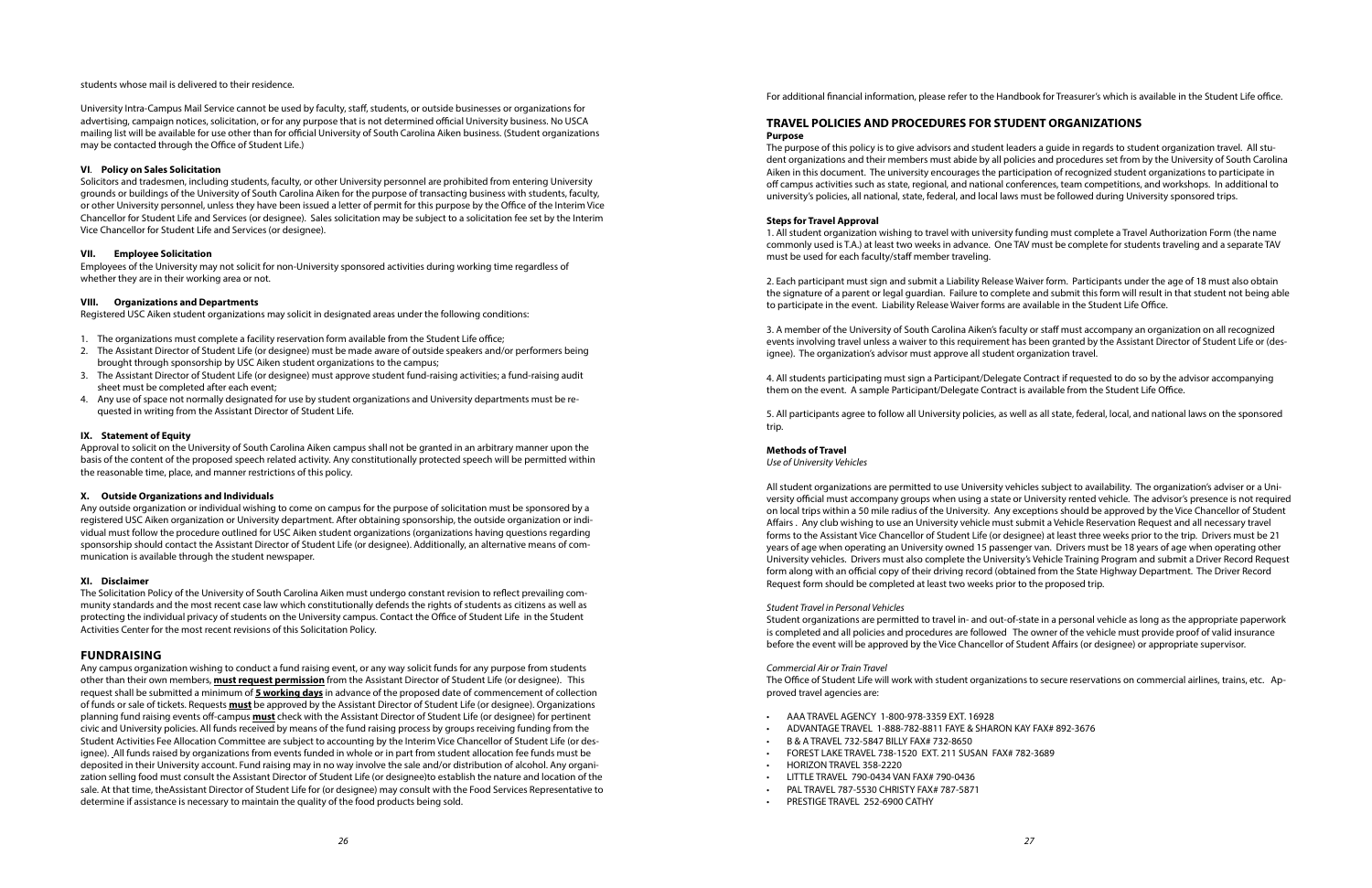*28 29*

- TRAVEL CO. 732-7482
- TRAVEL UNLIMITED 798-8122 RANDY & MATHEW FAX# 798-9339
- RAIL EUROPE 1-800-4EURAIL

The individual must furnish the travel agent with the Travel Authorization number which is on the upper right corner of the Travel Authorization Form.

If you prefer, you may purchase your own airline ticket on-line using a personal credit card. For reimbursement, print an official itinerary/receipt that states traveler's name, amount of ticket and method of payment. Attach this itinerary/receipt to a completed Travel Reimbursement Voucher for the amount of the ticket.

#### *Emergencies*

If an emergency occurs, please contact 911 immediately and obtain assistance as needed. Please contact one of the following individuals to make the University aware of the situation:

Office of Student Life: 803-641-3412

Vice Chancellor of Student Affairs (cell): 803-646-5738

Assistant Director of Student Life (cell): 765-760-4323

University Police: 803-641-3319

#### *How to Fill Out A Travel Authorization (TA) Forms*

Students traveling, as official representatives of University registered student organizations are subject to the same policies and procedures applicable to University staff. Reimbursement may range from token financial support up to the maximum travel and subsistence allowance applicable to regular official travel. The organization's Advisor must approve all student organization travel. Travel reimbursement will be limited to the amount approved in the organization-approved budget. Other official University student travel must be approved by the Department Head whose budget will be charged for the travel.

All official University student travel requests are processed on the Travel Authorization (TA) Form. The TA must be submitted to the Student Life Office two weeks prior to the trip and should show the approved travel expenses. State law and the Senate Finance guidelines regulate travel. There are no exceptions to these policies. Keep a copy of your Travel Authorization (TA) as well as all receipts for your records for reimbursement after the trip.

#### Section I:

For individual travel, the name of the student appears in the "Requested By" blank. For group travel, one student must be designated as the person responsible for the money. A list of names and social security numbers of all other students making the trip must be attached to the TA in order for the TA to be processed.

#### Section II:

Method of travel must be appropriately checked. The method of transportation utilized will be the most practical and economical means, with due consideration given to the time involved. Travel under 500 miles round trip, insofar as practical, should be by University vehicle. Travel in excess of 500 miles round trip should be by common carrier, and should preferably be by air carrier due to the saving in time over other type of transportation. Travel by commercial airlines will be accomplished in coach or tourist class, except where circumstances require otherwise. Transportation to and from points of arrival and departure will be accomplished by the most economical method. Use of University-owned vehicles should be limited to South Carolina and adjoining states. If a University vehicle is used, a faculty advisor must be present.

When a University Transportation Services vehicle will be used, check the appropriate box and refer to the section on the use of Motor Vehicles.

When a person making the trip is going to use a personal vehicle, mileage must be computed for reimbursement. If you do not know the exact mileage, round trip, refer to a standard road map for the information. You may add ten miles per day for inner city travel. You will be reimbursed for mileage at the current rate per mile. Reimbursement will depend on the amount you have budgeted for the trip. Call the Student Life Office at 641-3412 for the most current rates for mileage that the state allows.

Section III:

The following explanations apply to figuring the estimated cost of a trip. 1. Transportation: Enter the amount for tickets, or the amount for personal vehicle usage, not to exceed the current mileage rate.

2. Subsistence: This includes hotel or motel expenses plus food. The maximum per day may not exceed the amount allowed in your approved budget. Refer to your budget approval for the trip. Reimbursement also may not exceed the allowed by the S.C. state travel policy.

3. Other Expenses: This section includes special payments such as conference registration fees, airport transportation, or parking. These expenses are restricted to the items listed. No other items may be added for reimbursement purposes.

Section IV:

Fill in your organization's account number, correct class code, and the total approved expenses for trip cost. Please refer to instructions below for class expense for travel.

1. Non-USC Employee-Consultants, Lecturers, Other (class code 52021: This expense category is to be used only for travel associated with a person providing consultation, guest lecturers, or other services for the University.

2. Student Travel (class code 52022): This expense category is to be used for student travel and student field trips.

3. Motor Pool Charges (class code 52026): This expense category is to be used for all charges originating from the USCA Department of Transportation Services. this object code not for use on a T.A.--I believe only through Annette Beeler in Maintenance when she charges a department for the University Vehicle usage.

#### Section V:

The Vice Chancellor of Student Affairs (or designee) or appropriate supervisor will sign the Travel Authorization. Cash Advance

If the person or group making the trip needs to obtain a cash advance on the estimated total expenses, the following conditions apply:

1. The advisor making the trip with the students must request the travel advance five days prior to the trip.

2. The advisor will sign a travel advance for the dollar amount of the requested. The advisor is personally responsible for its repayment in full upon receipt of the reimbursement check, which cannot be written until the Travel Reimbursement Voucher (TRV) is processed. If this personal advance is not accounted for, the Financial Services Office will hold the student's record until the TRV is submitted.

3. Receipts must be turned in for the advance and all monies accounted for.

#### *Travel Reimbursement Voucher (TRV) Forms*

You will need to refer to your TA number at the top of the form. You must include all relevant receipts; a copy of your original TA, and the voucher must have the Vice Chancellor of Student Affairs (or designee)'s signature on it before submitting it to the Finance Office.

*General Rules for Reimbursement of Travel Expenses*

1. Subsistence Allowance: The traveler shall be reimbursed for the actual expenses incurred in obtaining meals, except that such cost shall not exceed rates approved on the Travel Authorization. The maximum daily reimbursement for meals shall not exceed \$25 for in state travel and \$32 for out-of-state travel. Meals will be reimbursed, based on time of departure and time of return, up to maximum allowance as follows:

#### **Breakfast**

Time of Departure Time of Return Before 6:30 a.m. After 11:00 a.m. In-State Out-of-State \$6 \$7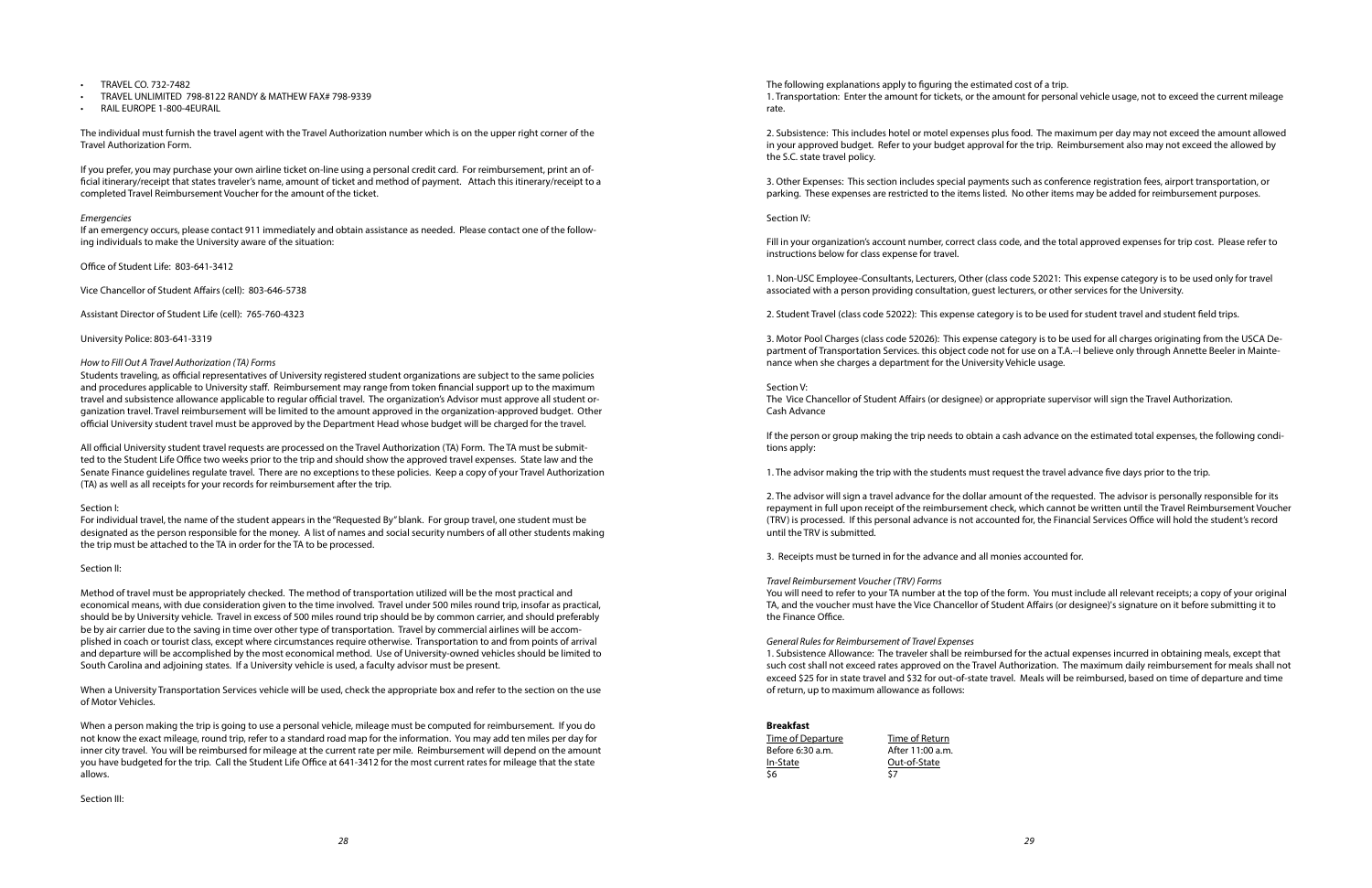| Time of Return  |
|-----------------|
| After 1:30 p.m. |
| Out-of-State    |
| \$9             |
|                 |

#### **Dinner**

Time of Departure Time of Return Before 5:15 p.m. After 8:30 p.m. In-State Out-of-State  $$12$   $$16$ 

No reimbursement will be made for meals if travel is within ten miles of the Aiken Campus.

2. Lodging Reimbursement: No reimbursement for overnight accommodations will be made within fifty miles of the traveler's official headquarters and/or place of residence. Original receipts for hotel or motel expenditures must be attached to the Travel Reimbursement Voucher when submitted for reimbursement.

3. Transportation Reimbursement: Transportation will be paid in full at coach or tourists class rates. However, if a private vehicle is authorized, reimbursement will be at the current mileage rates allowed per mile in the approved budget, whichever is less.

When a student(s) participates in university travel, he or she must follow all federal, state, and local laws and statues. If the travel is abroad, the student(s) is expected to be familiar with all laws and regulations of the country(ies). Failure to comply may result in judicial action as allowed

#### General Rules for Travel on Official University Business

When students participate in university travel (defined as travel which is either partially or fully funded by the university) they become representatives of USCA. Accordingly, they understand that any actions they take on the trip will negatively or positively affect opinion of others about USCA. Students are expected to follow the Non Academic Code of Conduct (IV.C.) while on university travel.

#### **Requests for Facilities For Programs and Events are Processed in the Following Priority Order:**

#### 1. Activities Sponsored by University Entities.

Traditional Activities/Traditional events are established activities that are celebrations of the cultural and social continuity of the University community. The events should be structured in the spirit of community which encourages participation by various University constituencies, including student, faculty and staff. University departments' annual conferences are also recognized as traditional activities.

#### 2. Activities Sponsored by the USCA Pacer Union Board.

The Pacer Union Board performs a function that is integral to the stated mission and goals of the University union. The University union exists in part to provide the University of South Carolina Aiken services, programs and support personnel to improve the quality of student life at the University of South Carolina Aiken. The PUB schedules all confirmed events during reservation periods for each semester. In addition, they may hold up to sixteen open dates for every semester.

#### 3. Activities Sponsored by Registered Student Organizations.

Registered student organizations are those student organizations at the University of South Carolina Aiken recognized, governed, and regulated by the Office of Student Life, Division of Student Services. Student organizations must be currently registered with the University to be eligible for Student Activities Center usage.

4. Activities Co-Sponsored by a Registered Student Organization and Some Other University or Non-University Rated Entity. Registered student organizations may co-sponsor an activity with another group in accordance with all other University policies pertaining to such events.

#### 5. Non-Registered Student Organizations.

Non-registered student organizations may utilize the SAC facilities on a restricted basis. Non-registered student organizations may use facilities for three organizational meetings. They may not use facilities for other activities such as social events,

special programs, or revenue producing events. No reservations will be accepted from non-registered student organizations that indicate the facility is being used for a programming function. Non-registered organizations are not eligible to use the bulletin board areas of the SAC except to note organizational meetings.

6. Activities Sponsored by Non-University Entities. Non-Univ ersity related entities may utilize certain SAC facilities on a restricted basis. Exceptions to these policies and procedures may be granted by the Assistant Director of Student Life for Greek Life and Student Orginzations (or designee) or appropriate University administrators.

#### **RESERVATION POLICY FOR UNIVERSITY FACILITIES**

This policy provides a comprehensive set of guidelines and procedures for the scheduling and reservation of property, buildings, facilities and grounds owned or controlled by the University of South Carolina Aiken as well as the inclusion of University-sponsored events in the calendar system, regardless of location. Use of campus spaces should be for activities that support the university's primary mission of education through teaching, research, creative activity and community

A.Facilities on the USC Aiken campus can be scheduled for both internal and external groupevents. Internal groups are defined as academic and administrative departments, units, and studentorganizations. External groups are defined as private, corporate, and non-profit entities. The Officeof External Programs, Continuing Education, and Conferences will schedule and coordinate allevents for external groups, with the exception of the Etherredge Center, the Ruth Patrick

B.Reservable Space Covered by this Policy: All interior (classrooms, laboratories, meeting rooms,assembly, conference rooms, study rooms and recreation rooms), exterior (recreational fields,walkways, quad areas, Pacer Path, front and back lawns, and any other outdoor space) anduniversity controlled space which is located off-campus (such as USCA on the Alley)

1.All required fees related to use of reservable space or equipment associated with that spacemust be approved through

2.Internal Users: If a space reservation includes any fees for space or equipment rental, theuser should have a signed agreement reflecting these fees and terms of payment. If aspace reservation does includes any fees for space or equipment rental, the user still needa sign contract stating that the user will be held financially responsible for any damages-

3.External Group or Organization: Fees for space or equipment rental with an external groupor organization must be included in the contract approved by USC Aiken Budget Office andOffice of the Chancellor. The user will be held financially responsible for any damagesbeyond normal wear on equipment, furniture, building, property, facilities and grounds. Inaddition, the user will be held financially responsible for any custodial, security, parking orother facilities services

- engagement
- I.Policies for Scheduling USC Aiken Facilities
- ScienceEducation Center, and the Convocation Center/Athletics fields.
- will be included.Office space will not be included as reservable space. C.Fees and Service charges
- the annual fee solicitation initiated by the USC Aiken's BudgetOffice. beyond normal wear on equipment, furniture, building, property, facilities and grounds. required because of the scheduled event if not identified as part ofthe rental fee.
- 25Live reservation systemas an "Office Campus" location for inclusion on the calendar.
- the calendar.
- 
- for all campus facility requests.
- CV.Usage Guidelines for All Space
- audiences.
	- a university unit because of mutual interest andcollaboration.
- 2.Inappropriate Use of space

CI.Off-campus Short-term Rental: Off-campus space leased for a particular event must have acontractual agreement and approval with the unit and university. Users must adhere to specificproperty procedures of that space. When a University event is approved for an off-campus rental,the user is responsible for submitting the information to the University's

CII.Assembly, Athletic, and Vendor-contracted Space: Reservation requests for any University spacesuch as Convocation Center and athletic facilities that are typically used for both commercial andcampus events or are controlled by an approved vendor will follow the procedures established forthat facility. When a University event is approved for one of these spaces, the Requestor isresponsible for submitting the information to 25Live reservation system for inclusion on

CIII.Non-discrimination for Assignment of Space: Requests for space usage must be reviewed in thecontext of this and other related policies. A request that is compliant with these policies cannot bedenied because of age, race, gender, color, sex, religion, political affiliation, sexual orientation,genetics, national origin, or disability status of the user.

CIV.The Office of External Programs, Continuing Education, and Conferences will be the coordinatingunit with final approval

1.Appropriate Usage of Spacei.University Event: Event organized by a university unit, including performance eventsfor public

ii.University-sponsored Event: Event organized by a group or organization external tothe university, but sponsored by

 iii.External Group or Organization with Contractual Space Rental: Event organized bya group or organization external to the university based on contractual arrangementfor use of space, including commercial events at the Convocation Center, RuthPatrick Science and Education Center, Etherredge Center, and other venues.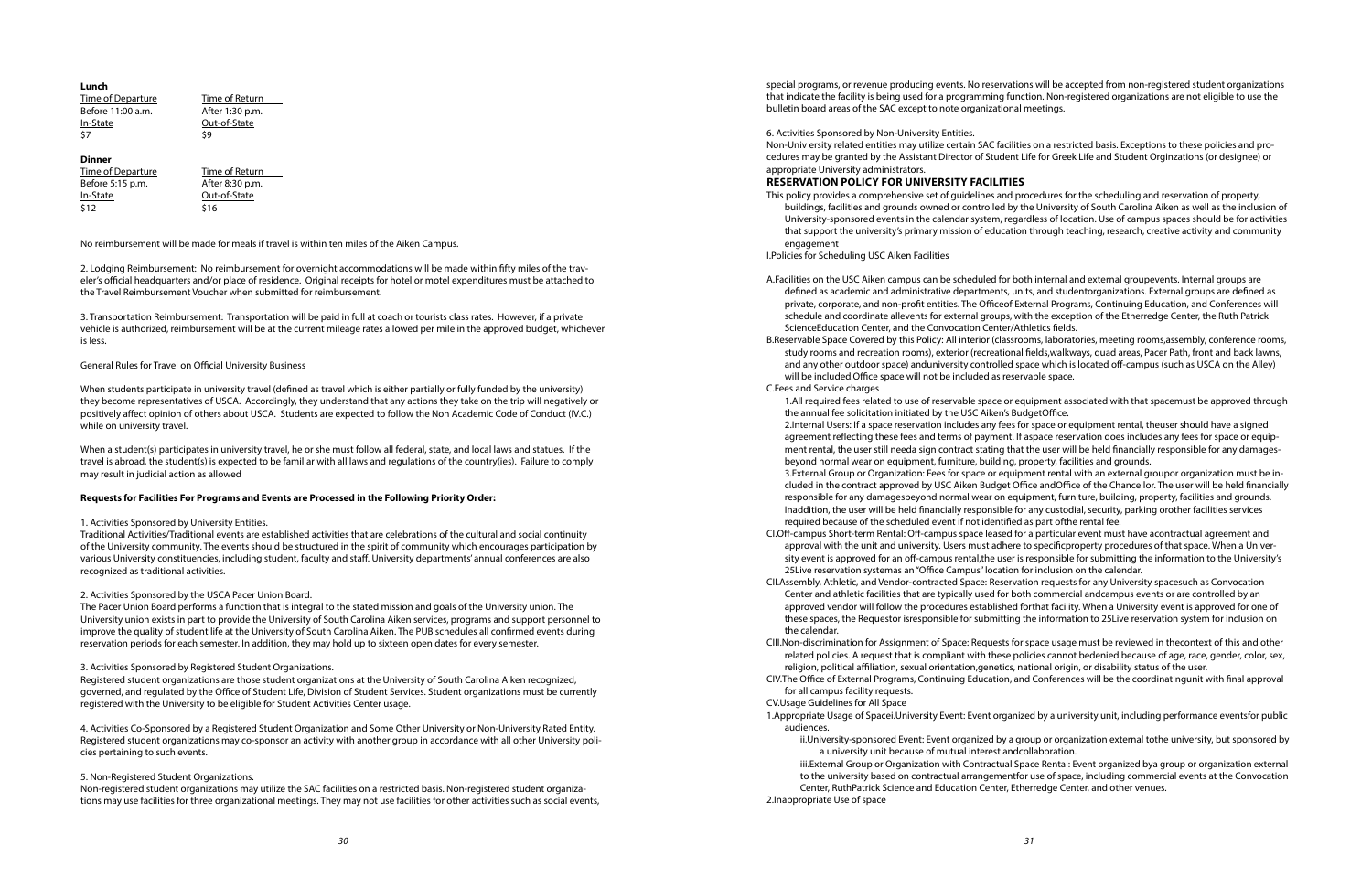i.Event that is mercantile in nature (beyond solicitation as defined in UniversityPolicy on Campus Solicitation). ii.Event posing a conflict of interest: Before approval for space request from an outsidesponsor, Approver should review possible direct degrees of competition between therequester of the event with the university.

iii.Event that has not been properly vetted and scheduled, including personal usewithout a contractual agreement for space. The contractual agreement will providethe written guidelines for use of the space. The guidelines may be based on specificconditions (e.g., outdoor space activities) and prior history of the user (e.g., prior non-payment of fees, inappropriate use of space, non-compliance with policies for spaceusage).

3.All groups using campus facilities must leave facilities as they found them, i.e. no excessivetrash, no changes in the room setups, no covers on doors, windows, etc.

4.All groups using campus facilities are required to use campus food services, ARAMARK,https://usca.catertrax.com. 5.Indoor and outdoor space is subject to the campus-wide ban on tobacco

6.Only assistance animals and laboratory animals are permitted. Assistance animals includeservice animals only. 7.Candles or open flames of any kind are restricted

8.Use of tape or other adhesives, nailing, tacking or permanently adhering items to ceilings,walls, floors, windows or doors is prohibited, except where permitted. Ceiling tiles, securitycamera systems, and fire safety equipment should not be tampered with in any space.

- 9.The Office of External Programs, Continuing Education, and Conferences can specifyrestrictions concerning how a space is used due to donor/contractual restrictions or similarconsiderations.
- 10.Events may not be announced or advertised, except to key event participants, until contractshave been fully executed by all parties.
- 11.All groups using campus facilities must refrain from making excessive noise during theirmeeting/events in classroom buildings in order to not disturb classes, other meetings, orstudents who are studying.
- 12.Weekend event and end times for all groups are as follows: Sunday-Thursday: events mustend by midnight, with guests vacating the facility by 12:15 a.m., facility must be clear of allequipment and cleaned up by 1:00 a.m. Friday-Saturday: events must end by 1:00 a.m.,with all guests vacating the facility by 1:15 a.m., facility must be clear of all equipment andcleaned up by 2:00 a.m. Requests for a later closing time (which may include time for break-down or clean up) must be made to the Associate Director of Student Life for studentevents; or to the Director of the Office of External Programs, Continuing Education, andConferences for other events- no later than ten (10) business days prior to the event.
- 13.There may be charges for housekeeping, house managers, technical personnel, and/oroperations, i.e. setups, breakdowns, cleanups, in addition to any rental fee for the use ofUniversity facilities and resources to be assessed by the Office of External Programs,Continuing Education, and Conferences, the Etherredge Center Office,Convocation Center, and/or the Operations Office.
- 14.For events held in the Etherredge Center: a production meeting is required prior to everyevent. A projected set of costs will be provided in advance of the event date, along with anyspecial conditions. After the event has taken place, an itemized bill will be sent to the rentalgroup contact person.
- I.It is the responsibility of the requesting individual or group to set up an appointment with the USCAiken Police Chief for security for events with 100 or more participants. If it is determined thatadditional security is needed at specific events, the charges for this service will be paid by theresponsible individual group.

J.If media and /or marketing are needed, it can be requested through 25Live under "Resources".

K.Parking is available in Parking Lots A, B, C, and D. Visitors should park in the spaces indicated bythe white lines. The parking spaces indicated by yellow lines are reserved for faculty and staff;visitors are prohibited from parking in these areas.

L.All campus rooms and facilities are booked on a first-come, first-served basis.

M.Campus facilities may not be available for use on official University holidays.

II.Procedures for Scheduling Internal Groups

- A.All room requests must be scheduled in the 25Live system to ensure the availability of the room orfacility. The following information regarding the proposed event is necessary: date(s), name of theevent, facility reservation time(s), or the start and end time that the requester would like to reservethe facility, published event time(s), or actual start and end time of the event, number of people expected to attend, and the room or facility requested. All student groups/organizations must haveapproval by the student organization's faculty or staff advisor and the Associate Director of StudentLife prior to submitting the request. If the meeting or event will be held on multiple dates, i.e. asorority or fraternity meeting that is held each week at the same time/same room, it isnecessary to place repeating dates in 25Live. Contact information of the person responsible fororganizing the event should be placed in the "Event Details" on 25Live for each meeting or event.
- B.USC Aiken's 25Live Reservation System is available online on the USC Aiken homepage at thebottom of the page the "A to Z" index under "0-9" 25Live (login).
- C.The approver in 25Live will respond to the requester's email request within two business days ofreceipt of the request. He/ she will review requests for space and will be responsible to assure anyscheduled events comply with relevant university policies, legal regulations and the universitymission. He/she should coordinate with the user regarding venue options such as set-up, audio-visual equipment, catering, special custodial requests, security, building access, parking and buildingsystems (e.g., lighting, AC and heating units)

D.If the desired facility is available, the requester will be able to reserve via 25Live. All requests arefirst come, first serve basis. If the desired facility is in use, the only way the reservation can bechanged is when the initial reserving party agrees to remove the reservation, or by order of theChancellor. Due to operations scheduling, requests will need to be submitted

E.If any type of setup is required, including a setup for catering or A/V equipment, a diagram must beattached in 25Live. If catering is needed, this can also be requested in 25Live and ordering can beplaced through Aramark's link: https://usca.

- at least three daysprior to the event.
- catertrax.com.
- number of tables and chairs if needed.
- G.Any changes in events i.e. times, location, or cancellations, must be made in 25Live

F.To request the use of A/V equipment, please request in 25Live under "Resources". This is also whereyou would request the

III.Priority Assignment and Restriction of Space

A.General Classroom Space: Priority usage of general purpose classroom space is for scheduledacademic courses. General purpose classrooms are available for other usage after the masterschedule is determined for a given semester.

 1.Public Assembly/Event Space: Public assembly event space such as Convocation Centerand athletic facilities are included in this policy for inclusion on the University calendar.Reservations and usage requirements are determined

by the facility guidelines andcontractual agreements. users.

2.Local Unit Non-Assembly Space: The local user may prioritize events within that unit overrequests from outside

 3.Cancellation of Space Reservation: The University may cancel an internal, non-contractualagreement if the Univer sity makes a good faith determination that the University's use ofthe space is necessary to meet the educational mission of the University or that anemergency or other circumstance requires cancellation of the agreement.

 4.Non-Discrimination for Assignment of Space: Requests for space usage must be reviewedin the context of this and other related policies. A request that is compliant with thesepolicies cannot be denied because of age, race, gender, color, sex, religion, politicalaffiliation, sexual orientation, genetics, national origin, or disability status of the user.

### **Reservation of Spirit Horse Guidelines**

1. All individuals, organizations, and groups must supply their own paint or materials when wanting to decorate the horse.

3. Only the horse is allowed to be painted. No individual, organization, or group will be allowed to paint any sidewalks, lamp posts, grass, or buildings surrounding the spirit horse. Any damages caused to University property with paint or any other materials used to decorate the horse will be of the financial responsibility of the individual, group, or organiza-

- 
- 2. The University will not supply these materials.
- tion who causes the damages.
- 
- pline in accordance with the Student Code of Conduct.
- permission to have decorations on the horse for more than a week may be granted for certain events.
- The Office of Student Life will be regularly monitoring the horse to make sure that any decoration on the horse does not violate any of the above guidelines.

4. No racial slurs, derogatory language, hate speech or the belittlement of other on-campus organizations or individuals will be tolerated. Remember, anything put on the horse reflects either positively or negatively on your organization. 5. All paintings or decorations must be in accordance with the University Handbook. Any violations will be subject to disci-

6. Reservations of the Horse can be made for up to a week at a time and must be done in the Office of Student Life. Special

#### **Procedures for Scheduling Internal Groups**

1. All facility requests should be completed in 25 Live. The request should include the following information regarding the proposed event: date(s), name of the event, facility reservation time(s) or the start and end time that the requestor would like to reserve the facility, published event time(s) or actual start time and end time of the event, number of people expected to attend and the room or facility requested. All student groups/organizations must have their advisor

2. The requst in 25 Liveshould be submitted at least three (3) days prior to the event and sent as per either A. or B. below: **A.** If any type of setup is required, including a setup for catering or AV equipment, a diagram must be described in the

- submit the request in 25 Live.
- reservation of 25 Live. If the setup cannot be accommodated, you will be notified immediately by e-mail. **B.** If no setup is required, the request can be submitteed without any diagrams or descriptions.
	- been satisfied.

Upon final approval the requestor will be able to see whether the event was approved by looking at the approvals section on the original request. Facility/scheduling requests are not considered final until all of the approvals have

After the event has been approved the event will be entered on the Student Life Calendar, which can be accessed at: https://www.usca.edu/student-involvement/student-life-events.dot or on the Student Life page under "Student Life Events".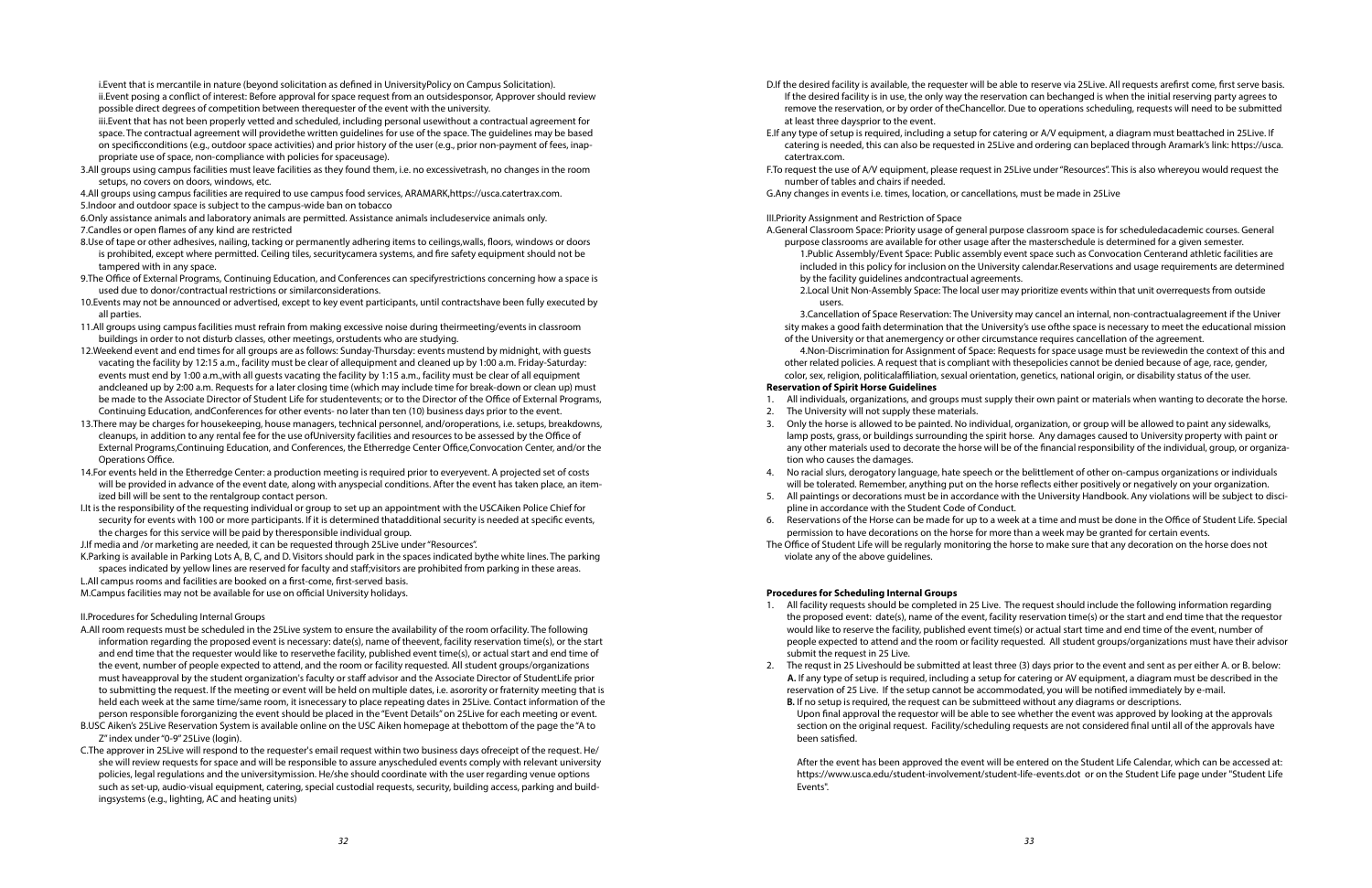**\***It is important to note that the Calendar is used by the Operations Office for heating and cooling facilities and the USCA Police Office for security purposes and to monitor all events held on campus.

- 3. To request the use of audio visual equipment please do so in the 25 Live reqeust under "Resources."
- 4. Only one request will be accepted per event. Any changes in events, i.e. times, location, or cancellations, must be reported via e-mail to the 25 Live coordinator.

#### **Procedures for Scheduling External Groups**

- 1. The Conference Center and Special Events Office will schedule and coordinate all events for off-campus groups.
- 2. Off-campus groups will be subject to the following rates: University-Affiliated-any program or event which has substantial Life by a USCA department or office is considered a University function and therefore will receive the University rates, Non-Profit-any program or event which is sponsored by an organization or agency which operate on a non-profit basis will receive Non-Profit rates, Corporate/ Private-any program or event which does not have an educational mission or is planned and sponsored by a Non-University entity will be responsible for the Corporate/Private rates.

#### **Annual Reservation Procedures**

All activities in the SAC are recorded on a master calendar maintained in 25 Live. The 25 Live administrators will accept requests for facilities usage on a "first come" basis. The Office of Student Life, in conjunction with the Conference Center and Special Events Office, reserves the right to assign facilities on the basis of the most efficient utilization of space. Adjustments will be made if certain situations require changes in the facilities reserved by a group. Events that are of the same nature (ex. fundraising) will not be scheduled at the same time to ensure that organizations are able to have adequate access to the cam¬pus. If conflicts do arise the 25Live administrators will work with the groups on new times, date or space.

*Note: For additional information regarding facility usage at the University of South Carolina Aiken, contact the Office of Conferences and Continuing Education located in the Business and Education Building, Room 111(648-6851 ext. 3587). The 25Live administrators will work to ensure that student organizations do not have events during the same time. If events are requested during the same time the second organization may be asked to reserve a different time.* 

#### **Student Activity Center Patio Entertainment**

All types of entertainment (i.e. bands, speakers, dances, etc.) may take place only with permission of the Assistant Director of Student Life (or designee). These events are restricted so as not to interfere with academic classes or the library. Public speeches or debates may take place only with the permission of the Assistant Director of Student Life (or designee), and noise level does not extend beyond the confines of the patio.The patios are used primarily for student organizations to have a fund raising event or set up displays.

#### **Student Tailgate Policy**

#### Purpose

In an effort to continue to develop student life at the University of South Carolina Aiken and promote an increased sense of institutional pride and school spirit, this policy has been created for use of the space and facilities adjacent to the Convocation Center, Satcher Field, and Roberto Hernandez Stadium for student tailgates and events held prior to athletic contests. The purpose of the Student Tailgate Policy is to assist student organizations and/or on-campus departments in the coordination of tailgates and activities and ensure that existing institutional policies related to event planning and risk management are appropriately applied.

#### Procedures

1. Limitations of use - tailgates and pre-game activities must be limited to the parking lot/grass area adjacent to the front of the Convocation Center, the 3rd base area by the home dugout of the Roberto Hernandez Stadium, and beyond the outfield fence on the home side of Satcher Field. Reservation of the space is limited to recognized student organizations and on-campus departments for student-only events. For students that are not affiliated in a recognized student organization, they must register their tailgate spot with the Student Life office.

2. Reservation/ Preparation of Space – sponsoring organizations must reserve the facilities no less than one week prior to the date of the proposed event. Reservations will be coordinated through 25Live software program.

3. Responsibilities of Sponsoring Organizations – student organizations or on-campus departments hosting the event are responsible for providing all staffing and equipment for the proposed activity (this includes security personnel, sound equipment, tables, trash cans, recycling bins, etc.) as well as set-up and clean-up related to the activity.

4. Use of Alcohol – The University of South Carolina Aiken's alcohol policy shall regulate any use of alcohol at pre-game activities within the facilities. The appropriate forms must be completed and submitted to the Office of Student Life for review no less than two weeks (fourteen business days) prior to the date of the proposed event. Individuals determined to be inebriated or unable to care for themselves will be denied entry to the activity and/or to the athletic contest.

5. Duration of Tailgates/Activities – Pre-game activities will be limited to two (2) hours. Activities must end 15 minutes prior

to the start of the scheduled athletic contest.

6. Use of Amplified Sound – Due to the proximity of the tailgating areas to Satcher Field and Roberto Hernandez Stadium, permission to the use amplified sound must be granted by the Director of Athletics or designee.

7. Open Flames/Personal Grills –Personal grills may be used. 8. Damages – Sponsoring organizations are responsible for all costs associated with any damage and/or repairs that result from the scheduled activity.

#### **POLICY ON THE USE OF ALCOHOLIC BEVERAGES ON CAMPUS**

POLICY ON THE USE OF ALCOHOLIC BEVERAGES

This policy governs the consumption, possession, distribution, and sale of alcoholic beverages (defined as beer, wine, and distilled spirits) on the University of South Carolina Aiken campus and at University or student organization-sponsored offcampus events.

Based on a concern for the welfare of all members of the University community and in keeping with state and local laws, this policy is designed to promote the responsible use or nonuse of alcoholic beverages. Consistent with our institutional mission statement, USC Aiken values responsible citizenship. Members of the campus community are expected to assume responsibility for their own behavior while consuming alcoholic beverages and to understand that being under the influence of alcohol does not lessen accountability to the University and the community. All members of the USCA community are expected to comply with all of the laws and policies stated below. South Carolina Law

It is against South Carolina law and USC Aiken policy to:

C. Misrepresent your age for the purpose of procuring alcohol including possessing a false or altered driver's license or ID

- A. Purchase, possess or consume any alcoholic beverage if you are under the age of twenty-one
- B. Provide any alcohol to a person under twenty-one by transfer, gift, or sale
- 
- D. Drive while under the influence of alcohol
- 
- F. Have an open container of alcohol in a moving vehicle
- G. Be intoxicated in public

E. Have a blood alcohol level of .02 or higher while driving a vehicle if you are under the age of 21 (zero tolerance)

Further information on South Carolina alcoholic beverage laws is available at http://www.scstatehouse.gov/code/title61.php. Local Ordinance

It is against local ordinance and therefore University policy to consume alcohol in public within the city limits. Pacer Downs, Pacer Crossings, and Pacer Commons are located within the city limits. Therefore, consuming alcohol on apartment balconies or on the housing grounds is prohibited. General Guidelines

A. The legal consumption, possession, distribution, or sale of alcohol is permitted only at events and locations approved by the Chancellor or designee (for departmental and University-wide events) or the Alcohol Event Review Committee (for student or student organization events). Consumption of alcohol is also permitted in University housing facilities, as stipulated in the University Housing Guidebook and the USCA Student Handbook.

B. A licensed third party vendor must provide/sell the alcoholic beverages at any on or off-campus events hosted by a University entity where students are present. For on-campus events, the University's contracted food service provider will serve as the third party vendor unless the Director of Food Service approves an alternate provider.

C. Individuals will be held responsible for their behavior while under the influence of alcohol. Failure to comply with South Carolina state law or University policy may subject the person or group to state and/or University penalties.

- 
- 
- 
- 

D. Any containers of alcohol that are being transported must be sealed and covered while on University premises.

E. Common source containers of alcohol (e.g. kegs) are not permitted on campus at any time.

F. Chugging, drinking games, initiations, funneling, or other potentially dangerous drinking games are prohibited.

G. No student activity fee or other University collected fee will be used to purchase alcohol for use either on or off campus.

H. Students, faculty, staff or student organizations who serve or sell alcohol to students at off-campus events assume liability for enforcing the law and assuring appropriate behavior. In such instances, USC Aiken assumes no responsibility or liability.

I. This policy is subject to change to comply with new local, state, or federal laws or changes in operating procedures pertaining to the possession and consumption of alcoholic beverages.

#### Additional Guidelines for Students

A. Students must adhere to the General Guidelines in this policy as well as all federal, state and local laws and ordinances. They are also subject to the Student Code of Conduct and can be held accountable under multiple systems, whether or not a civil or criminal conviction is made.

B. Regardless of the age of the student, the abuse of alcohol that results in impaired behavior is considered a violation of the alcohol policy.

C. Being under the influence of alcohol does not constitute a defense for bad behavior; students will be held responsible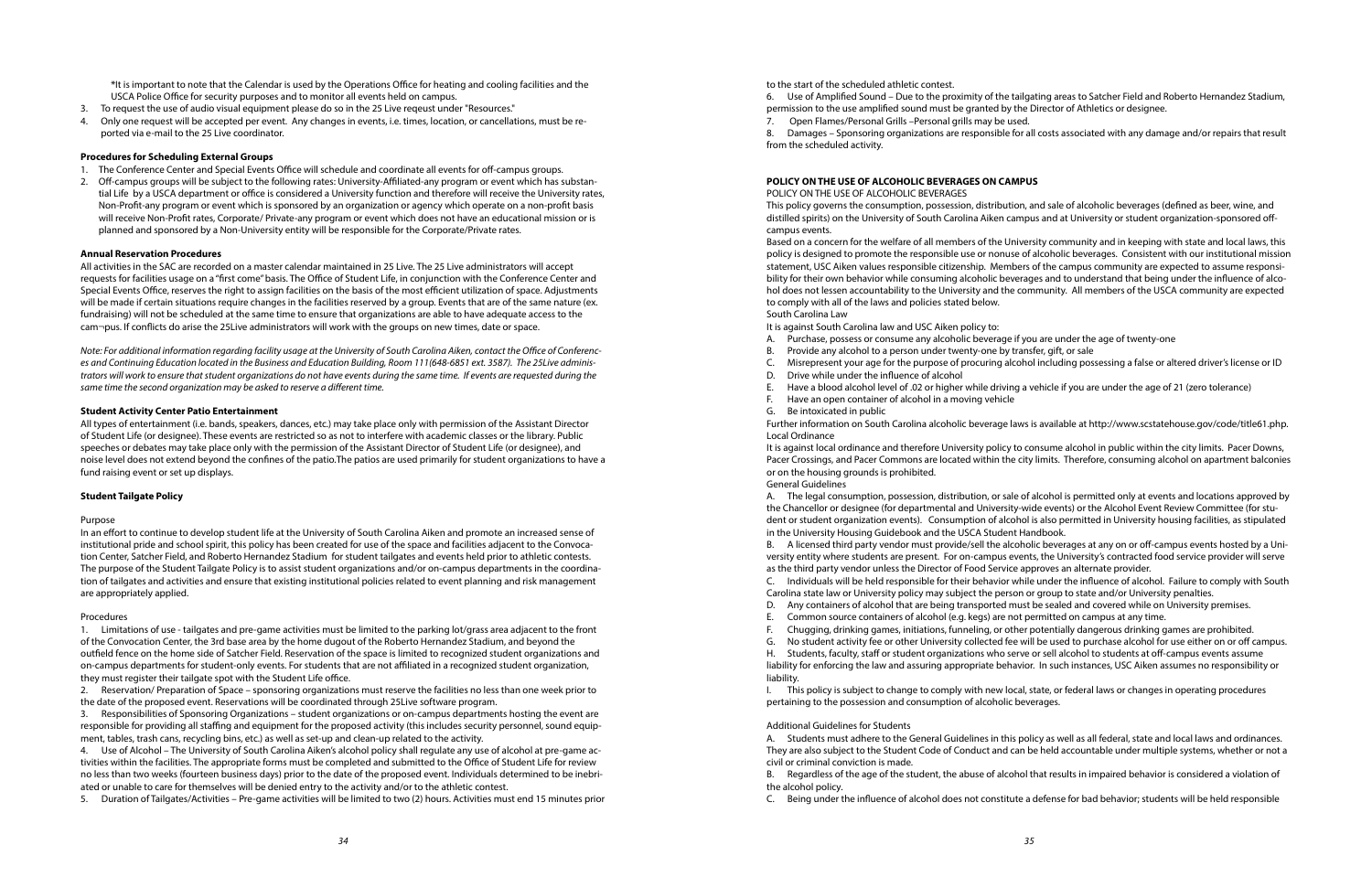for their actions regardless of their consumption of alcohol.

D. Sanctions for the violation of University policies are based on the severity and frequency of the violation. Sanctions may include, but are not limited to: completion of educational and risk reduction programs, fines, community service, probation, individual screenings, research papers, educational counseling group, and parental notification.\*

E. If a student fails to comply with the request of a University Police Officer to complete a sobriety test, it will be considered an automatic admission of having consumed alcohol.

F. Students who are apprehended and charged by law enforcement agencies with alcohol-related criminal conduct off campus are required to inform the Associate Vice Chancellor of Student Life of the charges.

\*Parental Notification: The Family Educational Rights and Privacy Act (FERPA) allows educational institutions to notify parents/guardians of students under the age of 21 when the student violates the University's alcohol or drug policies. Because we believe that parents can assist us in educating and empowering students to make responsible decisions regarding alcohol, we typically exercise our right to notify parents in the following situations:

- Drug violations
- Repeat or serious alcohol violations

The University also reserves the right to notify parents for first alcohol violations if deemed appropriate.

#### **Additional Guidelines for Student Organizations**

A. Student organizations hosting an event must adhere to the General Guidelines in this policy as well as all federal, state and local laws and ordinances. They are also subject to the Student Code of Conduct and the Student Organization Social Events Policy and can be held accountable under multiple systems, whether or not a civil or criminal conviction is made. B. The decisions made or behavior exhibited by individual members of an organization may result in disciplinary action

against the organization as well as the individuals involved.

C. No funds of an officially recognized student organization deposited or administered through the University may be used to purchase alcohol for use either on or off campus.

D. At on or off-campus events, student organizations may not provide alcohol for free or in exchange for a cover charge or ticket to an event.

E. Student organizations that wish to have alcohol sold at an on-campus event must secure approval from the Alcohol Event Review Committee by submitting the Application to Serve Alcohol at a Campus Event Form which can be found in the Office of Student Life or be requested from the Assistant Director of Student Life. If the Alcohol Event Review Committee approves an organization's request to have alcohol at an event, all of the procedures stipulated in the "Procedures for Sponsoring an On-Campus or University-Sponsored Off-Campus Student Event with Alcohol" (include link) document will be followed or the organization will be subject to disciplinary action.

F. Only beer and wine will be permitted at on campus student events.

G. Sanctions for the violation of University policies are based on the severity and frequency of the violation. Sanctions may include, but are not limited to, completion of educational and risk reduction programs, fines, community service, probation, suspension of student organization status, and suspension from use of University facilities for a designated period of time.

- the estimated number of total guests to attend the event; and,
- the primary purpose of the event.

H. Student organizations who want to host events with alcohol must attend one social host responsibilities workshop during the academic year prior to hosting the event(s).

Additional Guidelines for University Departments

A. University departments and employees within those departments must adhere to the General Guidelines in this policy, all federal, state, and local laws and ordinances as well as the Drug-Free Workplace Policy (http://hr.sc.edu/policies/drugfree. pdf).

B. University departments that wish to host an on or off-campus event with alcohol that is not primarily an event for students must secure permission from their appropriate senior administrator.

C. University departments that wish to host an on or off-campus event with alcohol that is primarily for students must secure approval from the Alcohol Event Review Committee by submitting the appropriate paperwork to the Office of Student Life. If permission is granted for the event, all of the procedures stipulated in this policy will be followed.

D. At on campus events that are primarily for students, only beer and wine will be permitted.

#### **PROCEDURES FOR THE USE OF ALCOHOL ON CAMPUS OR DURING UNIVERSITY SPONSORED EVENTS**

These procedures describe the process that will be used by the University to review requests for allowing alcoholic beverages to be available during events that are either held on University property or are sponsored by an entity of the University. Events include gatherings that are:

(a) sponsored by the University or an approved University organization to take place on campus primarily for students; (b) held off campus primarily for students.

In general, this policy recognize two different types of entities that may host an event. The types of entities that may host an event are categorized as follows:

(a) Student Organization Sponsored Events: These events would include those sponsored by an approved student organization or any other approved group or organization of students. (b) University Departmental Sponsored Events: These events would be hosted by an office, a school/college or a department.

#### Approval Process

All sponsors of events must complete and submit the appropriate approval forms to the Office of Student Life. If the event is held on campus, an adviser must reserve facility space in 25 Live as well as be present at the event. If any alcohol will be available at a student sponsored event, there shall be a conclusive presumption that underage students will be in attendance.

The appropriate approval forms which are found in the Student Life Office shall be required for every event where alcohol will be served. The appropriate approval forms which are found in the Student Life Office shall address the following issues with the specificity needed to adequately address the perceived risk:

- the location of the event;
- the start and end time of the event;
- the sponsor of the event;
- how the organization will prevent underage persons from having access to alcohol;
- the type of alcohol that will be available at the event;
- the type of non-alcoholic beverages that will be available at the event;
- what food that will be served;

• the number of officers requested from University Police or, if the event is to be held off campus, a description of the

security available;

When determining the risk of alcohol abuse associated with an event, the Alcohol Event Review Committee will at least consider the following factors:

• the number of underage students or other underage persons who are expected to be in attendance as guests;

- the history of the event and the conduct of participants during the event;
- 
- and,
- the publicity surrounding the event and/or the public perception of the event.

• the number of underage persons who will have access to the event by, for example, working as servers or volunteers;

In addition, student organizations must complete the USC Aiken's Social Event Agreement through the Office of Student Life.

#### Standards

The considerations and standards used by the Alcohol Event Review Committee to review an application for an event shall include the following:

The University will not approve an event if, in the exercise of its sole discretion, it has determined that holding the event will present an unreasonable risk to the health or safety of the University community and/or to the property of the University, or that the event will be conducted in a way that would portray the University or the members of the University community in a false light or otherwise subject it or them to public ridicule or disgrace.

#### On Campus Alcohol Service Providers

ARAMARK, the official food service provider for the USC Aiken, must be used as the on campus alcohol service provider unless the Director of Food Service, in conjunction with the Assistant Director of Student Life (or designee), grants special permission for another licensed provider.

If an event is held on campus but not at the Etherredge Center or USCA Convocation Center, the sponsoring organization must obtain a temporary liquor license through the State of South Carolina. Cost of the license is approximately \$50 per event but is subject to change according to State of South Carolina policies. If a temporary license is needed, once the event is approved by the Alcohol Event Review Committee, sponsoring organizations will have 5 days to apply for a temporary license through the Office of Student Life.

#### Off Campus Alcohol Service Providers

If the event is held off campus, the vendor must: (Documentation of these items must be provided with the Third Party Vendor Agreement Form).

1. Be properly licensed by the appropriate local and state authority. This might involve both a liquor license and a temporary license to sell on the premises where the function is to be held.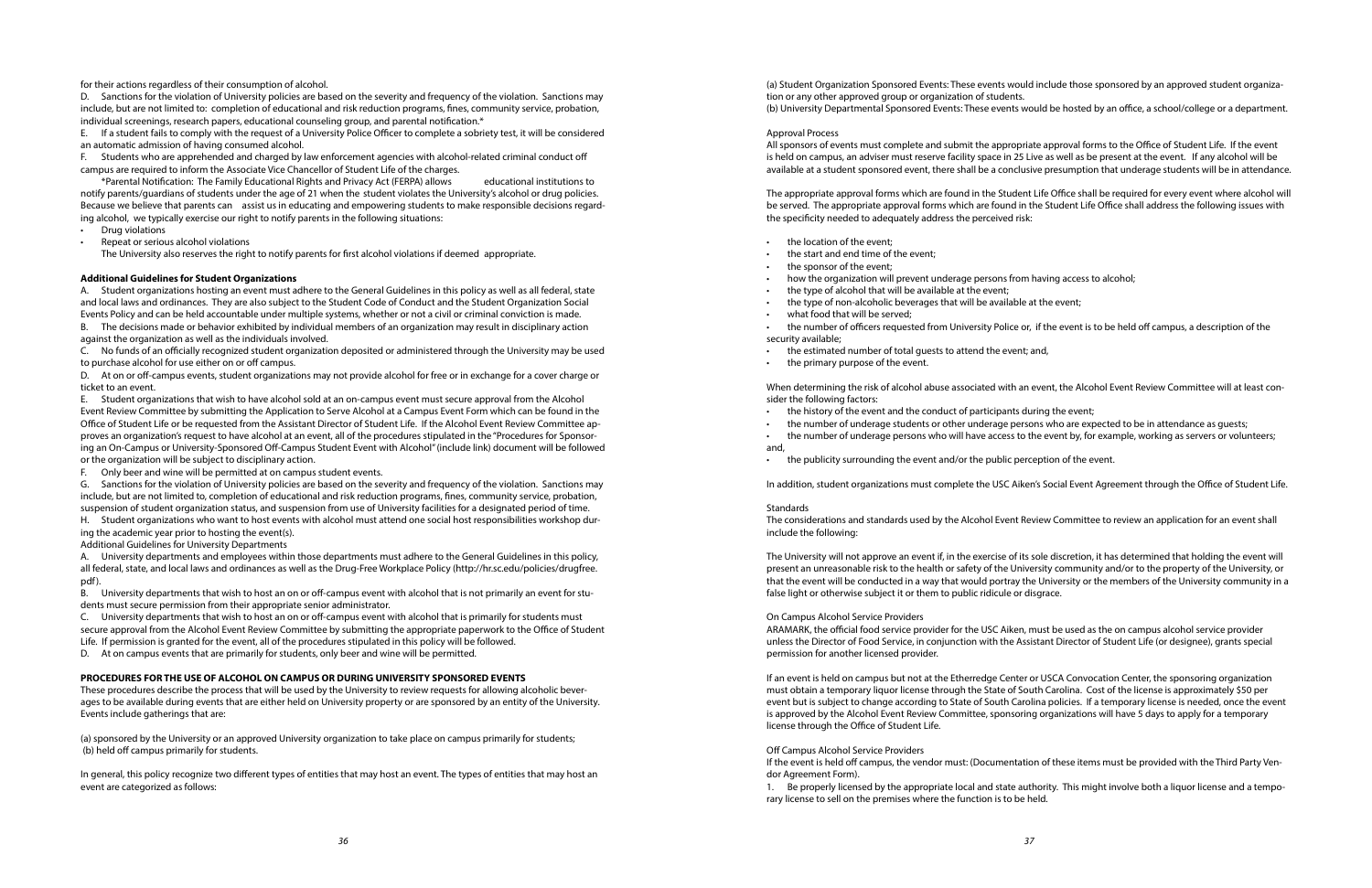#### 2. Be properly insured, evidenced by a properly completed certificate of insurance prepared by the insurance provider.

The Sponsoring Organization and the Vendor Agree to the Following:

1. All areas relating to serving, ticketing, distribution, and control of alcohol must be handled by the vendor and only the vendor for the entire duration of the function

2. All the responsibilities that any other purveyor of alcoholic beverages would assume in the normal course of business

- are to be handled by the vendor, including but not limited to:
- a. Checking identification cards upon entry
- b. Not serving minors
- c. Not serving individuals who appear to be intoxicated
- d. Maintaining absolute control of all alcoholic containers present
- e. Collecting all remaining alcohol at the end of the function (no excess alcohol opened or unopened is to be given,

sold, or furnished to the organization or its members)

f. Removing all alcohol from the premises

The following two sections apply only to student organizations.

Advertising of Student Organization Sponsored Events Where Alcoholic Beverages Will Be Consumed.

Advertising of student organization-sponsored events where alcoholic beverages will be consumed must be consistent with the educational philosophy of the University of South Carolina Aiken and follow these conditions:

(a) Advertisement for any event where alcoholic beverages are being served must note the availability of non-alcoholic beverages and food as prominently as the alcoholic beverages.

(b) The message conveyed in the event promotion must not encourage the use of alcohol.

(c) Publicity must not convey that consumption of alcohol As the purpose or reason for the event.

(d) Promotion must not refer to the amount/quantity of alcohol to be present

(e) Advertisements for events must not portray drinking as a solution to personal or academic problems or as necessary for social, sexual, or academic success.

(f) Alcoholic beverages must not be provided as awards, door prizes, or giveaways to individuals or campus organizations.

#### Sanctions

Individual students or student organizations who violate USC Aiken policies are subject to civil, criminal and University proceedings and sanctions. The University campus is not a sanctuary that relieves students of their responsibilities as citizens to abide by local, state and federal laws, and University regulations, policies, and procedures. Violations of this Campus Alcohol Policy will be referred to appropriate University agencies. Students and student organizations may be subject to sanctions by more than one appropriate agency. Sanctions for the violation of University policies are based on the severity and frequency of violation. Sanctions may include, but are not limited to: referral to on or off-campus alcohol assessment and/or counseling, alcohol education, community service, disciplinary probation, suspension of individual students, suspension from use of University facilities for a designated period of time, and suspension of student organization status.

#### Related Issues

A. Students or student organizations suspected of violating federal, state or local laws may be subject to University judicial proceedings. Disciplinary action may be imposed by the University under the USC Aiken Code of Conduct, whether or not a civil or criminal conviction is made.

B. Students, faculty, staff, or student organizations who serve or sell alcohol to students at off- campus events assume liability for abiding by the law and assuring appropriate behavior. In such instances, USC Aiken assumes no responsibility or liability. C. USC Aiken Student Activities funds may not be used to purchase alcohol for any on or off-campus event.

D. Students who are apprehended and charged by law enforcement agencies with alcohol-related criminal conduct off campus during a sanctioned event are required to inform the Vice Chancellor for Student Affairs.

#### **POLICY ON THE USE OF DRUGS BY STUDENTS**

The University of South Carolina Aiken recognizes that drug abuse is one of

the major problems confronting our society. Within the University community, services are available to reduce the problems associated with drug abuse. Students with drug problems may seek confidential counseling and advice through the USC Aiken Counseling Center and the USC Aiken Student Health Center. A list of additional resources can be found in the USC Aiken Student Handbook. Although the University recognizes the need for providing remedial services, it does not intend to shelter persons who violate state or federal drug or narcotics laws. University officials will assist and cooperate with law enforcement personnel as they perform their duties in controlling drug abuse. Students charged with violating state and federal laws are subject to further disciplinary action by the University.

#### **I. Statement of Policy**

The possession, use, manufacture, sale or distribution of any counterfeit, illegal, or controlled drug without a prescription or the possession of drug paraphernalia, such as pipes, bongs, or an items modified or adapted so that they can be used to consume drugs are not permitted on University premises or at any University- sponsored event. Specific prohibited actions include:

- 1. the unlawful manufacture, distribution, dispensation, possession, or use of illegal drugs or controlled substances\*
- 2. being in the presence of illegal drugs or controlled substances 3. the possession or sale of drug paraphernalia (such as roach clips, bongs, water pipes, cocaine spoons, etc.)
- 4. the distribution or delivery of an imitation ("look alike"), non-controlled
- substance which is represented as a controlled substance
- criminal sanctions under South Carolina Law.

\* The term "controlled substances" refers to those drugs and substances whose possession, sale or delivery results in

#### **II. Sanctions**

As citizens, students have the responsibility for knowing and complying with the provisions of state and federal law related to drugs. A student who violates any of these laws is subject to prosecution and punishment through the legal system. In- formation on federal and state drug laws and penalties is provided in the USC Aiken Student Handbook. (Students who are apprehended and charged by law enforcement agencies with drug-related criminal conduct, off

- 1. Legal
- campus are required to inform the Director of Housing and Judicial Affairs). 2. University Disciplinary

In addition to any federal and state charges, a student is subject to disciplinary action through the University judicial process. This process may precede criminal

or civil proceedings. It is not "double jeopardy" for both the civil authorities and the University to proceed against and sanction a person for the same specified conduct.

a. The University considers any violation of the drug policy to be a serious offense. The University will respond to all reported violations of this policy in accordance with disciplinary procedures included in the Student Handbook. Although violations will be handled on a case by case basis, any violation that is deemed to be a threat to the safety and health of the campus community will result in summary suspension prior to a formal hearing. Sanctions that

- may be imposed by the University include, but are not limited to, the following:
- Suspension
- Summary Suspension
- Suspension Held in Abeyance with Conditions • Expulsion
- Counseling
- Educational Programs
- Conditions and Restrictions
- 3. University Housing

A student who is suspected of violating the drug policy while living in on-campus housing will be subject to immediate removal from housing as a response to violating the terms of the housing contract.

#### **III. Eligibility for Federal and State Financial Assistance**

Students found in violation of the drug policy jeopardize their ability to receive federal and state financial assistance for which they might otherwise be eligible.

#### **IV. Parental Notification Policy**

In 1998, changes in the law that governs the privacy of student records, the Family Educational Rights and Privacy Act (FERPA), permitted colleges and universities to inform the parents/guardians of students under the age of 21 when they determined the student violated University alcohol and drug policies. At the University of South Carolina Aiken, we believe such notification can help us in educating our students. While we constantly strive to educate and empower students to make more responsible decisions about drug and alcohol usage, we know that the support of parents in this process is critical. The University of South Carolina Aiken typically exercises its right to notify parents of students under 21 in the following situations:

- Cases involving drug violations
- Repeat or serious alcohol violations
- 

The university also reserves the right to notify parents for first alcohol violations if deemed appropriate.

#### **IV. Future Revisions**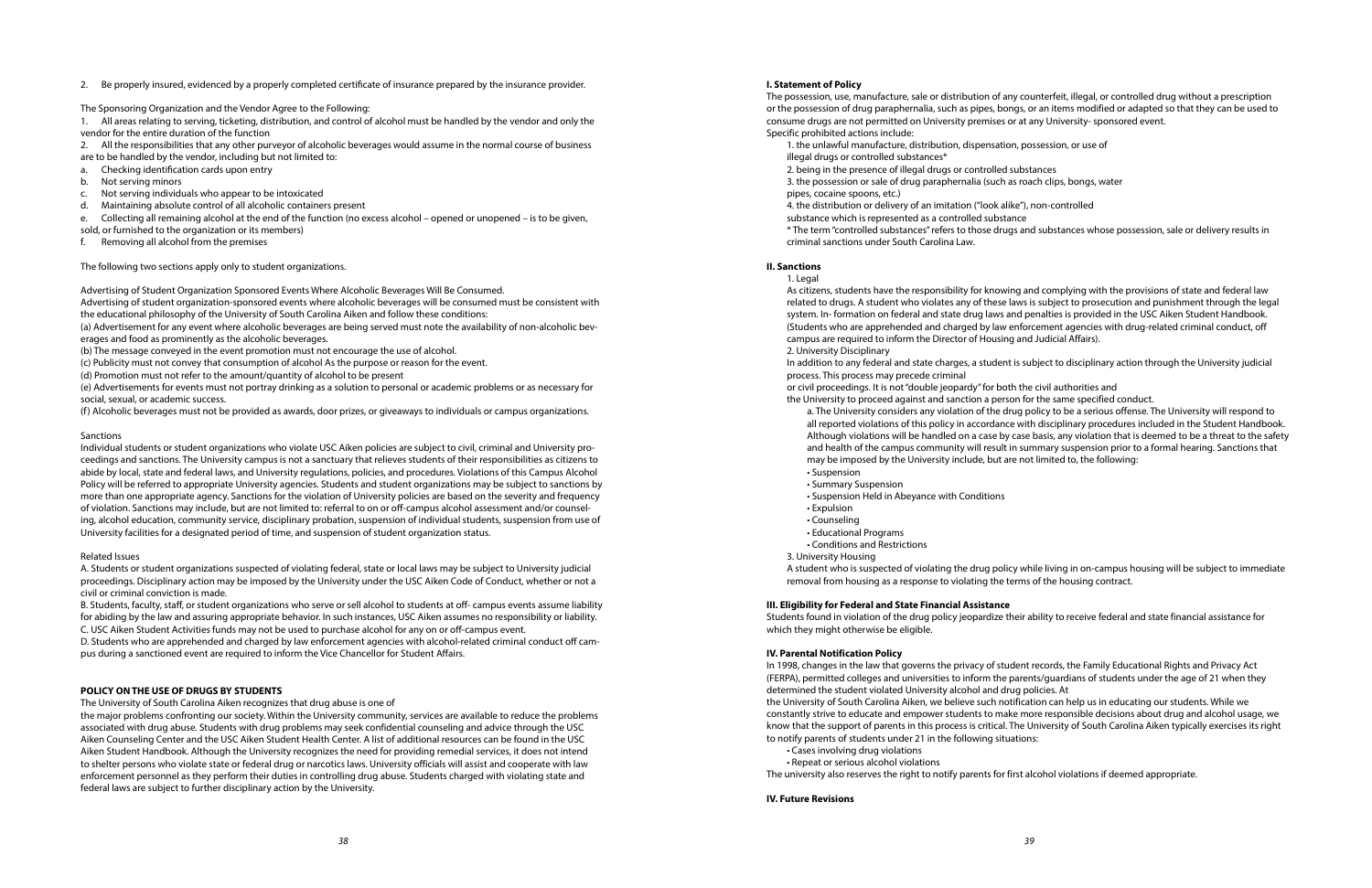The University of South Carolina Aiken reserves the right to update this policy. Students are responsible for being aware of changes as they are disseminated to the campus community.

#### **Good Samaritan / Medical Amnesty Policy**

#### 1.0 SUMMARY OF POLICY

This Policy provides that any student who is in need of medical care during an alcohol related emergency (as defined in Section 3.2), and who receives or actively seeks out such care in a timely fashion, may do so without fear of being subjected to Student Disciplinary action.

#### 2.0 PURPOSE

Unfortunately, when alcohol related emergencies arise many students hesitate to contact law enforcement officials or healthcare professionals out of fear that disciplinary consequences may follow. The Good Samaritan/Medical Amnesty Policy will grant conditional amnesty from Student Disciplinary action for those students in need of medical attention, as well as those students who call for assistance to aid another student, because of alcohol abuse.

The purpose of the Good Samaritan/Medical Amnesty Policy is to encourage student to seek assistance when that student is need of medical attention or when that student knows of another student in need of medical care due to alcohol abuse or alcohol poisoning (an "Alcohol Related Medical Emergency"). Those who receive medical attention for their abuse of alcohol will also receive education concerning their own habits so that they may make healthy decisions in the future.

#### 3.0 DEFINITIONS

3.1 Conditional Amnesty – Students who report an Alcohol Related Medical Emergency in accordance with this Policy will not be subjected to formal student disciplinary action. As a condition for this courtesy, however, the student or students involved will be required to undertake a series of affirmative measures to redress any damages they may have caused and to receive one or more interventions to assist them correct unacceptable behavior.

Conditional amnesty granted under this policy does not negate the laws and ordinances enforced by local, state, and federal law enforcement authorities. Nor will it excuse violations of other University policies. If any policy or law violation beyond alcohol abuse and possession are committed, conditional amnesty will not apply. Such other violations may include, but are not limited to, threats of harm to self/others, hazing, property damage, sexual harassment/abuse, illegal use of other drugs, and assault.

- Include alcohol violations
- Does not waive the parental notification

Students who have been charged with such other violations in direct relation to the incidence in which they pursue amnesty will not qualify for amnesty. Moreover, any organization providing alcohol to students during an event or gathering at which multiple students become ill will not qualify for amnesty.

This Policy will only apply in cases under the jurisdiction of University Housing, the Office of the Vice Chancellor of Student Life and Services and/or the University Police.

3.2 Alcohol-Related Medical Emergency – Alcohol-Related Medical Emergencies include an alcohol overdose and alcohol poisoning that warrants immediate medical attention to protect the health of the student or others. Signs of alcohol overdose and poisoning may include one or more of the following:

- a) Unresponsiveness to shouting and vigorous shaking;
- b) Skin that is pale, clammy, bluish, or blotchy;
- c) Depressed respiration, lapses in breathing;
- d) Mental confusion, stupor, or coma;
- e) Seizures, convulsions, or rigid spasms; or
- f) Vomiting while asleep or unconscious coupled with failure to awake.

3.3 Medical Attention – In order for a student to qualify for conditional amnesty, he/she must receive or actively seek out medical attention. This may include a range of efforts evidencing an unequivocal intention to receive medical help such as a voluntary examination by University of South Carolina Aiken First Responders/EMS, contacting local EMS, or seeking transportation to or visiting a hospital for more intensive care. It also includes asking for the assistance of Student Health Services. A student will qualify for conditional amnesty only if the student makes no effort to resist the help of the College, local emergency staff, or healthcare clinicians. Medical intervention must be sought at the time of the observed conditions that give rise to a reasonable suspicion of alcohol abuse.

3.4 Helper – A helper is any student or student organization who seeks help for a student suffering from an alcohol overdose or poisoning. Although helpers are appreciated and encouraged to take action if they see a student in need, their amnesty is also conditional. Helpers that are found to have committed other violations of law or University policies such as hazing (see Section 3.1 above) will be held accountable for their actions. They will not be eligible for amnesty and will receive disciplinary sanctioning as a result of their infractions.

• Also, includes providing alcohol to minors

#### 4.0 PROCEDURES

4.1 Assignment of a Conduct Officer – In the event that an Alcohol-Related Medical Emergency should arise, the Office of Student Life and Services (the "Office") will be notified. Thereafter, the Office will assign a Conduct Officer to the parties involved. The Conduct Officer may be a Residence Life and Housing Official or a Student Life and Services official. Each student will be sent a written notice that he/she must meet with the assigned Conduct Officer for an interview.

4.2 Decision – The assigned Conduct Officer(s) will make the decision of whether or not each concerned student qualifies for conditional amnesty under this Policy after giving full consideration to the circumstances of the case.

4.3 Assignment of Amnesty Conditions – Should the student(s) qualify for conditional amnesty, the Conduct Officer(s) will evaluate the case and surrounding circumstances in order to assign appropriate conditions as alternatives to judicial sanctioning. These conditions will be educational or therapeutic in nature, designed to benefit the student and improve his/her future decision-making. These conditions will most likely include mandatory sessions with a professional in the Counseling Center. All service fees for assigned substance abuse counseling will be waived if the student qualifies for conditional amnesty.

4.4 Failure to Complete Conditions – If the student fails to agree to the amnesty conditions, or fails to satisfactorily complete the assigned conditions deemed necessary by his/her Conduct Officer, conditional amnesty will not be given, and any amnesty previously given shall be revoked. Student disciplinary charges will be filed. Thereafter, the case will be turned over to the Assistant Vice Chancellor of Student Life or designee where it will be subject to conduct processes. This will most likely result in the creation of a formal disciplinary record of the incident in question and, if culpability is found, may require the imposition of disciplinary sanctions.

4.5 Documentation and Record Keeping – If a student qualifies for conditional amnesty, documentation or evaluation of the case will not be placed in any disciplinary record. A record, however, will exist in the Judicial Affairs database that the incident transpired, but this record is not normally reportable to outside employers, agencies or other higher education institutions without the permission of the student. However, some background checks for local, state and/or Federal employment may require full disclosure and release of student records, in which case, the record of the incident may be reported. In addition, the University may be served with a subpoena or other legal process that requires that the University produce the record. In such cases, the University will comply with all applicable provisions of law. In addition to the foregoing, the record will exists in the Judicial Affairs database to track the student's behavior should there be another incident of a similar nature.

4.6 Amnesty for Multiple Alcohol-Related Medical Emergencies (a) For those needing assistance – This policy is intended for one-time use only by any individual student. It is intended to serve as a wake-up call and a way for students to improve their decision-making skills as well as to learn healthy habits of living. Amnesty under this Policy is granted as a matter of comity and not of right. It should be viewed as an opportunity and is not to be abused by those who break rules of conduct on repeated occasions. Accordingly, any student needing medical attention for an Alcohol Related Emergency on more than one occasion may not receive amnesty even if all other terms and conditions of this Policy are met. The granting of any form of amnesty remains a matter of discretion with the Assistant Vice Chancellor of Student Life or designee.

(b) For helpers – Helpers, or those who seek help for the endangered student, are not limited to only one use of the Good Samaritan/Medical Amnesty Policy. It is expected that members of the University of South Carolina Aiken community will always make an effort to help a fellow student that is in need even if they have been using alcohol themselves. Notwithstanding the foregoing, if a Conduct Officer has reasonable suspicions that the Good Samaritan/Medical Amnesty Policy is being abused in any way, he/she may hold in abeyance the amnesty to a helper until an investigation of the incident is completed.

#### **CATERING POLICY**

Student Organizations must use ARAMARK, the univerity's catering company unless special permission is granted by the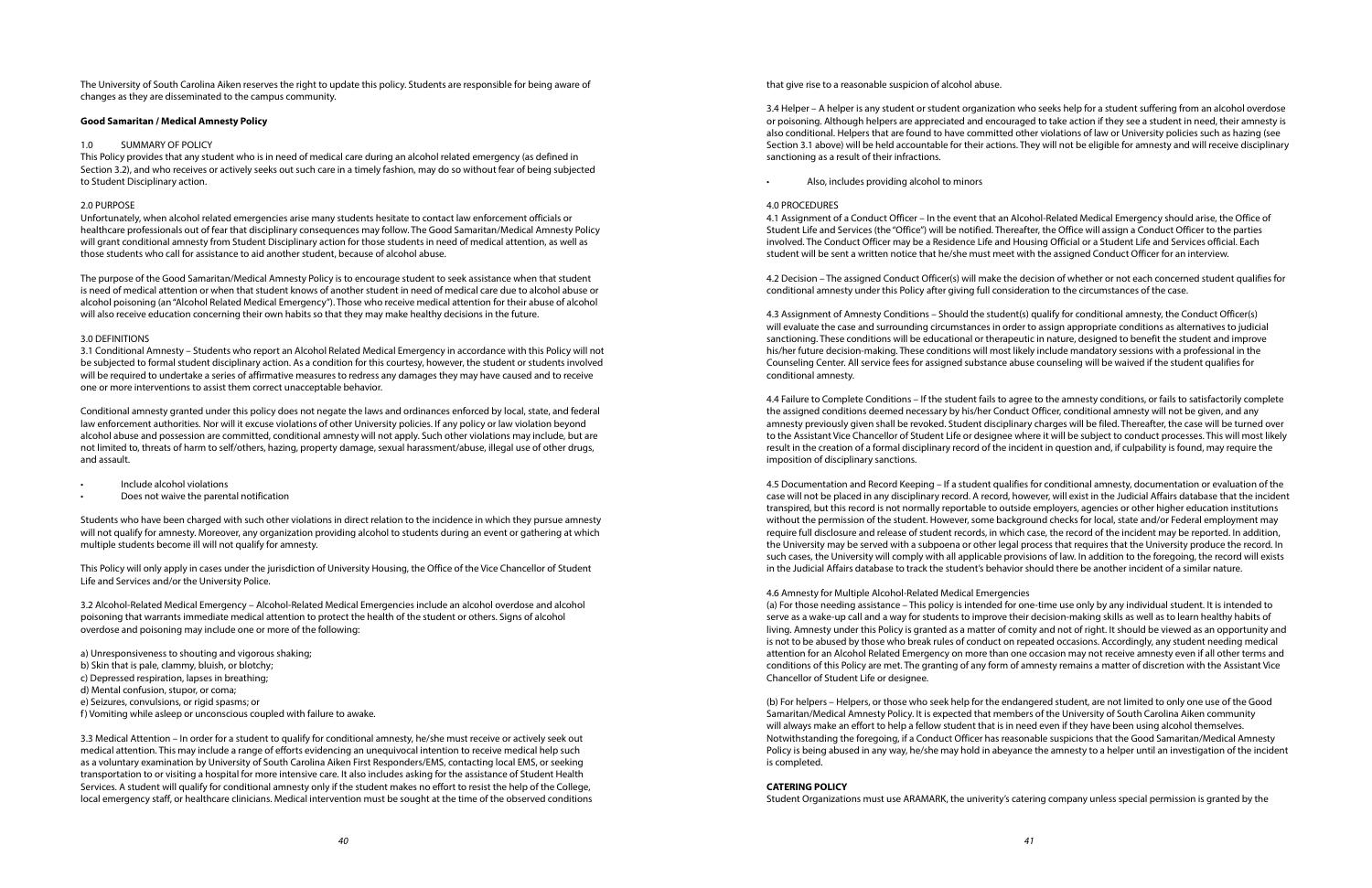Associate Director of Student Life (or designee). ARAMARK does provide student organizations with a special catering guide and organizations should consult with Dinning Services.

#### **HAZING POLICY**

The University of South Carolina Aiken prohibits any form of hazing. No organization, registered or otherwise, officially or in fact, may participate in the activity of hazing.

Hazing is defined as any action or situation created by individuals, clubs and organizations, on or off campus, that could cause or has the potential to result in harassment, emotional or physical abuse of harm, embarrassment, anxiety, ridicule, or the violation of an University rule, no matter how good the end result or intent. Examples of hazing, include but are not limited to:

- Tests of endurance
- Submission of members or prospective members to potentially dangerous or hazardous circumstances
- Paddling
- Forced indulgence of alcohol or food
- Forced excessive exercise
- Indecent stunts or dress
- Deprivation of sleep, normal sleep patterns or adequate study time
- Physical harassment such as pushing, shoving, tickling, yelling, etc.
- Deprivation of normal amounts of food and water
- Individual or group interrogations such as line-ups
- Personal servitude
- Assigning pranks
- Forced or coerced trips such as kidnaps, displacement, and "pledge" dumps

Registered organizations and groups shall be permitted certain initiation ceremonies and activities, which when examined by the ordinary University student, would seem reasonable under the circumstances and justified in view of the purpose for which they are conducted.

It shall not constitute a defense to the charge of hazing that the participants took part voluntarily, that they voluntarily assumed the risks or hardship of the activity, or that no injury in fact was suffered.

For information on the South Carolina Hazing Law, the USCA Hazing Policy, or to initiate a complaint for alleged hazing, contact the Interim Vice Chancellor for Student Life and Services.

#### **STUDENT ORGANIZATIONS SOCIAL EVENT POLICIES**

#### **On Campus Events**

The following policies have been adopted to protect USCA students and property. These policies are intended to regulate any social events held on the USCA campus by student organizations. Failure to abide by these policies could result in disciplinary action as outlined in the USCA Student Handbook under "Student Organization Non-Academic Discipline System Procedures" and suspension of the sponsoring organizations.

Pre-Planning

- 1. All on-campus parties/dances/new member presentation/socials sponsored by student organizations must be held in the Student Activities Center. If the organization would like to hold an event on campus at another location special permission must obtained from the Assistant Director of Student Life or designee. A facility request form must be filled out at least two weeks prior to the event.
- 2. The sponsoring organization will be required to hire and pay for one or more University Police Officer(s) if needed. The University Police Department will determine the number of officers necessary to ensure the safety of those attending the event. Security needs will be discussed at the pre-planning meeting.
- 3. Each sponsoring organization will meet with the Assistant Director of Student Life (or designee), the Chief of University Police, or designee(s) at least two (2) weeks prior to the event for a pre-planning meeting. The meeting will review room arrangements, staffing needs, security needs, and event policies. Each sponsoring organization should have at least two representatives attend the meeting. Failure to schedule and attend this meeting will result in cancellation of the event.
- 4. If the sponsoring organization wishes to invite special outside groups (such as a student organization from another college) to attend their event, they must indicate this on their original facilities request form. A list of potential groups who will be invited must be attached to the facilities request form. The Assistant Director of Student Life or a designee will approve or disapprove this request and will communicate the decision to the sponsoring group. The sponsoring organization must have a sign in sheet for each visiting approved group. Members of these approved groups must sign

in on the appropriate sign in sheet and show an ID verifying their identity. No one under the age of 18 will be admitted unless they are a USCA student or a member of an approved outside group.

#### Event Management

1. The entry table for the event must be located near the Student Life Suite and it must be supervised by the advisor (or designated faculty/staff person) and one student at all times. All other entrances into the building need to be locked in

2. All persons entering the event must show a valid USCA ID. Only USCA students and their guests (one guest per student) will be permitted to enter the event. The USCA student must sign in his/her guest and will be held accountable for the

3. Sponsoring organizations will need to write down the name and driver's license number of any guest (a valid military or state picture ID may be used if a driver's license is unavailable). If the guest does not have a valid ID, he/she will not be admitted into the party. Sponsoring organizations must use the standard guest list/driver's license forms provided by

4. Advisors must provide a copy of the guest list to the Student Life Office within 48 hours of the end of the event as well as

6. The sponsoring organization, advisor (or designee) and/or University Police will deny entrance to any person who is

- order to provide only one entrance into the building during the event.
- guest's behavior.
- the Office of Student Life .
- keep a copy of the guest sign in sheet for at least four weeks after the event in case of any issues.
- No outside containers will be permitted into the party.
- deemed to be under the influence of drugs or alcohol.
- 7. No weapons of any kind will be permitted at events.
- 8. Once a person leaves the event (leaves the building), he or she may not re-enter.
- 9. Non-alcoholic beverages must be available (free or for a reasonable fee) at the event.
- responsible for the vandalism is not identified).
- 11. The advisor or designee and/or University Police may shut down any event/program if necessary.
- after the event. Failure to do so may result in the assessment of a fine or cleaning fee.
- 2:00am. Requests for a later closing time (which may include break down needs) must be made to the

10. The sponsoring organization will be responsible for monitoring the party area and surrounding areas and reporting any problems immediately to the advisor (or designated faculty/staff member). Any vandalism that occurs during or immediately following the event will be the responsibility of the sponsoring organization (if the person who is

12. The sponsoring organization will be responsible for cleaning up the area (including the bathrooms and the parking lot)

13. The advisor or designated faculty/staff member must be present for the entire dance/party.

14. All social events (Sunday – Thursday) must end by 12:00am and guests must vacate the facility by 12:15am. The facility must be clear of all equipment and cleaned up by 1:00am. Social events held on Friday and Saturday must end by 1:00am and guests must vacate the facility by 1:15am. The facility must be clear of all equipment and cleaned up by

Associate Director of Student Life or designee no later than (10) working days in advance of the event.

#### **Off Campus Events**

The following policies have been adopted to protect USCA students and organizations. These policies are intended to regulate any social events held off the USCA campus by student organizations. These policies apply to events that take place in a public location or when members of the general public may attend (i.e. parties, formals/semi-formals, date parties, dances, etc.). Failure to abide by these policies could result in disciplinary action as outlined in the USCA Student Handbook under "Student Organization Non-Academic Discipline System Procedures" and suspension of the sponsoring organization(s).

1. Each sponsoring organization will meet with the Assistant Director of Student Life (or designee) at least two (2) weeks prior to the event for a pre-planning meeting. The meeting will review event arrangements including, but not limited to: facility being used, catering needs, staffing needs, security needs, and event policies. Each sponsoring organization should have at least two representatives attend the meeting. Failure to schedule and attend this meeting will result in

2. Each sponsoring organization must complete a social event agreement form and bring the completed form with them to the meeting with the Assistant Director of Student Life or designee, at least two weeks prior to the event. 3. If an organization wishes to have alcohol at the event it must be run by a third party vendor licensed by the state in which the event is taking place. The vendor must be responsible for id'ing and serving to event attendees. Students

- cancellation of the event.
- 
- MAY NOT serve as bartenders or ID checkers.
- into the party.
- sold but must be at a cost of less than alcoholic drinks.
- influence of drugs or alcohol.

4. No alcohol will be brought in to any student organization sponsored event. Also, no outside containers will be permitted

5. Events with alcohol must also provide non-salty food readily available in a sufficient quantity for the number of expected attendees. At least one free non-alcoholic option must be available to attendees. Other non-alcoholic drinks may be

6. The sponsoring organization or advisor (or designee) will deny entrance to any person who is deemed to be under the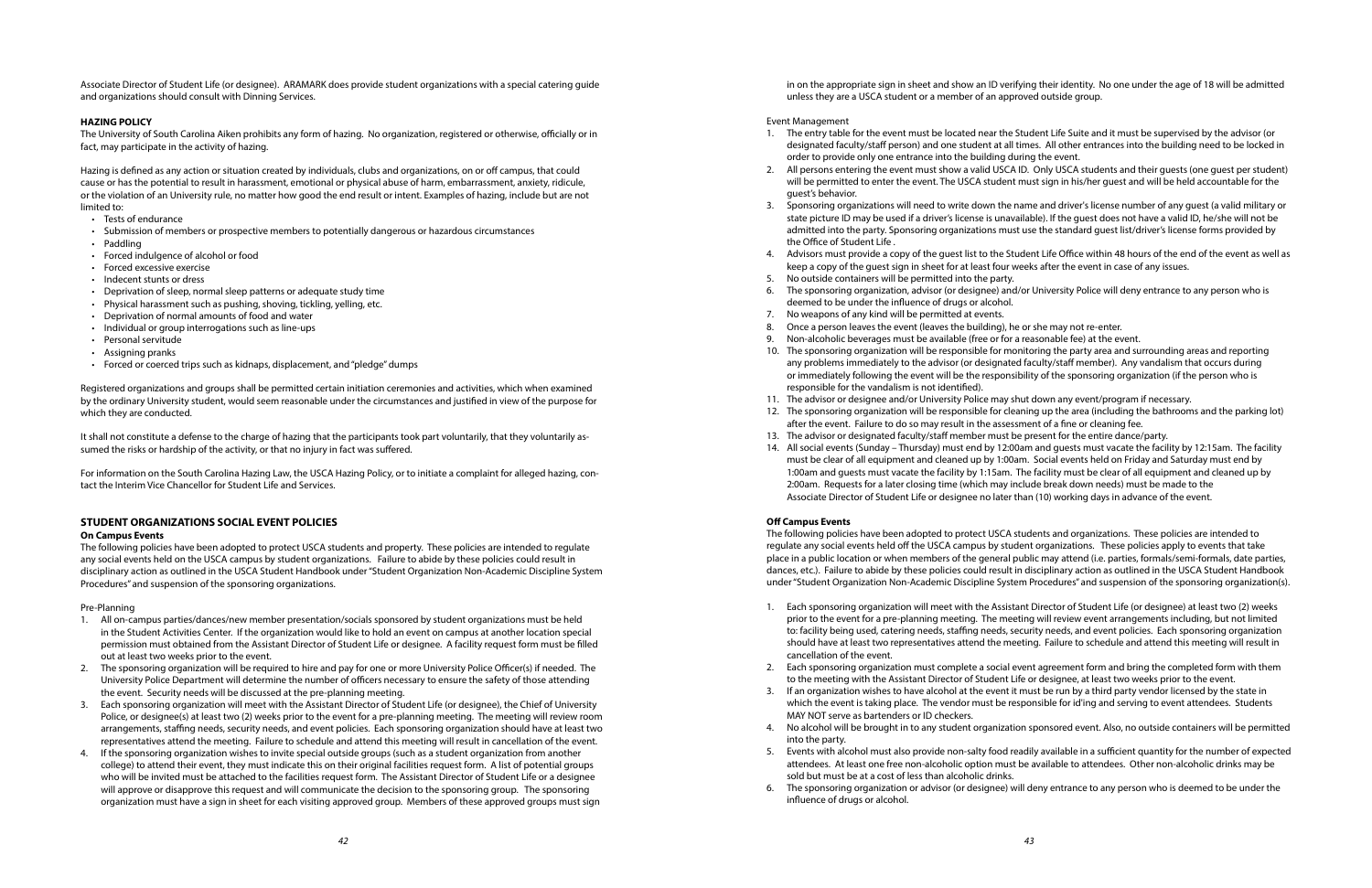- 7. No weapons of any kind will be permitted at events.
- 8. Once a person leaves the event (leaves the building), he or she may not re-enter.
- 9. The sponsoring organization will be responsible for monitoring the party area and surrounding areas and reporting any problems immediately to the facility management and advisor (or designee). Any vandalism that occurs during or immediately following the event will be the responsibility of the sponsoring organization (if the person who is responsible for the vandalism is not identified).
- 10. The advisor, facility manager, or designee may shut down any event/program if necessary.
- 11. The sponsoring organization must adhere to all facility stipulations as discussed in a meeting with facility management or per facilty rental agreement.
- 12. Any damage or problems that occur during the event must be reported to the Assistant Director of Student Life within 24 hours of the end of the event.

#### **HELIUM USAGE**

Any campus organization wishing to reserve helium balloons for an event should check with the Student Life Office to ensure there is helium available. Reservations should be made at least one week in advance for 1 to 500 balloons and two weeks in advance for 500 or more balloons. Organizations are responsible for supplying their own balloons, string, scissors, and plastic bags and for cleaning up once completed. Food and drinks are prohibited when working with the helium tanks.

#### **VEHICLE REQUEST SERVICES**

USCA has several vans and an automobile that are available for use by student organizations. The vehicles must be reserved and are available on a first come, first served basis. The cost of use is charged to the student organization requesting the vehicle. Reservations can be made with a Vehicle Reservation Request (Form#13/20). All student drivers must be accompanied by a faculty or staff member when transporting other students. Only those students, faculty, or staff members that have turned in a Motor Vehicles Record Screening form (MVRS-1) and a copy of their driving record (available from the SC Highway Department), and have passed the driver's training course are eligible to drive a university vehicle. Both forms are available in the Student Life Office.

#### **MEDIA SERVICES**

The USCA Media Services Department is located in the Ruth Patrick Science Education Center. The Media Services Department is responsible for providing all audio/visual equipment used on campus. If your organization would like to use a VCR, slide projector, movie projector, cassette player/recorder, or lectern with microphone, one can be requested from Media Services. A minimum of 24 hours notice is required on any media services request. University officials can requesst equipment by e-mailing Barry Ready. The Media Services Department will endeavor to provide the equipment you need whenever possible.

#### **TECHNICAL SERVICES**

The Office of Student Life is pleased to offer technical equipment for the convenience of student organizations. Due to the high demand for the equipment, reservations for equipment must be made at least two weeks before the event occurs. A Student Life Technical Equipment Request Form are available in the Student Life Office. The form also includes a list of the technical equipment which is available.

#### **Please note: It is up to the discretion of the Assistant Director of Student Life (or designee) to decide whether or not Technical Support will be provided at events.**

#### **A. Policies and Limitations**

- Student Life Technical Equipment Request forms may be obtained in the Office of Student Life
- All forms must be returned to the Student Life Office at least two weeks in advance of the event.
- The technical equipment is available for rent on a first-come, first-serve basis.
- The availability of the technical equipment is contingent on the schedule of the technical staff.
- Equipment may only be rented for on-campus events unless an exception is made by the Assistant Director of Student Life.
- Failure to return equipment to the Student Life Office after use could result in fines or suspension of use based upon the discretion of the Assistant Director of Student Life (or designee).

Only registered Student Organizations may use the technical equipment; exceptions to this policy must be approved by the Assistant Director of Student Life for Greek Life and Student Orginzations (or designee).

#### **PUBLICITY POLICY**

The Offices of Student Life and Marketing & Community Relations are interested in assisting student organizations and campus departments in their efforts to publicize their activities while maintaining the beauty of the USCA campus. A variety of avenues including Pacer Times, Café' News, and Stall Wall Weekly are available for publicizing. To best meet the needs of

the entire campus, the following policy addresses the use of posted publicity.

• With the exception of registered banners in designated banner areas in each building, all publicity must be placed in

- All publicity **must be approved** by the Office of Student Life.
- approved areas. Approved areas include:
	- Sidewalks
	- Designated Big Board areas
	- Sandwich Boards
	- Open Bulletin Boards
- Other areas approved by the Assistant Director of Student Life or a designee
- All publicity hung in University Housing facilities must be approved by the University Housing office.
- Bulletin boards located across campus are assigned by the Assistant Director of Student Life or a designee. Bulletin boards are assigned based on availability and usefulness to the campus community.
- There are a designated number of open boards that are for the use of the entire University of Aiken community. All items on these boards must be date-stamped and approved by the Office of Student Life. Student organizations are responsible for removing their outdated materials. A map of all open boards is available in the Student Life Office. • No flyer larger than 22" by 16" (L x W) will be allowed on open bulletin boards.
- 
- If an organization does not follow the publicity policies, the Assistant Director of Student Life or designee will be able to impose sanctions on that organization.
- designated areas on campus approved by the Assistant Director of Student Life or designee.
- Student organizations may chalk sidewalks in designated areas and all designs must be approved by the Assistant Director of Student Life or designee.
- Director of Student Life or designee and the Director of Food Services.
- Student Life or designee.

• Big Boards and/or banners may be hung on the interior and exterior entrances of the Student Activities Center and in

• Table tents are not allowed on public tables (including food services areas) unless specifically approved by the Assistant

• Publicity is not allowed to be hung for more than 10 days unless specific approval is given by the Assistant Director of

### **NON-ACADEMIC CODE OF CONDUCT**

1. The discipline system extends and applies the general principles of the Statement of Student Rights and Freedoms within the academic community to specific actions and responsibilities of students and student organizations at the University of South Carolina Aiken. It accepts the proposition that "academic institutions exist for the transmission of knowledge, the pursuit of truth, the development of students, and the general well-being of society, and that free inquiry and free expres-

2. As such the University strives to maintain an educational community which fosters the development of students who are

- **I. Introduction**
- sion are indispensable to the attainment of these goals."
- ethically sensitive and responsible persons.
- opment of those students who are held accountable for violations of University social regulations.
- the students and student organizations from unfair imposition of serious penalties and sanctions.

3. The University of South Carolina Aiken strives to protect this educational community and to maintain social discipline among its students. Consistent with its purposes, reasonable efforts will be made to foster the personal and social devel-

4. The purpose of this document is to set forth the specific authority and responsibility of the university in maintaining social discipline, the educational process of determining student and student organization accountability for violating the regulations, and the proper procedural safe-guards to be followed in this process to insure fundamental fairness and protect

#### **II. Application of Laws and Regulations**

1. Students should be aware that educational institutions are not sanctuaries beyond the reach of the criminal laws of the communities and states where in such institutions exist. While the rules and regulations of the University of South Carolina Aiken are not meant to duplicate general laws, there are some aspects in which the lawful interest of the institution as an academic community coincide with the broader public interests treated in general laws. Students who commit offenses against the laws of municipalities, states, or the United States, are subject to prosecution by those authorities and may be

- subject to disciplinary action under university rules when their conduct violates Institutional standards.
- stances.

2. Students, no less than other citizens, are entitled to be secure in their persons, lodgings, papers, and effects against unreasonable searches and seizures. Searches and seizures by law enforcement personnel incident to investigations or arrests are conducted only under proper warrant. This does not prohibit normal inspections of facilities for maintenance, health, or safety purposes. NOTE: University Housing policies also allow for the entrance and inspection of student housing units if there is reason to believe that a violation of law or University policy exists, or for life safety and/or emergency circum-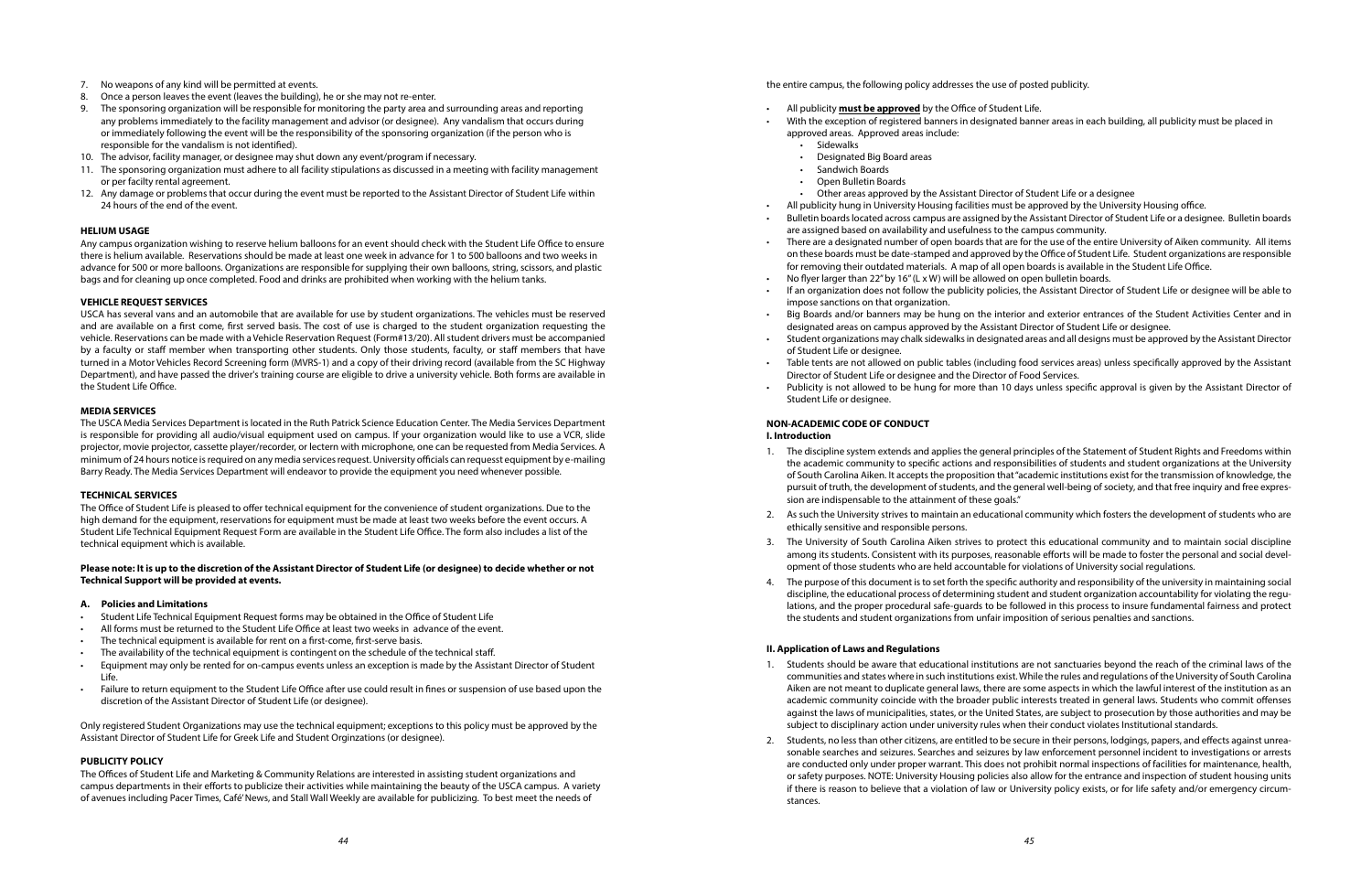- 3. Students enjoy the same freedoms of speech and peaceable assembly as all citizens, but they are under certain legal obligations in the exercise of these freedoms by virtue of their membership in the University community. Expression may be subjected to reasonable regulations of time, place, number of persons, and form under established regulations. Expression in the form of action that materially interferes with the normal activities of the institution or invades the rights of others is prohibited. The University is pledged to protect lawful exercise of the rights of free speech and assembly and will invoke appropriate legal and disciplinary sanctions when necessary in the pursuit of this goal.
- 4. Students who are apprehended and charged by law enforcement agencies with felony criminal conduct on or off campus are required to inform the Non-Academic Judicial Officer.
- 5. The standard of proof required in University judicial processes differs from that required in criminal judicial processes. In University judicial processes, the standard of proof required to find person responsible for violation is that of the preponderance of the evidence. That is, if the evidence provided indicates that "more likely than not" the violation occurred, the student will be held accountable for that violation.

#### **III. Authority and Responsibility**

- 1. Responsibility for good conduct rests with students as individuals. All members of the University community are to use reasonable judgment in their daily campus life and to show due concern for the welfare and rights of others.
- 2. The Board of Trustees is the governing body of the University and the powers of the President, the Chancellor, and the faculty are delegated by the Board in accordance with policies. The faculty, subject to review by the Chancellor, the President and the Board of Trustees, has legislative powers in all matters pertaining to the discipline of students and student organizations.
- 3. The Vice Chancellor for Student Affairs is responsible for the judicial system that adjudicates violations of the Non-Academic Code of Conduct. The Vice Chancellor delegates responsibility for the day-to-day operation of the Non- Academic Code of Conduct to the Director of Student Life, who serves as the Non-Academic Judicial Officer. The Non-Academic Judicial Officer has designees, referred to as Hearing Officers, for specific cases. These Hearing Officers include, but are not limited to, the Assistant Directors of Student Life , graduate assistants, and Assistant Directors of University Housing.
- 4. Student Government, as an elected and representative voice of the student body, has the right to comment on any proposed changes pertaining to the discipline of students.
- 5. The Campus Life Committee has the right to propose changes to the Non-Academic Code of Conduct, when appropriate. A report will be submitted to the Campus Life Committee in the Fall of each year detailing, without student names, the following: the behaviors which led to disciplinary action; the type of hearing; the decision of

the hearing authority, including any sanctions; and general demographic data and student status for the student(s) charged.

#### **IV. General Student Conduct Regulations**

- 1. This section establishes the rules and regulations all students of the University of South Carolina Aiken are expected to follow under the duty and corollary powers inherent in educational institutions to protect their educational purposes through the setting of standards of student conduct and scholarship and through the regulation of the use of University facilities.
- 2. Students have a right to expect enforcement of these rules and regulations. The University also has the right to expect students to abide by them as befits the responsibilities of students as members of the University community. Knowledge of these rules and regulations can prove beneficial to students in utilizing and protecting their guarded rights. It is important to add, however, that unfamiliarity with institutional regulations or rules is no ground for excusing infractions.
- 3. Scope of Application-The University may take disciplinary action for a violation of the Non- Academic Code of Conduct when the offense takes p I a c e o n University premises or at University sponsored, endorsed, supported or related events which occur off campus. The University may also take disciplinary action for off-campus offenses that are not related to the University when failure to do so is likely to interfere with the educational processes or orderly operation of the University, or endanger the health, safety, or welfare of theUniversitycommunity.

#### **V. Conduct Regulations of the Non Academic Code of Conduct**

The following statements constitute the official record of all general conduct rules and regulations at the University of South Carolina Aiken. Students are expected to abide by these regulations and administrators are expected to enforce them. These regulations should be read broadly and are not designed to define prohibited conduct in exhaustive terms. Additional rules and regulations may be promulgated during the year; announcements will be made upon adoption of the changes or additions.

NOTE: Attempting, abetting, or being an accessory to any act prohibited by the General Student Conduct Regulations shall be

considered the same as a completed violation.

1. *Non-Compliance with General Laws*

Students involved in violations of any federal, state, or local laws may be subject to disciplinary action. Any disciplinary action imposed by the University may precede and be in addition to any penalty imposed by an off-campus authority. Students who are apprehended and charged by law enforcement agencies with felony criminal conduct on or off campus are required to inform the Non-Academic Judicial Officer.

#### 2. *Damage to Property*

Damage to or destruction of property owned or operated by the university, its students, faculty, administration and staff, or of another institution is prohibited. Conduct which threatens to damage, or creates hazardous conditions such as dropping, throwing, or causing objects or substances to fall from windows, doors, balconies or roofs is also prohibited. This includes, but is not limited to, unauthorized application of graffiti, painting, etc.

#### 3. *Firearms and Other Deadly Weapons*

The unauthorized possession or use of firearms, or weapons of any other kind such as knives, slingshots, metal knuckles, razors, or any other dangerous instrument is prohibited.

#### 4. *Flammable Materials and Fireworks*

The ignition or detonation of anything that could cause damage by fire, explosion, or similar means to persons or property, or possession of anything in the nature of fireworks or explosives, is prohibited on any property owned or operated by the University without prior University authorization.

#### 5. *Arson*

No person shall start fire on University property without University authorization, and willful damage to property (as described above) shall be prosecuted as arson when appropriate.

#### 6. *Emergency Alarms and Emergency Equipment*

No person shall make, or cause to be made, false fire alarm, bomb threat or emergency report of any kind. No person shall tamper with, damage, disable or misuse fire or other safety equipment. Note to resident students: Students found in violation of tampering with, damaging, and/or disabling fire safety equipment in campus housing are also subject to fines.

7. *Gambling*

Gambling is not permitted on campus.

#### 8. *Theft or Misappropriation*

Theft of any kind, including seizing, receiving, or concealing property with knowledge that it has been stolen, is forbidden. Sale, possession, or misappropriation of any property, including USCA property, without the owner's permission is also prohibited. Property that is found shall be turned in to the University Police Office.

#### 9. *Unauthorized Sale of Textbooks*

The sale of a textbook by any student who does not own the book is prohibited without prior written authorization from the owner of the book. Books that are found shall be turned in to the University Police Office.

#### 10. *Disorderly Conduct*

Individual or group behavior which unnecessarily disturbs individuals or groups is prohibited. Such conduct includes (but is not limited to) physical assault or threat of assault, hazing, and boisterous conduct which is unreasonable in the area, time or manner in which it occurs.

### 11. *Misuse of University Documents*

Forgery, alteration, or misuse of any University document(s) or record(s), including providing false information or with-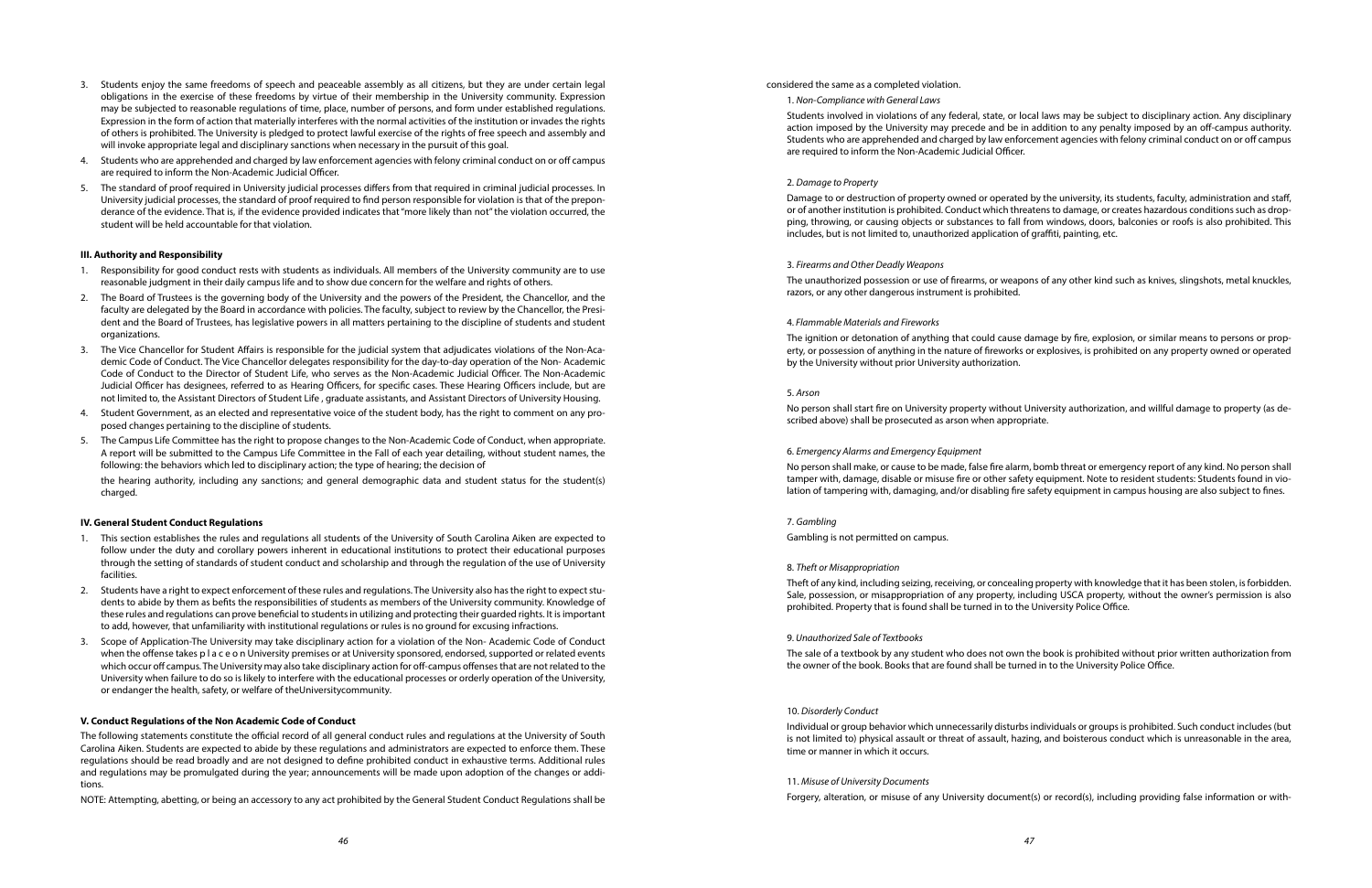holding material information from the University, is forbidden.

#### 12. *Fraud or Lying*

Lying or fraudulent misrepresentation in, or with regard to, any transaction with the University, whether oral or written, is prohibited, including misrepresenting the truth before a hearing of the University or making a false statement to a University official.

#### 13. *University Identification Cards*

Lending a University ID card to anyone, failing to present an ID card when requested by University official, or altering an ID card may subject the owner and/or the holder to disciplinary action.

#### 14. *Failure to Respond to Official Requests*

Students must comply with the reasonable and lawful requests of University employees acting in the performance of their duties. Students are expected to appear at disciplinary hearings to respond to allegations or testify as a witness when reasonably notified to do so. failure to properly comply with or complete a sanction or obligation resulting from a disciplinary hearing or adjudication may be considered violation of an official request. registration hold may be placed on a student's records until such time as the student complies with the request.

#### 15. *Unauthorized Presence In and Use of University Facilities Unauthorized*

entry into, presence in, or use of University facilities or property is prohibited. Unauthorized entry into any faculty or administrative office, unauthorized entry into a faculty member's or administrator's automobile, or unauthorized access to student records will be considered a violation of the Academic Code of Conduct of the Student Judicial Policy.

#### 16. *Misuse of Keys*

No person may use or possess any University key without proper authorization. No student is allowed under any condition to have a University key duplicated.

Note to resident students: Loaning residence hall keys to a person not assigned to that room/apartment is considered a violation of this regulation.

#### 17. *Disruptive Activity*

No person may interfere with or disrupt the normal activity and operations of students, faculty, administration, or staff of this institution or its buildings or facilities. Any form of expression that materially interferes with such activities and operations or invades the rights of persons may be proscribed or prohibited.

NOTE: To remain in the vicinity of activity which threatens to disrupt or is disrupting normal University functions may have serious legal and disciplinary implications. Bystanders as well as more active participants in the disruptive activity may be charged with jointly engaging in an enterprise which is prohibited by law. Students should accordingly avoid the scene of any disruptive or potentially disruptive action. In any case, failure to leave when asked to disperse by University or law enforcement officials will result in disciplinary and/or legal action.

NOTE: In any case where students of the University of South Carolina Aiken are involved in action which is disruptive of the normal activities of the institution or its personnel, or which exceeds the bounds of normal internal discipline in itS impact, the Board of Trustees may exercise its right to name a Special Hearing

Board, Committee, or officer to investigate the questioned action and to initiate appropriate disciplinary or other measures.

#### 18. *Misuse of Telephones and other Communication Equipment*

No student shall misuse or abuse or assist in the misuse or abuse of communication equipment at the University. Such activity includes, but is not limited to, using any form of communication equipment to harass or threaten any person or persons, making unauthorized calls on University telephones, or using any form of communication equipment to disrupt the normal operations or activities of any person, organization, or the University. Communication equipment includes, but is not limited to, telephones, electronic mail, pagers, computers, printers, etc. The viewing of pornography on University computers is forbidden. The viewing of child pornography is ILLEGAL and is subject to prosecution by local, state, or federal authorities.

#### 19. *Alcoholic Beverages*

It is unlawful, and therefore a violation of the Non-Academic Code of Conduct, for a student to violate any provision of the USCA Policy on the Use of Alcohol by Students, which is stipulated in the Student Handbook.

Note to resident students: The Office of University Housing has developed and published specific regulations in the Community Guide for Housing concerning alcohol use, including where it may be consumed, who may consume, and who may be present when alcohol is being served/consumed.

#### 20. *Drugs*

The possession, use, manufacture, sale, or distribution of any counterfeit, illegal, dangerous, or controlled drug without a prescription or the possession of drug paraphernalia, such as pipes, bongs or any items modified or adapted so that they can be used to consume drugs are not permitted on University premises or at any University sponsored activity. Note to resident students: The Office of Housing has developed and published an explanation of sanctions in the Community Guide for Housing related to students who use, purchase, possess, or sell drugs, which includes the possible termination of the Housing Contract by the University.

#### 21. *Student Housing*

Violation of any student housing regulation is prohibited. These regulations may be found in the Community Guide for Housing. These policies extend to residents, as well as guests and visitors, although students living in campus housing will be held responsible for the actions of their guests.

#### 22. *University Policies and Procedures*

Failure to abide by any published University policy or procedure is prohibited, including, but not limited to the Sexual Assault, Use of Alcohol, Use of Drugs, Hazing and Computer Use Policies.

#### **V. Procedures for Responding to Violations of the Non-Academic Code of Conduct**

#### *A. Jurisdiction*

1. Major Violations

a. Major Violations are serious or repeat violations of the Non-Academic Code of Conduct. Determination of"Major Violation" status is made by the Non-Academic Judicial Officer.

b. Major Violations may include, but are not limited to, sexual assault, use or sale of drugs, arson, and theft. Repeated minor violations may also be classified as "major violation."

c. Major Violations are adjudicated via Formal Administrative or University Judicial Board Hearings or Administrative or University Judicial Board Sanctioning Meetings, depending on the circumstances. See Chart B.

2. Minor Violations

a. Minor Violations are less serious or first time violations of the Non-Academic Code of Conduct. Determination of "Minor Violation" status is made by the Non-Academic Judicial Officer or appropriate Hearing Officer.

b. Minor Violations may include, but are not limited to violations of the tobacco/smoking policy, minor alcohol violations and general conduct violations.

c. Minor Violations may be adjudicated via Informal Administrative, Formal Administrative or University Judicial Board Hearings or Administrative Sanctioning Meetings, depending on the circumstances. See Chart B.

d. Minor Violations that occur within Housing, Greek Life, Intramurals, or Student Organizations may be adjudicated by the appropriate hearing officer, as referred to under the definition of "Hearing Officer."

#### *B. Reporting of Violations*

1. Any member of the University community may initiate non-academic disciplinary proceedings concerning an alleged violation of the Non- Academic Student Code of Conduct.

2. The complaint must be made in writing and submitted to the Non-Academic Judicial Officer or the appropriate Hearing Officer.

#### *C. Determination of Charges*

1. Upon receiving a complaint of misconduct, or upon his or her own initiative, the Non-Academic Judicial Officer or